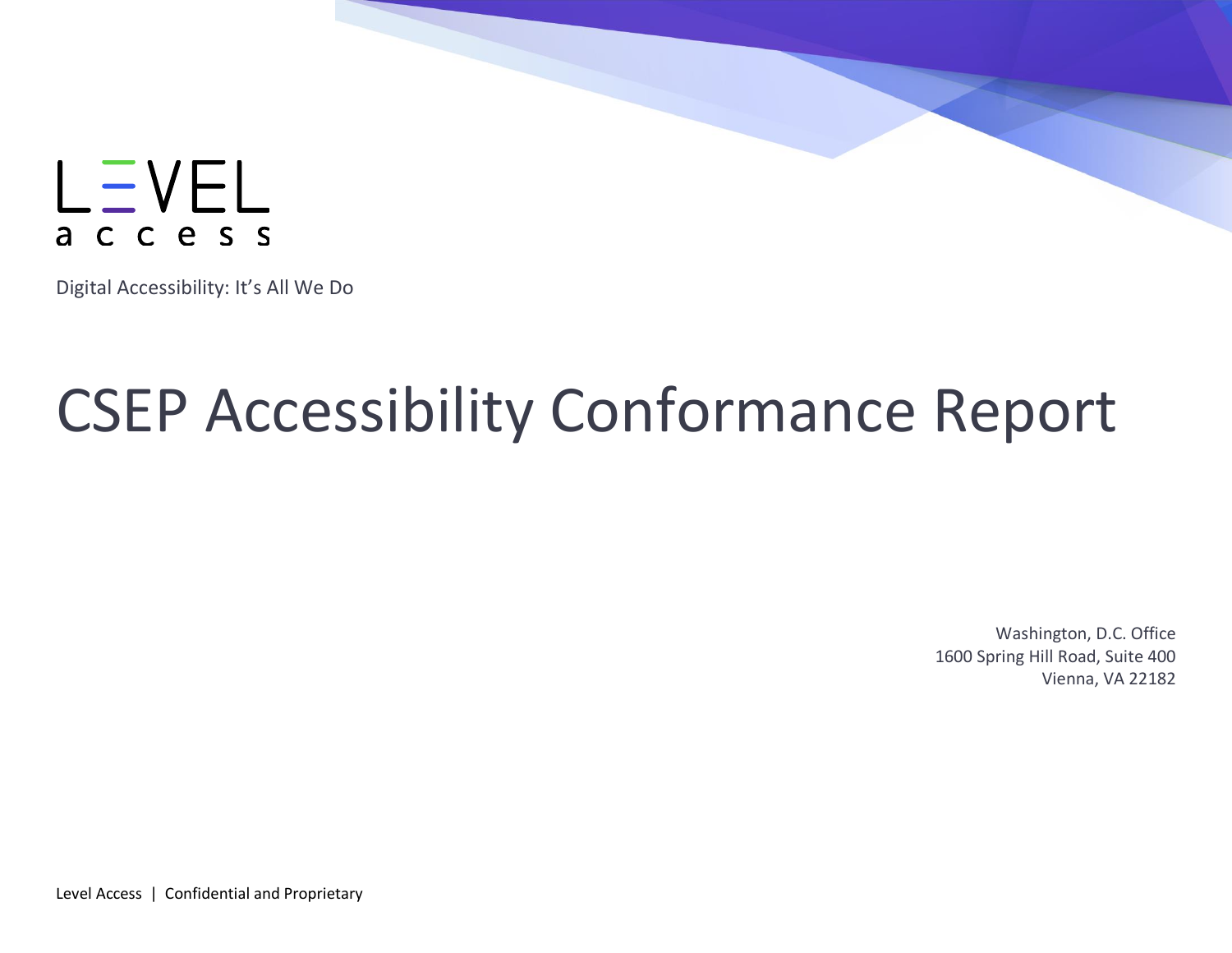# **CSEP Accessibility Conformance Report International Edition**

**(Based on VPAT**® **Version 2.4)**

**Name of Product/Version:** CSEP - Cloud Services Engagement Platform

**Report Date:** August 2020

**Product Description:** Cloud Services Engagement Platform in VMware provides cloud services common functionality in one place: Onboarding, IAM, Billing, Customer Support, Service Management.

**Clarity Disclaimer**: CSEP was built using Clarity 4.0.2 and Angular 10.1.1. Please refer to the Clarity VPAT and Google AngularJS for more accessibility details

# **Contact Information:**

VMware Inc. 3401 Hillview Ave. Palo Alto, CA 94304, USA Tel: 1-877-486-9273 Fax: 650-427-5001 For more information, contact [accessibility@vmware.com](mailto:accessibility@vmware.com)

**Evaluation Methods Used:** Testing CSEP involved of manual testing on desktop platform. Level Access (Level) comprehensively tested a selection of screens representative of CSEP using, among other methodologies, the screen reader JAWS 2020, exclusive use of the

"Voluntary Product Accessibility Template" and "VPAT" are registered service marks of the Information Technology Industry Council (ITI) Page **2** of **37**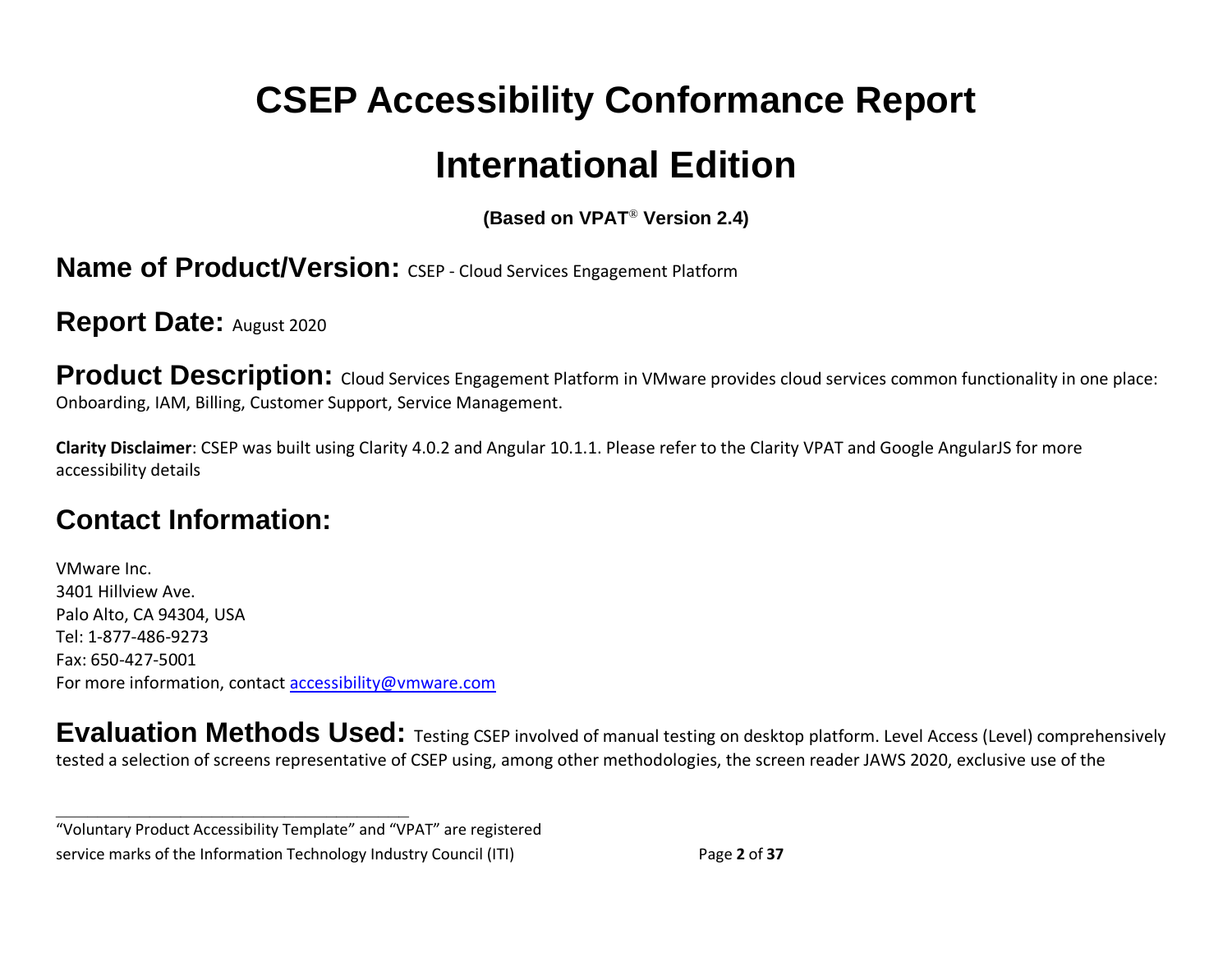keyboard, and manual inspection of site code. These results reflect the accessibility of a sample set of pages from 29 workflows. The following workflows were evaluated:

- Login Page
- Create User
- Create User Identity Verification
- Create User Identity Verification Side Navigation Template
- Header Template
- Sub-Header Template
- Side Navigation Template
- Landing Page
- Activate Users
- Add New Users
- My Account Profile
- My Account Security
- My Account API Tokens
- View Support Requests
- Create Support Request
- Billing Overview
- Billing Manage Payment Method

<sup>&</sup>quot;Voluntary Product Accessibility Template" and "VPAT" are registered service marks of the Information Technology Industry Council (ITI) Page **3** of **37**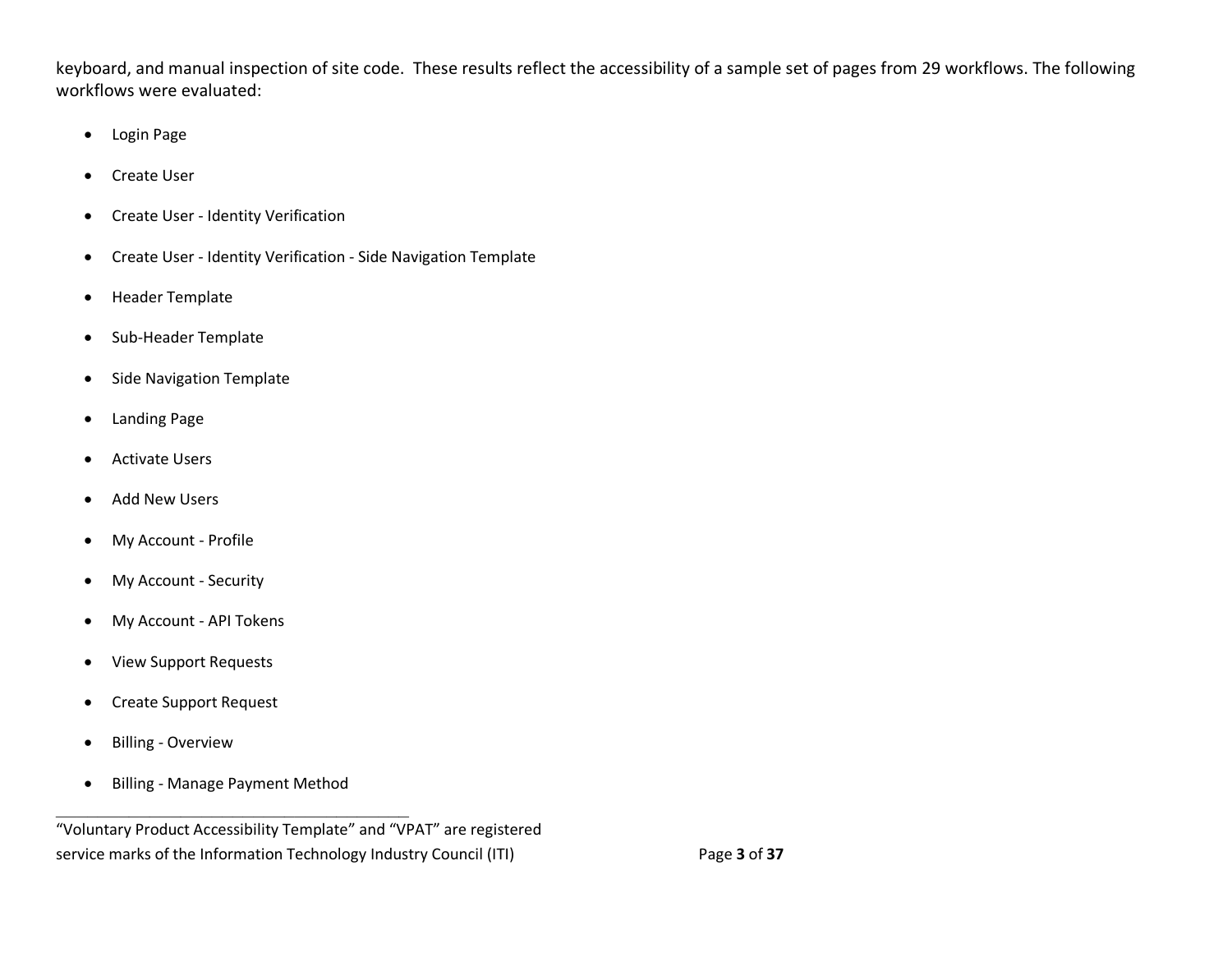- Billing- Promotional Credits
- Organization
- Onboarding
- Onboarding Side Navigation Template

# **Applicable Standards/Guidelines**

This report covers the degree of conformance for the following accessibility standard/guidelines:

| <b>Standard/Guideline</b>                                                          | <b>Included In Report</b> |
|------------------------------------------------------------------------------------|---------------------------|
| Web Content Accessibility Guidelines 2.0                                           | Level A (Yes)             |
|                                                                                    | Level AA (Yes)            |
|                                                                                    | Level AAA (No)            |
| Web Content Accessibility Guidelines 2.1                                           | Level A (Yes)             |
|                                                                                    | Level AA (Yes)            |
|                                                                                    | Level AAA (No)            |
| Revised Section 508 standards published January 18, 2017 and corrected January 22, | (Yes)                     |
| 2018                                                                               |                           |
| EN 301 549 Accessibility requirements suitable for public procurement of ICT       | (Yes)                     |
| products and services in Europe, - V3.1.1 (2019-11)                                |                           |

#### **Terms**

The terms used in the Conformance Level information are defined as follows:

<sup>&</sup>quot;Voluntary Product Accessibility Template" and "VPAT" are registered

service marks of the Information Technology Industry Council (ITI) Page **4** of **37**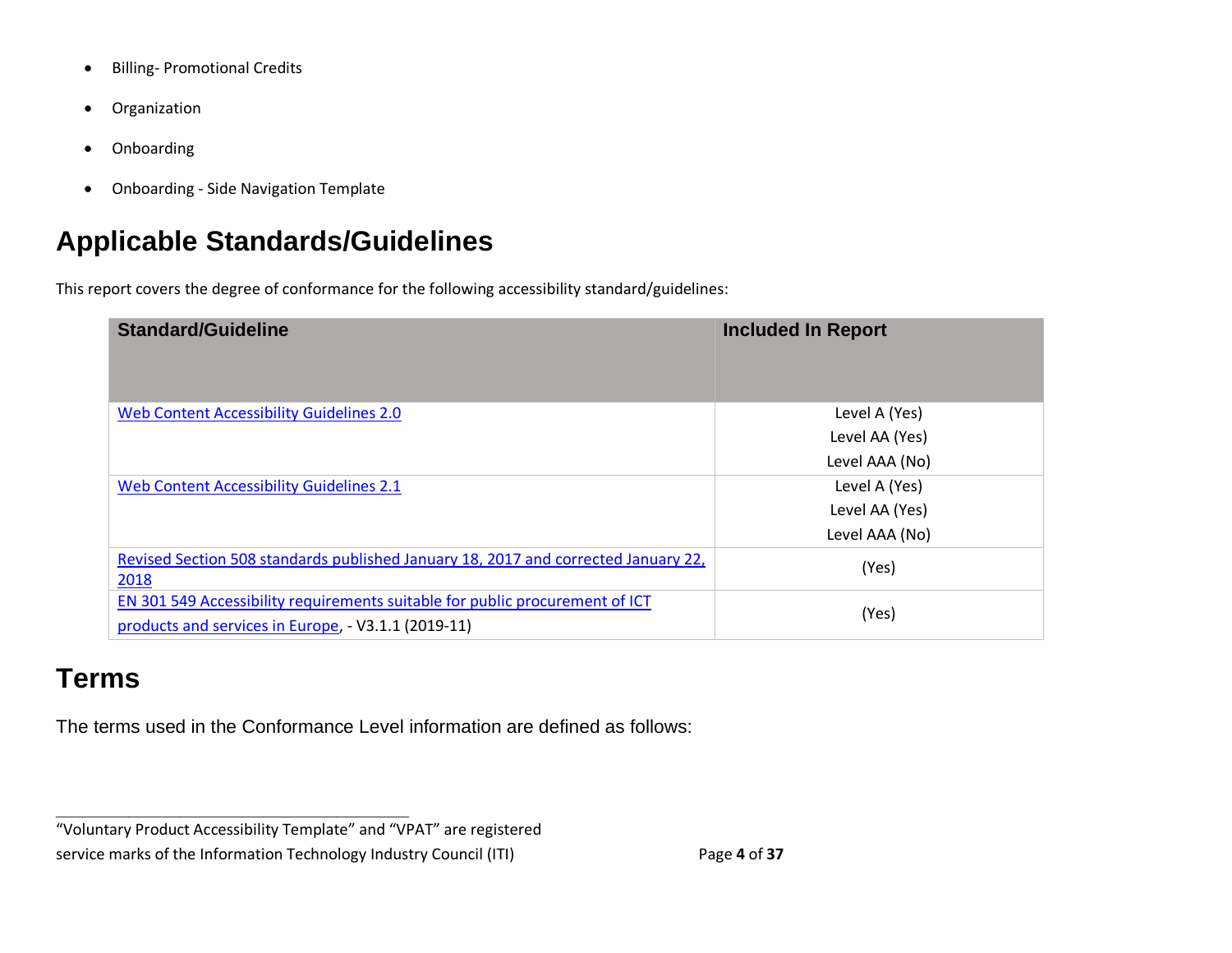- **Supports**: The functionality of the product has at least one method that meets the criterion without known defects or meets with equivalent facilitation.
- **Partially Supports**: Some functionality of the product does not meet the criterion.
- **Does Not Support**: The majority of product functionality does not meet the criterion.
- **Not Applicable**: The criterion is not relevant to the product.
- **Not Evaluated**: The product has not been evaluated against the criterion. This can be used only in WCAG 2.0 Level AAA.

## <span id="page-4-0"></span>**WCAG 2.1 Report**

Tables 1 and 2 also document conformance with:

- EN 301 549: Chapter 9 Web, Sections 10.1-10.4 of Chapter 10 Non-Web documents, and Sections 11.1-11.4 and 11.8.2 of Chapter 11 - Non-Web Software (open and closed functionality), and Sections 12.1.2 and 12.2.4 of Chapter 12 – Documentation
- Revised Section 508: Chapter 5 501.1 Scope, 504.2 Content Creation or Editing, and Chapter 6 602.3 Electronic Support Documentation.

Note: When reporting on conformance with the WCAG 2.1 Success Criteria, they are scoped for full pages, complete processes, and accessibility-supported ways of using technology as documented in the WCAG 2.1 [Conformance Requirements.](https://www.w3.org/TR/WCAG20/#conformance-reqs)

<sup>&</sup>quot;Voluntary Product Accessibility Template" and "VPAT" are registered service marks of the Information Technology Industry Council (ITI) Page **5** of **37**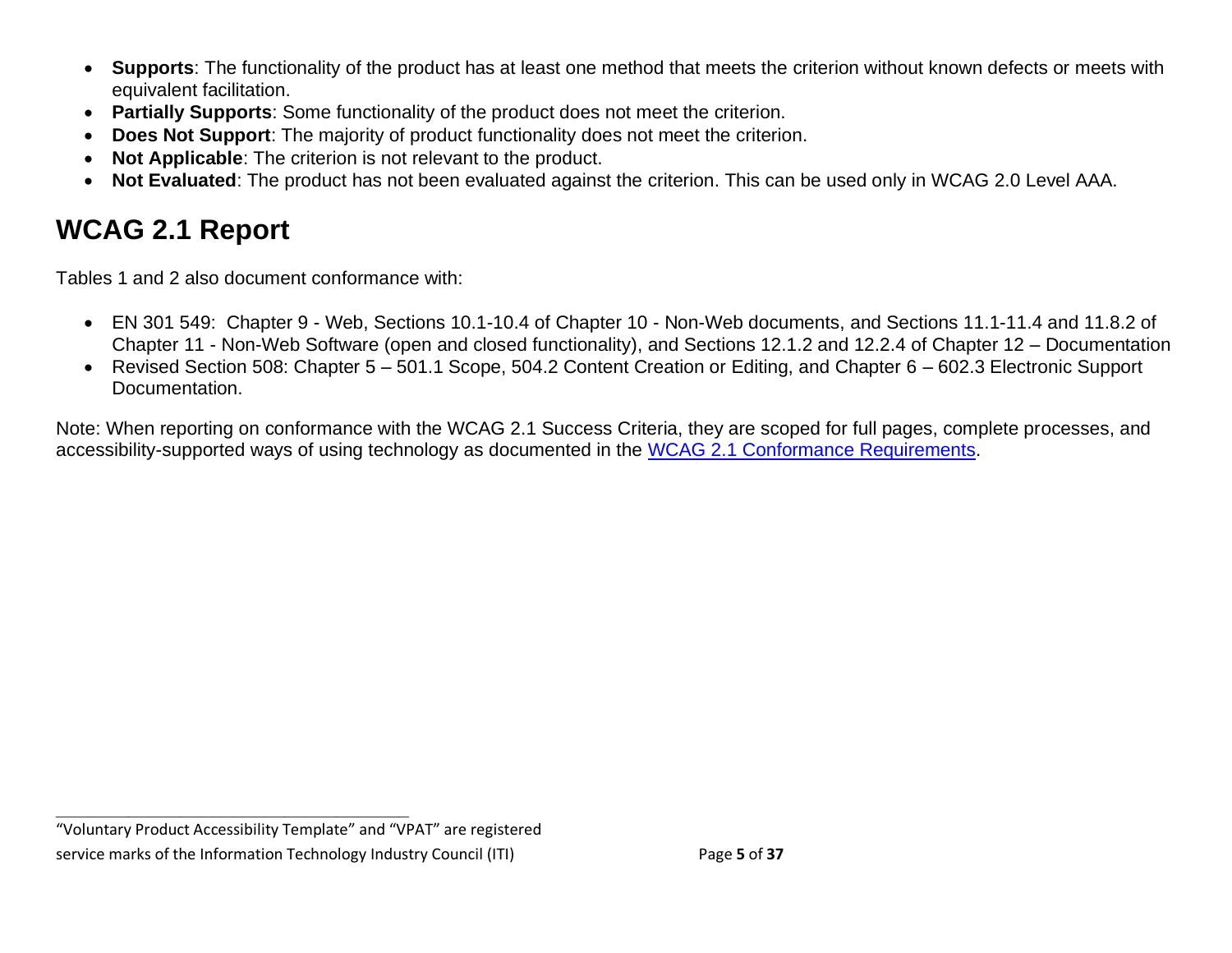#### **Table 1: Success Criteria, Level A**

Notes:

| <b>Criteria</b>                                                                                                                                                                                                                                                                                                                                                                                                        | <b>Conformance Level</b>       | <b>Remarks and Explanations</b>                                                                                                                                                                                                                                                                                                                                                                                                                                                                                                                                                                                                                                                                                                                                                                                                                                                                                                  |
|------------------------------------------------------------------------------------------------------------------------------------------------------------------------------------------------------------------------------------------------------------------------------------------------------------------------------------------------------------------------------------------------------------------------|--------------------------------|----------------------------------------------------------------------------------------------------------------------------------------------------------------------------------------------------------------------------------------------------------------------------------------------------------------------------------------------------------------------------------------------------------------------------------------------------------------------------------------------------------------------------------------------------------------------------------------------------------------------------------------------------------------------------------------------------------------------------------------------------------------------------------------------------------------------------------------------------------------------------------------------------------------------------------|
| 1.1.1 Non-text Content (Level A)<br>Also applies to:<br>EN 301 549 Criteria<br>9.1.1.1 (Web)<br>10.1.1.1 (Non-web document)<br>11.1.1.1.1 (Open Functionality Software)<br>11.1.1.1.2 (Closed Functionality Software)<br>11.8.2 (Authoring Tool)<br>12.1.2 (Product Docs)<br>12.2.4 (Support Docs)<br><b>Revised Section 508</b><br>501 (Web)(Software)<br>$\bullet$<br>504.2 (Authoring Tool)<br>602.3 (Support Docs) | <b>Web: Partially Supports</b> | Web: CSEP includes textual descriptions for<br>most non-text content, such as informational and<br>functional images across the tested pages. Examples of<br>where this criterion is not fully supported include the<br>following:<br>A few instances where hidden<br>elements are rendered to assistive technology<br>users on the Onboarding and Dashboard pages.<br>Missing alternative textual descriptions for<br>several decorative, as well as non-decorative,<br>SVG images on the Create User, Dashboard, My<br>Account - Profile, Billing -Manage Payment<br>Methods, and Organization pages.<br>A few instances where button labels are not<br>descriptive on the Onboarding and header<br>section of the Dashboard pages.<br>A few custom controls, like Accordions and List<br>boxes, that are not implemented in a valid<br>fashion on the Create User, Onboarding, and<br>side navigation of the Dashboard pages. |
| 1.2.1 Audio-only and Video-only (Prerecorded) (Level A)<br>Also applies to:<br>EN 301 549 Criteria<br>9.1.2.1 (Web)<br>$\bullet$<br>10.1.2.1 (Non-web document)<br>11.1.2.1.1 (Open Functionality Software)<br>11.1.2.1.2.1 and 11.1.2.1.2.2 (Closed Software)<br>11.8.2 (Authoring Tool)                                                                                                                              | Web: Not Applicable            | Web: CSEP does not contain prerecorded<br>audio-only or video-only content.                                                                                                                                                                                                                                                                                                                                                                                                                                                                                                                                                                                                                                                                                                                                                                                                                                                      |

"Voluntary Product Accessibility Template" and "VPAT" are registered service marks of the Information Technology Industry Council (ITI) Page **6** of **37**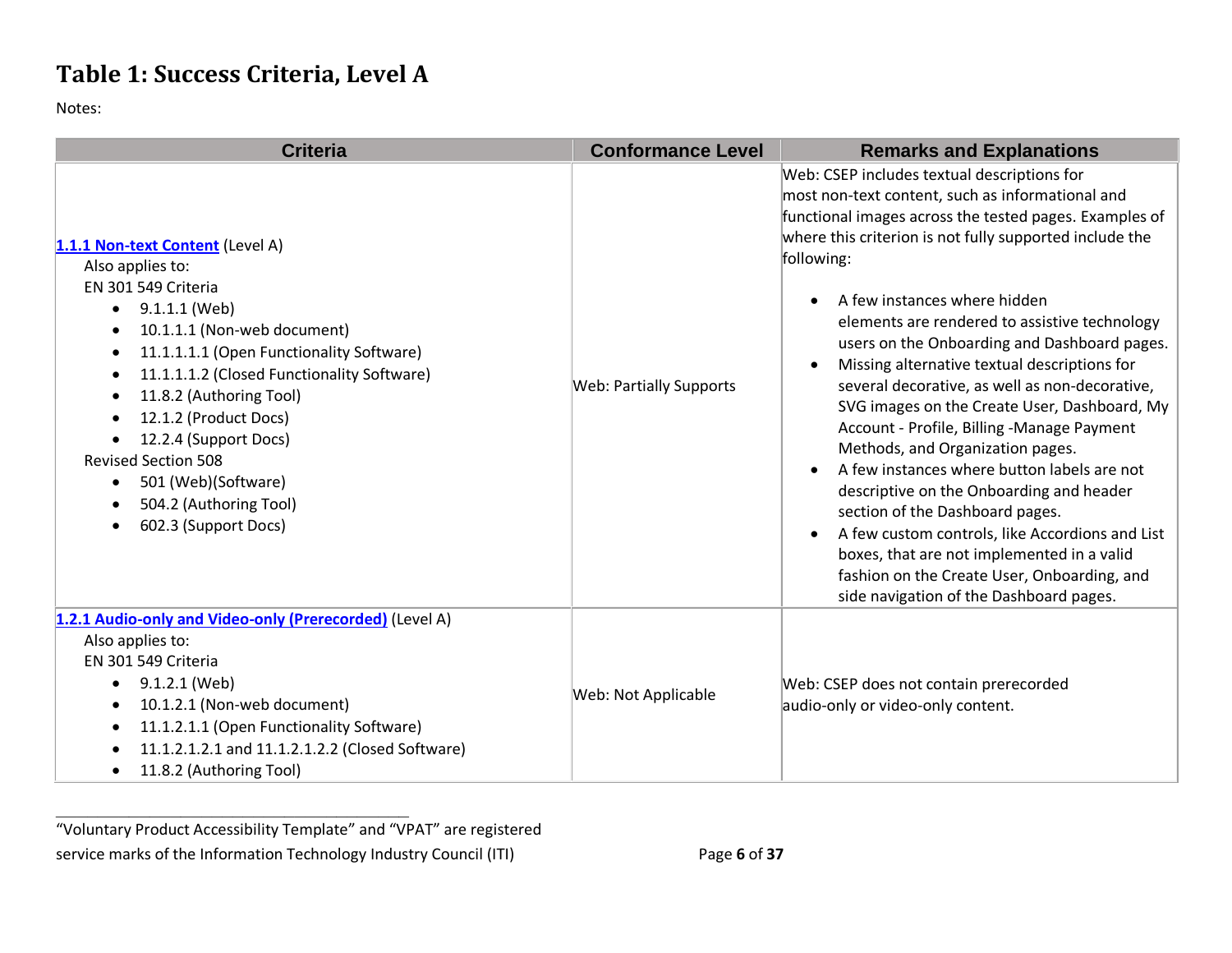| <b>Criteria</b>                                                      | <b>Conformance Level</b> | <b>Remarks and Explanations</b>           |
|----------------------------------------------------------------------|--------------------------|-------------------------------------------|
| 12.1.2 (Product Docs)<br>$\bullet$                                   |                          |                                           |
| 12.2.4 (Support Docs)<br>$\bullet$                                   |                          |                                           |
| <b>Revised Section 508</b>                                           |                          |                                           |
| 501 (Web)(Software)<br>$\bullet$                                     |                          |                                           |
| 504.2 (Authoring Tool)<br>$\bullet$                                  |                          |                                           |
| 602.3 (Support Docs)<br>$\bullet$                                    |                          |                                           |
| 1.2.2 Captions (Prerecorded) (Level A)                               |                          |                                           |
| Also applies to:                                                     |                          |                                           |
| EN 301 549 Criteria                                                  |                          |                                           |
| 9.1.2.2 (Web)<br>$\bullet$                                           |                          |                                           |
| 10.1.2.2 (Non-web document)<br>$\bullet$                             |                          |                                           |
| 11.1.2.2 (Open Functionality Software)<br>$\bullet$                  |                          |                                           |
| 11.1.2.2 (Closed Software)<br>$\bullet$                              |                          | Web: CSEP does not contain video content. |
| 11.8.2 (Authoring Tool)                                              | Web: Not Applicable      |                                           |
| 12.1.2 (Product Docs)<br>$\bullet$                                   |                          |                                           |
| 12.2.4 (Support Docs)<br>$\bullet$                                   |                          |                                           |
| <b>Revised Section 508</b>                                           |                          |                                           |
| 501 (Web)(Software)<br>$\bullet$                                     |                          |                                           |
| 504.2 (Authoring Tool)<br>$\bullet$                                  |                          |                                           |
| 602.3 (Support Docs)<br>$\bullet$                                    |                          |                                           |
| 1.2.3 Audio Description or Media Alternative (Prerecorded) (Level A) |                          |                                           |
| Also applies to:                                                     |                          |                                           |
| EN 301 549 Criteria                                                  |                          |                                           |
| $\bullet$ 9.1.2.3 (Web)                                              |                          |                                           |
| 10.1.2.3 (Non-web document)<br>$\bullet$                             |                          |                                           |
| 11.1.2.3.1 (Open Functionality Software)                             | Web: Not Applicable      | Web: CSEP does not contain prerecorded    |
| 11.1.2.3.2 (Closed Software)<br>$\bullet$                            |                          | audio or video content.                   |
| 11.8.2 (Authoring Tool)<br>$\bullet$                                 |                          |                                           |
| 12.1.2 (Product Docs)                                                |                          |                                           |
| 12.2.4 (Support Docs)<br>$\bullet$                                   |                          |                                           |
| <b>Revised Section 508</b>                                           |                          |                                           |
| 501 (Web)(Software)<br>$\bullet$                                     |                          |                                           |

"Voluntary Product Accessibility Template" and "VPAT" are registered service marks of the Information Technology Industry Council (ITI) Page **7** of **37**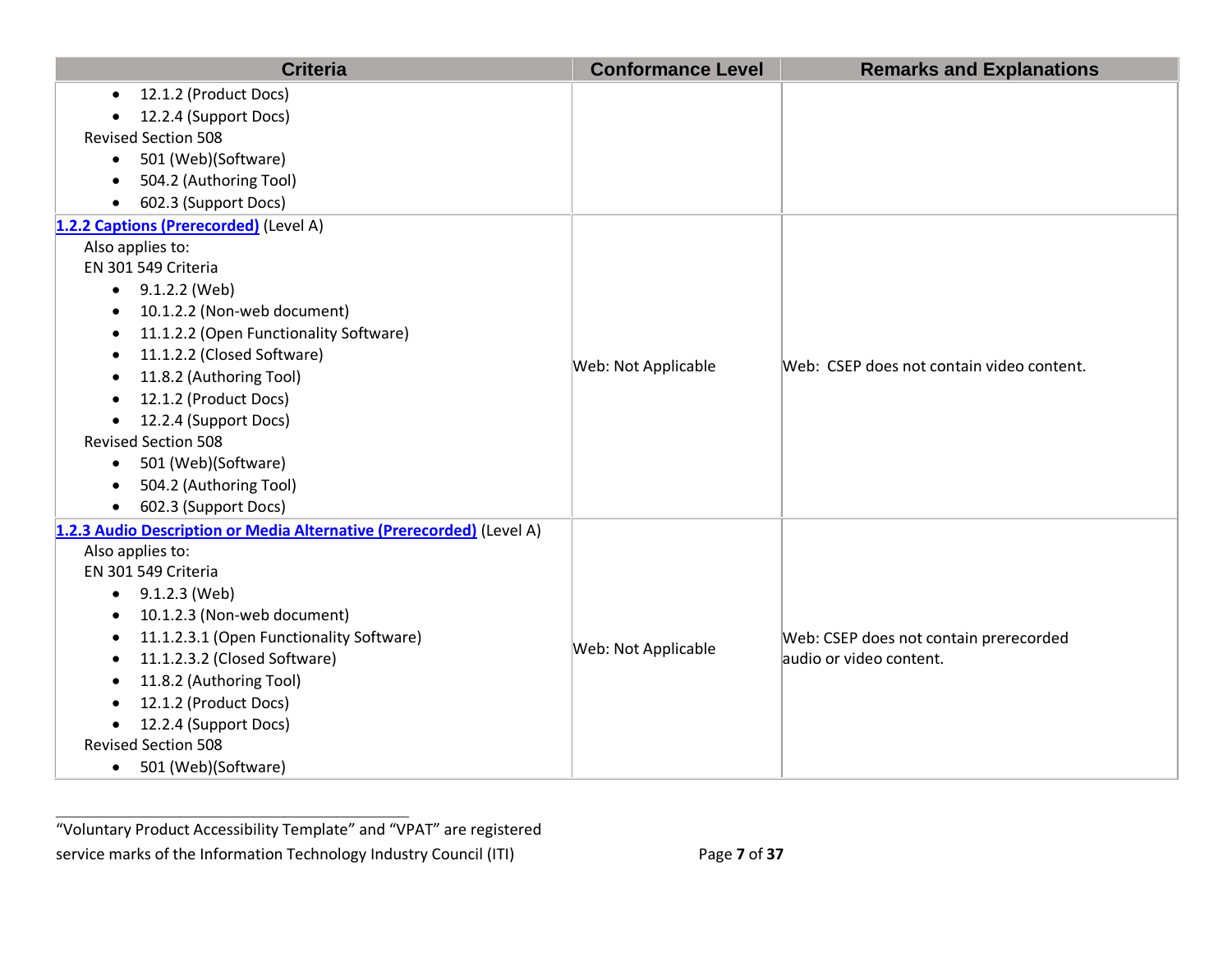| <b>Criteria</b>                                                                                                                                                                                                                                                                                                                                                                                                                                         | <b>Conformance Level</b>       | <b>Remarks and Explanations</b>                                                                                                                                                                                                                                                                                                                                                                                                                                                                                                                                                                                                                            |
|---------------------------------------------------------------------------------------------------------------------------------------------------------------------------------------------------------------------------------------------------------------------------------------------------------------------------------------------------------------------------------------------------------------------------------------------------------|--------------------------------|------------------------------------------------------------------------------------------------------------------------------------------------------------------------------------------------------------------------------------------------------------------------------------------------------------------------------------------------------------------------------------------------------------------------------------------------------------------------------------------------------------------------------------------------------------------------------------------------------------------------------------------------------------|
| 504.2 (Authoring Tool)<br>602.3 (Support Docs)                                                                                                                                                                                                                                                                                                                                                                                                          |                                |                                                                                                                                                                                                                                                                                                                                                                                                                                                                                                                                                                                                                                                            |
| 1.3.1 Info and Relationships (Level A)<br>Also applies to:<br>EN 301 549 Criteria<br>$\bullet$ 9.1.3.1 (Web)<br>10.1.3.1 (Non-web document)<br>11.1.3.1.1 (Open Functionality Software)<br>11.1.3.1.2 (Closed Software)<br>11.8.2 (Authoring Tool)<br>٠<br>12.1.2 (Product Docs)<br>12.2.4 (Support Docs)<br><b>Revised Section 508</b><br>501 (Web)(Software)<br>$\bullet$<br>504.2 (Authoring Tool)<br>$\bullet$<br>602.3 (Support Docs)<br>$\bullet$ | <b>Web: Partially Supports</b> | Web: CSEP includes headings to convey information and<br>relationships programmatically on most of the pages.<br>Examples of where this criterion is not fully supported<br>include the following:<br>An instance of missing heading markup on the<br>$\bullet$<br>Login page.<br>Many instances where heading markup is in an<br>$\bullet$<br>illogical order on the Create User, My Accounts,<br>and Organization pages.<br>An instance of unnecessary use of heading<br>$\bullet$<br>elements on the Dashboard page.<br>Missing labels for a few form fields and controls<br>$\bullet$<br>on the Create User, Add New Users, and<br>Organization pages. |
| 1.3.2 Meaningful Sequence (Level A)<br>Also applies to:<br>EN 301 549 Criteria<br>9.1.3.2 (Web)<br>$\bullet$<br>10.1.3.2 (Non-web document)<br>11.1.3.2.1 (Open Functionality Software)<br>11.1.3.2.2 (Closed Software)<br>11.8.2 (Authoring Tool)<br>12.1.2 (Product Docs)<br>12.2.4 (Support Docs)<br>$\bullet$<br><b>Revised Section 508</b><br>501 (Web)(Software)<br>$\bullet$<br>504.2 (Authoring Tool)<br>602.3 (Support Docs)                   | Web: Supports                  | Web: In CSEP, the reading sequence can be<br>correctly determined by the screen readers listed in the<br>'Evaluation Methods Used".                                                                                                                                                                                                                                                                                                                                                                                                                                                                                                                        |
| 1.3.3 Sensory Characteristics (Level A)<br>Also applies to:                                                                                                                                                                                                                                                                                                                                                                                             | Web: Supports                  | Web: CSEP includes important instructions<br>that do not rely solely on sensory characteristics for                                                                                                                                                                                                                                                                                                                                                                                                                                                                                                                                                        |

"Voluntary Product Accessibility Template" and "VPAT" are registered service marks of the Information Technology Industry Council (ITI) Page **8** of **37**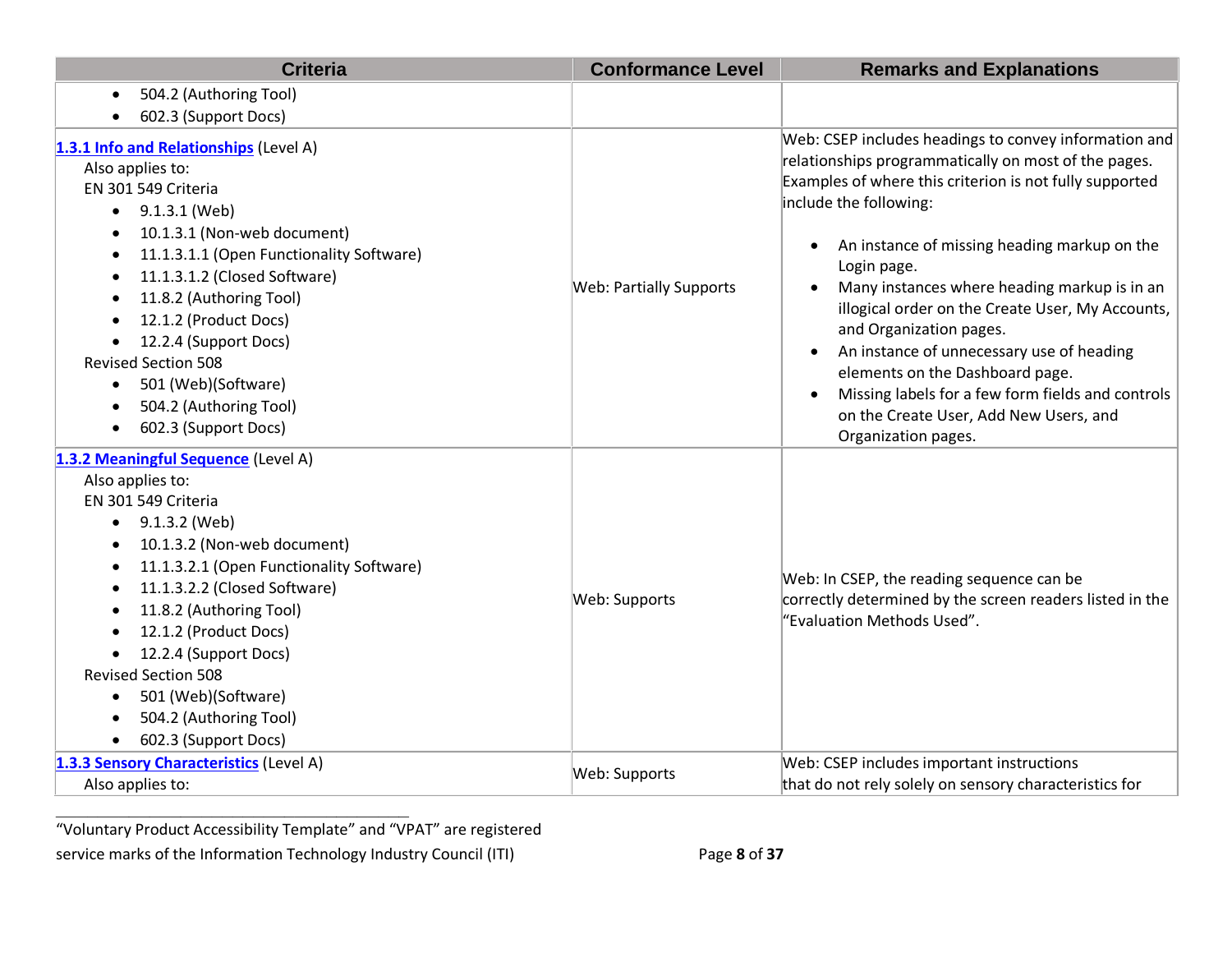| <b>Criteria</b>                                     | <b>Conformance Level</b> | <b>Remarks and Explanations</b>                      |
|-----------------------------------------------------|--------------------------|------------------------------------------------------|
| EN 301 549 Criteria                                 |                          | operating and understanding the content.             |
| 9.1.3.3 (Web)<br>$\bullet$                          |                          |                                                      |
| 10.1.3.3 (Non-web document)                         |                          |                                                      |
| 11.1.3.3 (Open Functionality Software)              |                          |                                                      |
| 11.1.3.3 (Closed Software)                          |                          |                                                      |
| 11.8.2 (Authoring Tool)                             |                          |                                                      |
| 12.1.2 (Product Docs)                               |                          |                                                      |
| 12.2.4 (Support Docs)                               |                          |                                                      |
| <b>Revised Section 508</b>                          |                          |                                                      |
| 501 (Web)(Software)<br>$\bullet$                    |                          |                                                      |
| 504.2 (Authoring Tool)                              |                          |                                                      |
| 602.3 (Support Docs)<br>$\bullet$                   |                          |                                                      |
| 1.4.1 Use of Color (Level A)                        |                          |                                                      |
| Also applies to:                                    |                          |                                                      |
| EN 301 549 Criteria                                 |                          |                                                      |
| $\bullet$ 9.1.4.1 (Web)                             |                          |                                                      |
| 10.1.4.1 (Non-web document)<br>$\bullet$            |                          |                                                      |
| 11.1.4.1 (Open Functionality Software)              |                          |                                                      |
| 11.1.4.1 (Closed Software)<br>$\bullet$             | Web: Supports            | Web: In CSEP, color is not used as the sole means of |
| 11.8.2 (Authoring Tool)<br>$\bullet$                |                          | conveying information on all pages.                  |
| 12.1.2 (Product Docs)                               |                          |                                                      |
| 12.2.4 (Support Docs)                               |                          |                                                      |
| <b>Revised Section 508</b>                          |                          |                                                      |
| 501 (Web)(Software)<br>$\bullet$                    |                          |                                                      |
| 504.2 (Authoring Tool)                              |                          |                                                      |
| 602.3 (Support Docs)                                |                          |                                                      |
| 1.4.2 Audio Control (Level A)                       |                          |                                                      |
| Also applies to:                                    |                          | Web: CSEP does not include audio that plays          |
| EN 301 549 Criteria                                 | Web: Not Applicable      | automatically.                                       |
| 9.1.4.2 (Web)                                       |                          |                                                      |
| 10.1.4.2 (Non-web document)                         |                          |                                                      |
| 11.1.4.2 (Open Functionality Software)<br>$\bullet$ |                          |                                                      |

"Voluntary Product Accessibility Template" and "VPAT" are registered service marks of the Information Technology Industry Council (ITI) Page **9** of **37**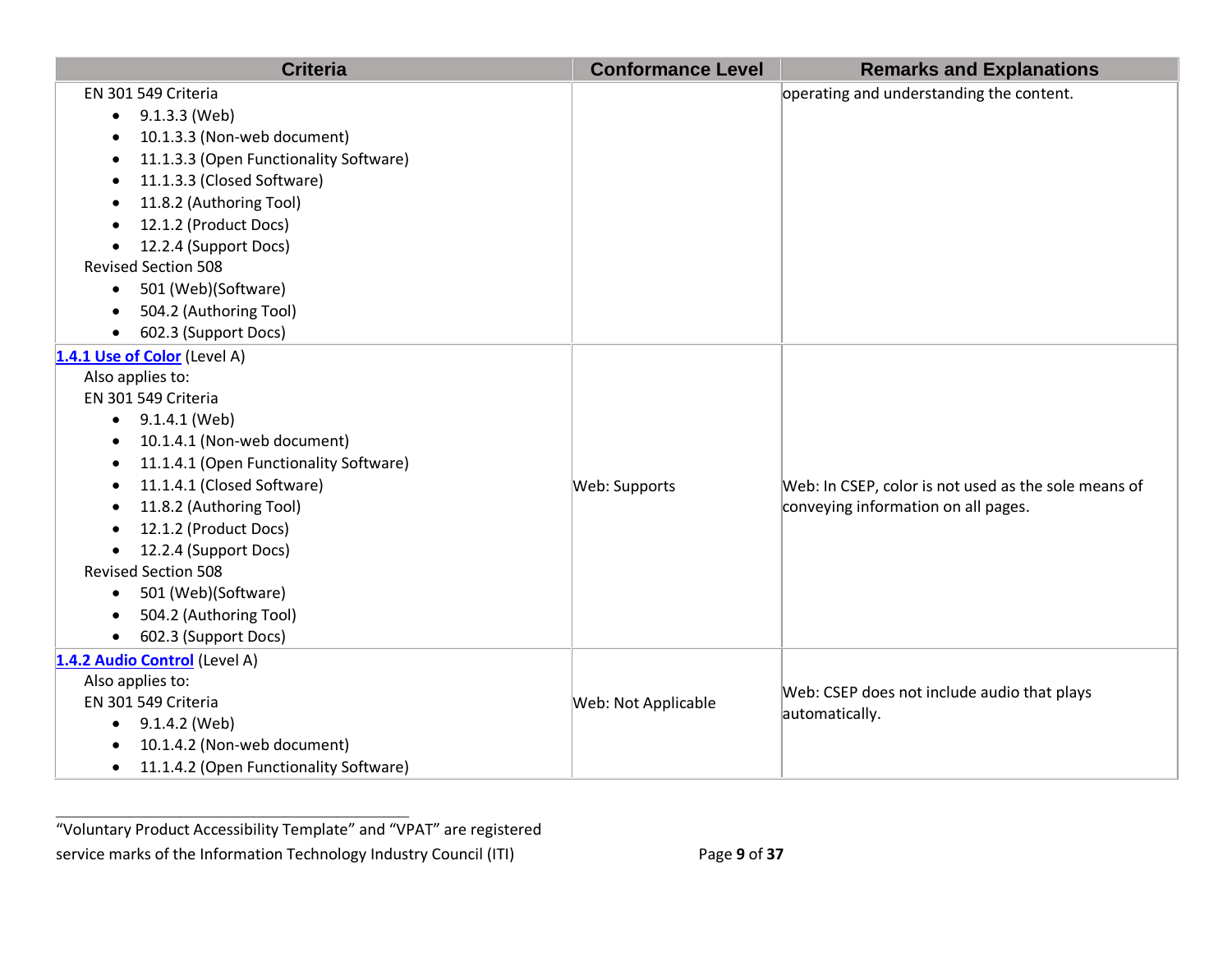| <b>Criteria</b>                                                                                                                                                                                                                                                                                                                                                                                                         | <b>Conformance Level</b>       | <b>Remarks and Explanations</b>                                                                                                                                                                                                                                                                                                                                                                            |
|-------------------------------------------------------------------------------------------------------------------------------------------------------------------------------------------------------------------------------------------------------------------------------------------------------------------------------------------------------------------------------------------------------------------------|--------------------------------|------------------------------------------------------------------------------------------------------------------------------------------------------------------------------------------------------------------------------------------------------------------------------------------------------------------------------------------------------------------------------------------------------------|
| 11.1.4.2 (Closed Software)<br>11.8.2 (Authoring Tool)<br>12.1.2 (Product Docs)<br>12.2.4 (Support Docs)<br><b>Revised Section 508</b><br>501 (Web)(Software)<br>$\bullet$<br>504.2 (Authoring Tool)<br>602.3 (Support Docs)                                                                                                                                                                                             |                                |                                                                                                                                                                                                                                                                                                                                                                                                            |
| 2.1.1 Keyboard (Level A)<br>Also applies to:<br>EN 301 549 Criteria<br>$\bullet$ 9.2.1.1 (Web)<br>10.2.1.1 (Non-web document)<br>11.2.1.1.1 (Open Functionality Software)<br>11.2.1.1.2 (Closed Software)<br>$\bullet$<br>11.8.2 (Authoring Tool)<br>12.1.2 (Product Docs)<br>12.2.4 (Support Docs)<br><b>Revised Section 508</b><br>501 (Web)(Software)<br>$\bullet$<br>504.2 (Authoring Tool)<br>602.3 (Support Docs) | <b>Web: Partially Supports</b> | Web: In CSEP, most of the actionable<br>elements receive focus and are actionable via the<br>keyboard. Examples of where this criterion is not fully<br>supported include the following:<br>Tooltips that cannot be accessed with a<br>$\bullet$<br>keyboard on the Create User page.<br>Combo boxes where their list items cannot be<br>$\bullet$<br>accessed with a keyboard by a screen-reader<br>user. |
| 2.1.2 No Keyboard Trap (Level A)<br>Also applies to:<br>EN 301 549 Criteria<br>9.2.1.2 (Web)<br>10.2.1.2 (Non-web document)<br>11.2.1.2 (Open Functionality Software)<br>11.2.1.2 (Closed Software)<br>11.8.2 (Authoring Tool)<br>12.1.2 (Product Docs)<br>12.2.4 (Support Docs)                                                                                                                                        | Web: Supports                  | Web: In CSEP, the user's keyboard focus does<br>not get trapped at any point on the pages.                                                                                                                                                                                                                                                                                                                 |

"Voluntary Product Accessibility Template" and "VPAT" are registered service marks of the Information Technology Industry Council (ITI) Page 10 of 37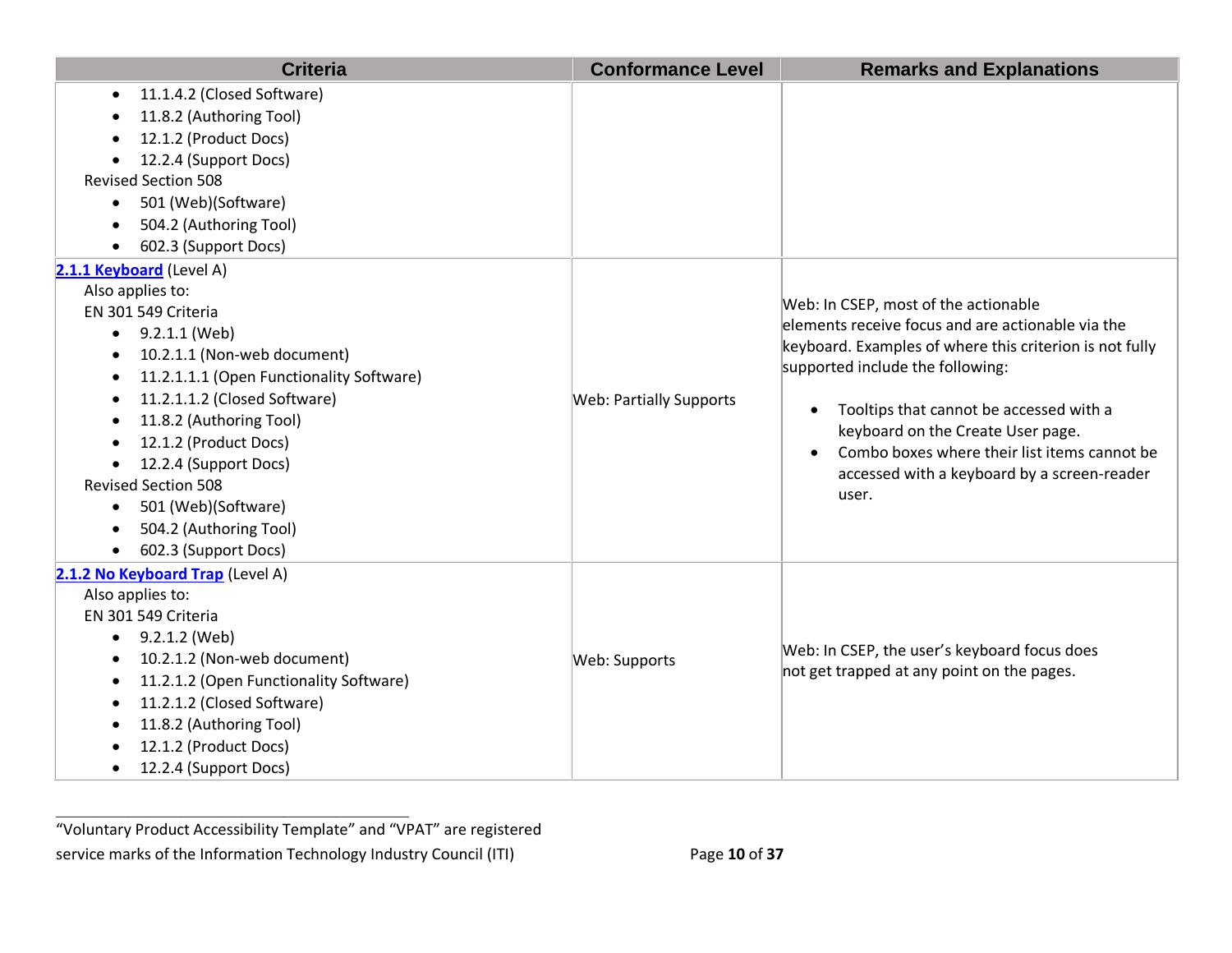| <b>Criteria</b>                                  | <b>Conformance Level</b> | <b>Remarks and Explanations</b>                            |
|--------------------------------------------------|--------------------------|------------------------------------------------------------|
| <b>Revised Section 508</b>                       |                          |                                                            |
| 501 (Web)(Software)<br>$\bullet$                 |                          |                                                            |
| 504.2 (Authoring Tool)                           |                          |                                                            |
| 602.3 (Support Docs)                             |                          |                                                            |
| 2.1.4 Character Key Shortcuts (Level A 2.1 only) |                          |                                                            |
| Also applies to:                                 |                          |                                                            |
| EN 301 549 Criteria                              |                          |                                                            |
| $\bullet$ 9.2.1.4 (Web)                          |                          |                                                            |
| 10.2.1.4 (Non-web document)                      | Web: Supports            | Web: CSEP does not contain character key                   |
| 11.2.1.4.1 (Open Functionality Software)         |                          | shortcuts.                                                 |
| 11.2.1.4.2 (Closed Software)<br>$\bullet$        |                          |                                                            |
| 11.8.2 (Authoring Tool)                          |                          |                                                            |
| 12.1.2 (Product Docs)                            |                          |                                                            |
| 12.2.4 (Support Docs)<br>$\bullet$               |                          |                                                            |
| Revised Section 508 - Does not apply             |                          |                                                            |
| 2.2.1 Timing Adjustable (Level A)                |                          |                                                            |
| Also applies to:                                 |                          |                                                            |
| EN 301 549 Criteria                              |                          |                                                            |
| 9.2.2.1 (Web)<br>$\bullet$                       |                          |                                                            |
| 10.2.2.1 (Non-web document)                      |                          | Web: CSEP does not have content that is time<br>limited.   |
| 11.2.2.1 (Open Functionality Software)           |                          |                                                            |
| 11.2.2.1 (Closed Software)                       | Web: Supports            |                                                            |
| 11.8.2 (Authoring Tool)                          |                          |                                                            |
| 12.1.2 (Product Docs)<br>$\bullet$               |                          |                                                            |
| 12.2.4 (Support Docs)<br>$\bullet$               |                          |                                                            |
| <b>Revised Section 508</b>                       |                          |                                                            |
| 501 (Web)(Software)<br>$\bullet$                 |                          |                                                            |
| 504.2 (Authoring Tool)                           |                          |                                                            |
| 602.3 (Support Docs)                             |                          |                                                            |
| 2.2.2 Pause, Stop, Hide (Level A)                | Web: Not Applicable      | Web: CSEP does not include any content that                |
| Also applies to:                                 |                          | requires users to trigger the pause, stop, or hide option. |
| EN 301 549 Criteria                              |                          |                                                            |

"Voluntary Product Accessibility Template" and "VPAT" are registered service marks of the Information Technology Industry Council (ITI) Page 11 of 37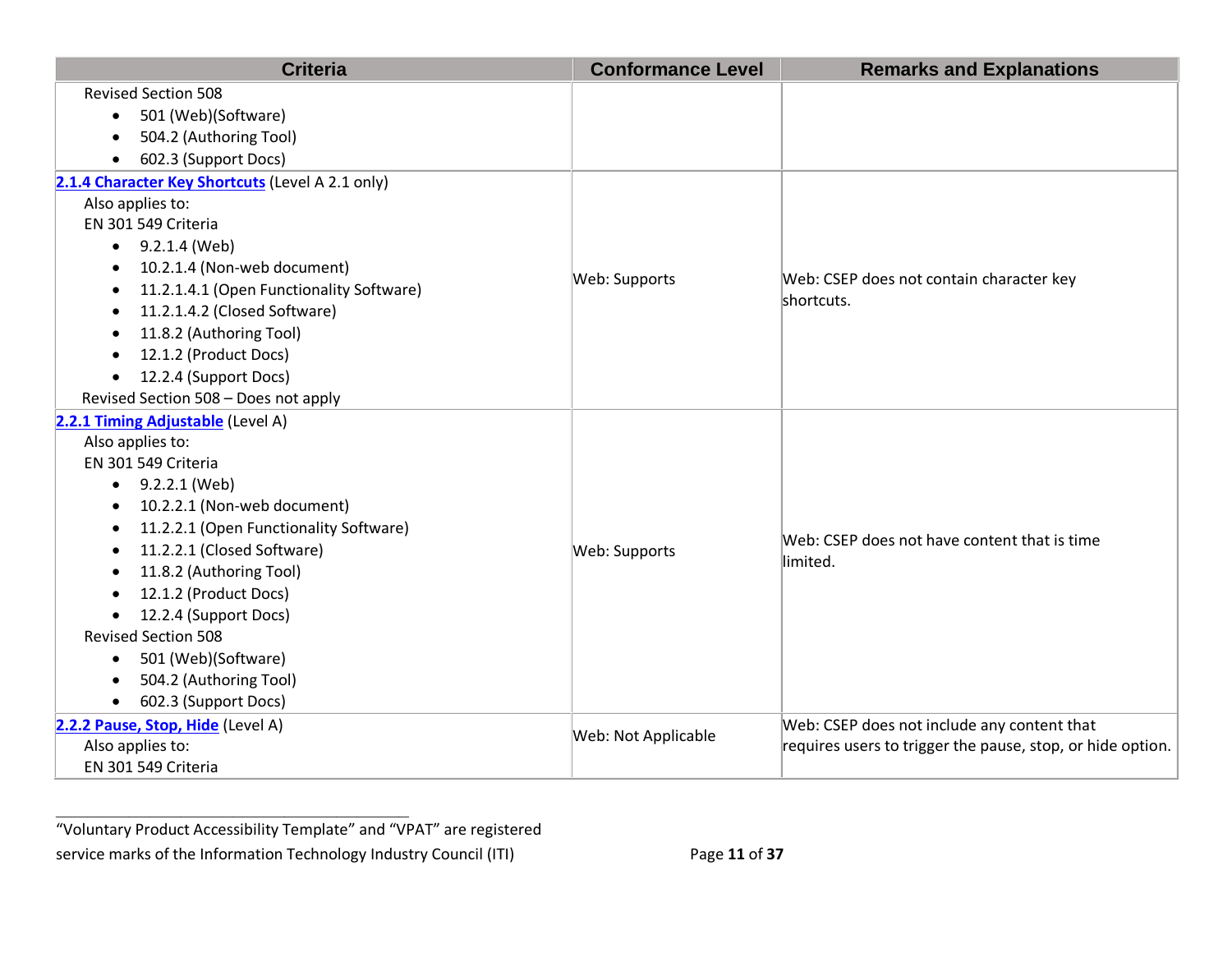| <b>Criteria</b>                                          | <b>Conformance Level</b> | <b>Remarks and Explanations</b>                                                                    |
|----------------------------------------------------------|--------------------------|----------------------------------------------------------------------------------------------------|
| 9.2.2.2 (Web)<br>$\bullet$                               |                          |                                                                                                    |
| 10.2.2.2 (Non-web document)                              |                          |                                                                                                    |
| 11.2.2.2 (Open Functionality Software)<br>$\bullet$      |                          |                                                                                                    |
| 11.2.2.2 (Closed Software)                               |                          |                                                                                                    |
| 11.8.2 (Authoring Tool)                                  |                          |                                                                                                    |
| 12.1.2 (Product Docs)                                    |                          |                                                                                                    |
| 12.2.4 (Support Docs)<br>$\bullet$                       |                          |                                                                                                    |
| <b>Revised Section 508</b>                               |                          |                                                                                                    |
| 501 (Web)(Software)<br>$\bullet$                         |                          |                                                                                                    |
| 504.2 (Authoring Tool)                                   |                          |                                                                                                    |
| 602.3 (Support Docs)<br>$\bullet$                        |                          |                                                                                                    |
| 2.3.1 Three Flashes or Below Threshold (Level A)         |                          |                                                                                                    |
| Also applies to:                                         |                          |                                                                                                    |
| EN 301 549 Criteria                                      |                          |                                                                                                    |
| $\bullet$ 9.2.3.1 (Web)                                  |                          |                                                                                                    |
| 10.2.3.1 (Non-web document)                              |                          |                                                                                                    |
| 11.2.3.1 (Open Functionality Software)                   |                          |                                                                                                    |
| 11.2.3.1 (Closed Software)                               | Web: Not Applicable      | Web: CSEP does not contain flashing content.                                                       |
| 11.8.2 (Authoring Tool)                                  |                          |                                                                                                    |
| 12.1.2 (Product Docs)                                    |                          |                                                                                                    |
| 12.2.4 (Support Docs)                                    |                          |                                                                                                    |
| <b>Revised Section 508</b>                               |                          |                                                                                                    |
| 501 (Web)(Software)<br>$\bullet$                         |                          |                                                                                                    |
| 504.2 (Authoring Tool)<br>$\bullet$                      |                          |                                                                                                    |
| 602.3 (Support Docs)                                     |                          |                                                                                                    |
| 2.4.1 Bypass Blocks (Level A)                            |                          |                                                                                                    |
| Also applies to:                                         |                          |                                                                                                    |
| EN 301 549 Criteria                                      | Web: Supports            | Web: CSEP provides a mechanism to bypass<br>blocks of content that are repeated on multiple pages. |
| $\bullet$ 9.2.4.1 (Web)                                  |                          |                                                                                                    |
| 10.2.4.1 (Non-web document) - Does not apply             |                          |                                                                                                    |
| 11.2.4.1 (Open Functionality Software) - Does not apply  |                          |                                                                                                    |
| 11.2.4.1 (Closed Software) - Does not apply<br>$\bullet$ |                          |                                                                                                    |

"Voluntary Product Accessibility Template" and "VPAT" are registered service marks of the Information Technology Industry Council (ITI) Page 12 of 37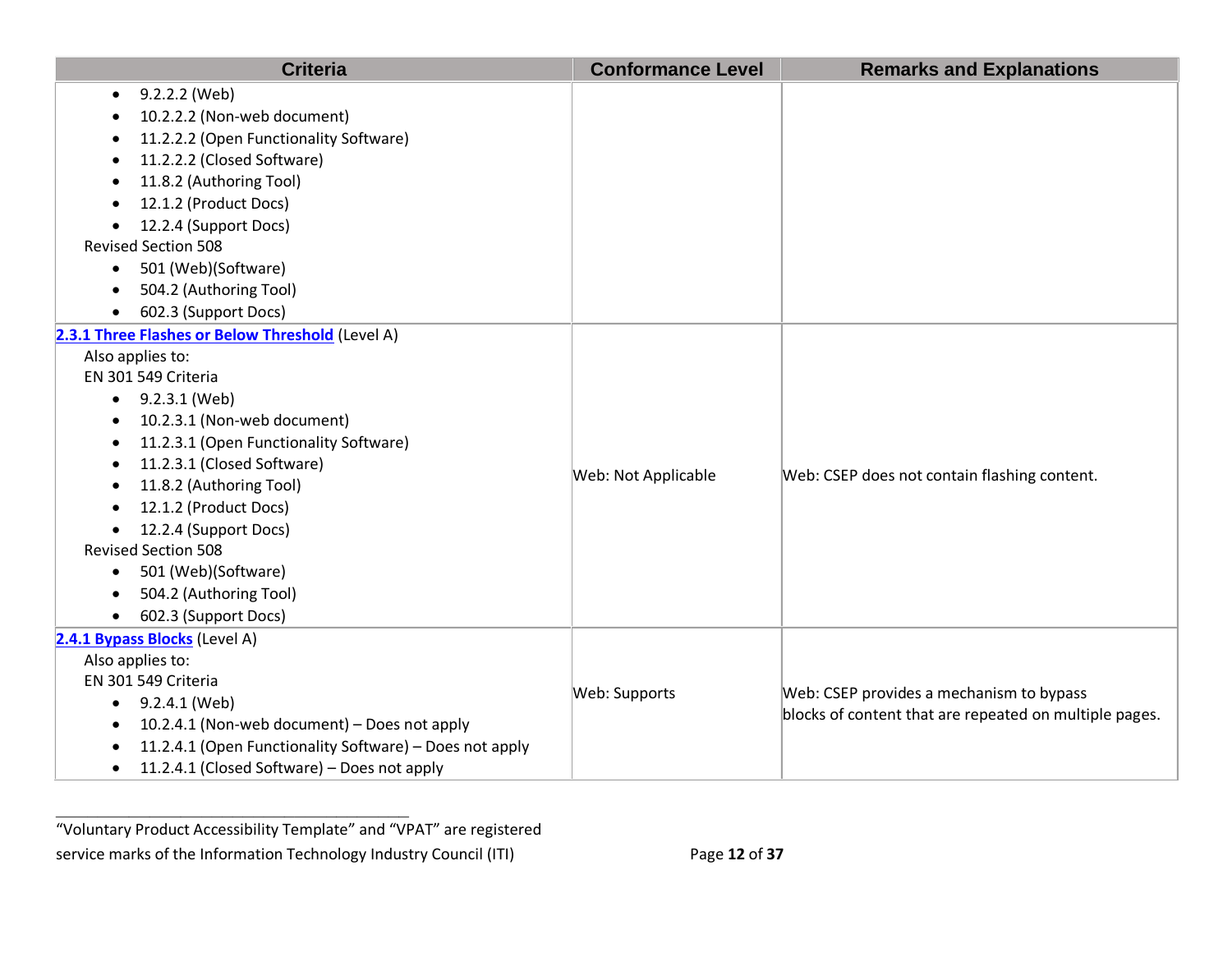| <b>Criteria</b>                                                       | <b>Conformance Level</b> | <b>Remarks and Explanations</b>                                          |
|-----------------------------------------------------------------------|--------------------------|--------------------------------------------------------------------------|
| 11.8.2 (Authoring Tool)<br>$\bullet$                                  |                          |                                                                          |
| 12.1.2 (Product Docs)                                                 |                          |                                                                          |
| 12.2.4 (Support Docs)                                                 |                          |                                                                          |
| <b>Revised Section 508</b>                                            |                          |                                                                          |
| 501 (Web)(Software) - Does not apply to non-web software<br>$\bullet$ |                          |                                                                          |
| 504.2 (Authoring Tool)                                                |                          |                                                                          |
| 602.3 (Support Docs) - Does not apply to non-web docs                 |                          |                                                                          |
| 2.4.2 Page Titled (Level A)                                           |                          |                                                                          |
| Also applies to:                                                      |                          |                                                                          |
| EN 301 549 Criteria                                                   |                          |                                                                          |
| 9.2.4.2 (Web)<br>$\bullet$                                            |                          |                                                                          |
| 10.2.4.2 (Non-web document)                                           |                          | Web: CSEP includes descriptive and unique page titles<br>for most pages. |
| 11.2.4.2 (Open Functionality Software) - Does not apply               |                          |                                                                          |
| 11.2.4.2 (Closed Software) - Does not apply                           | Web: Supports            |                                                                          |
| 11.8.2 (Authoring Tool)<br>$\bullet$                                  |                          |                                                                          |
| 12.1.2 (Product Docs)                                                 |                          |                                                                          |
| 12.2.4 (Support Docs)                                                 |                          |                                                                          |
| <b>Revised Section 508</b>                                            |                          |                                                                          |
| 501 (Web)(Software)<br>$\bullet$                                      |                          |                                                                          |
| 504.2 (Authoring Tool)                                                |                          |                                                                          |
| 602.3 (Support Docs)                                                  |                          |                                                                          |
| 2.4.3 Focus Order (Level A)                                           |                          |                                                                          |
| Also applies to:                                                      |                          |                                                                          |
| EN 301 549 Criteria                                                   |                          |                                                                          |
| 9.2.4.3 (Web)<br>$\bullet$                                            |                          |                                                                          |
| 10.2.4.3 (Non-web document)                                           |                          |                                                                          |
| 11.2.4.3 (Open Functionality Software)                                | Web: Supports            | Web: In CSEP, focus order is meaningful.                                 |
| 11.2.4.3 (Closed Software)                                            |                          |                                                                          |
| 11.8.2 (Authoring Tool)                                               |                          |                                                                          |
| 12.1.2 (Product Docs)                                                 |                          |                                                                          |
| 12.2.4 (Support Docs)                                                 |                          |                                                                          |
| <b>Revised Section 508</b>                                            |                          |                                                                          |

"Voluntary Product Accessibility Template" and "VPAT" are registered service marks of the Information Technology Industry Council (ITI) Page 13 of 37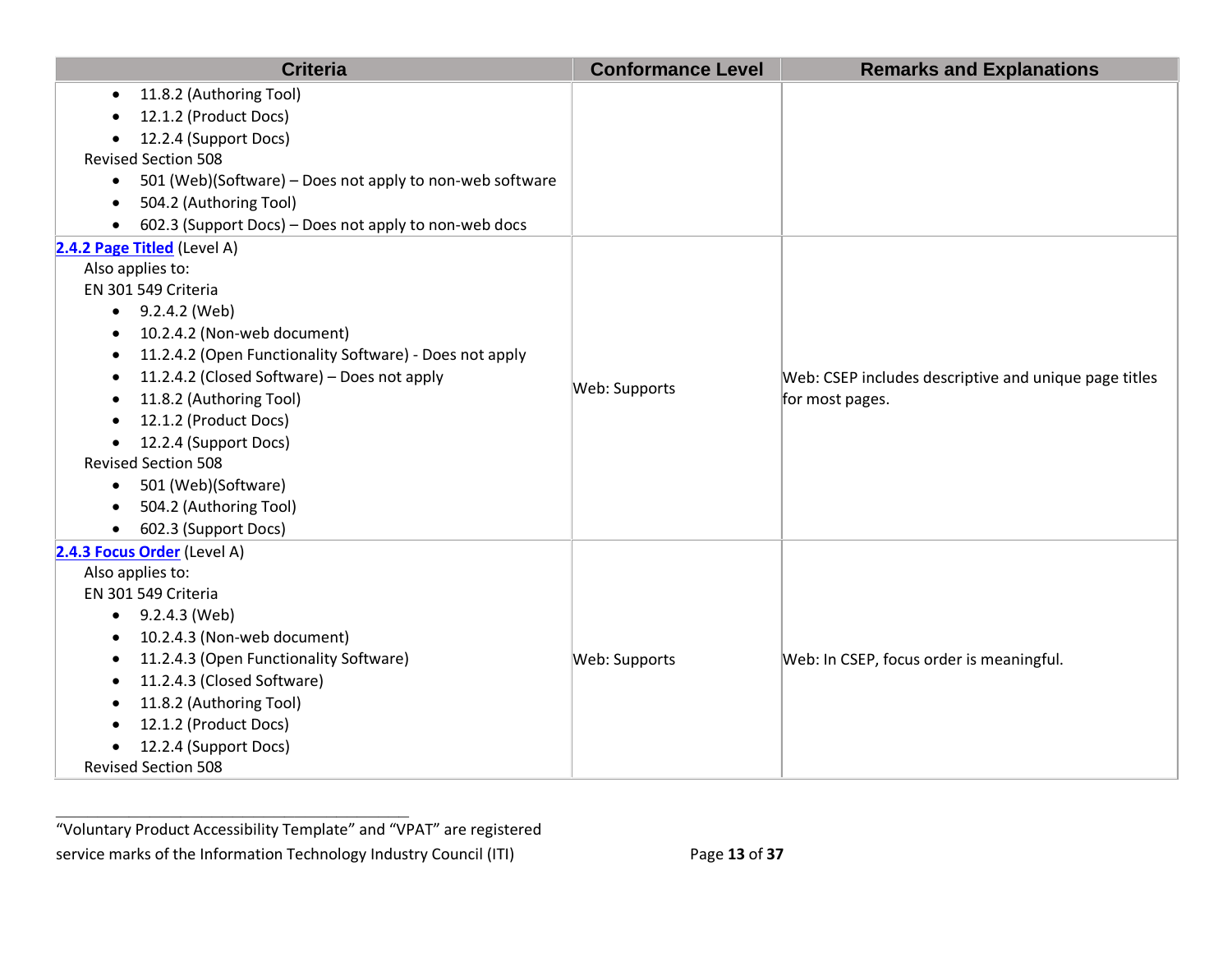| <b>Criteria</b>                               | <b>Conformance Level</b> | <b>Remarks and Explanations</b>                                                |
|-----------------------------------------------|--------------------------|--------------------------------------------------------------------------------|
| 501 (Web)(Software)<br>$\bullet$              |                          |                                                                                |
| 504.2 (Authoring Tool)                        |                          |                                                                                |
| 602.3 (Support Docs)                          |                          |                                                                                |
| 2.4.4 Link Purpose (In Context) (Level A)     |                          |                                                                                |
| Also applies to:                              |                          |                                                                                |
| EN 301 549 Criteria                           |                          |                                                                                |
| $\bullet$ 9.2.4.4 (Web)                       |                          |                                                                                |
| 10.2.4.4 (Non-web document)                   |                          |                                                                                |
| 11.2.4.4 (Open Functionality Software)        |                          |                                                                                |
| 11.2.4.4 (Closed Software                     |                          | Web: CSEP includes links that describe their                                   |
| 11.8.2 (Authoring Tool)                       | Web: Supports            | purpose on all pages.                                                          |
| 12.1.2 (Product Docs)                         |                          |                                                                                |
| 12.2.4 (Support Docs)                         |                          |                                                                                |
| <b>Revised Section 508</b>                    |                          |                                                                                |
| 501 (Web)(Software)<br>$\bullet$              |                          |                                                                                |
| 504.2 (Authoring Tool)                        |                          |                                                                                |
| 602.3 (Support Docs)                          |                          |                                                                                |
| 2.5.1 Pointer Gestures (Level A 2.1 only)     |                          |                                                                                |
| Also applies to:                              |                          | Web: CSEP does not use pointer gestures.                                       |
| EN 301 549 Criteria                           |                          |                                                                                |
| 9.2.5.1 (Web)                                 |                          |                                                                                |
| 10.2.5.1 (Non-web document)                   |                          |                                                                                |
| 11.2.5.1 (Open Functionality Software)        | Web: Supports            |                                                                                |
| 11.2.5.1 (Closed Software)                    |                          |                                                                                |
| 11.8.2 (Authoring Tool)                       |                          |                                                                                |
| 12.1.2 (Product Docs)                         |                          |                                                                                |
| 12.2.4 (Support Docs)<br>$\bullet$            |                          |                                                                                |
| Revised Section 508 - Does not apply          |                          |                                                                                |
| 2.5.2 Pointer Cancellation (Level A 2.1 only) |                          | Web: CSEP does not require pointer                                             |
| Also applies to:                              | Web: Supports            | cancellation incorporation as an up-event is used to<br>trigger functionality. |
| EN 301 549 Criteria                           |                          |                                                                                |
| $-9.2.5.2$ (Web)                              |                          |                                                                                |

"Voluntary Product Accessibility Template" and "VPAT" are registered service marks of the Information Technology Industry Council (ITI) Page 14 of 37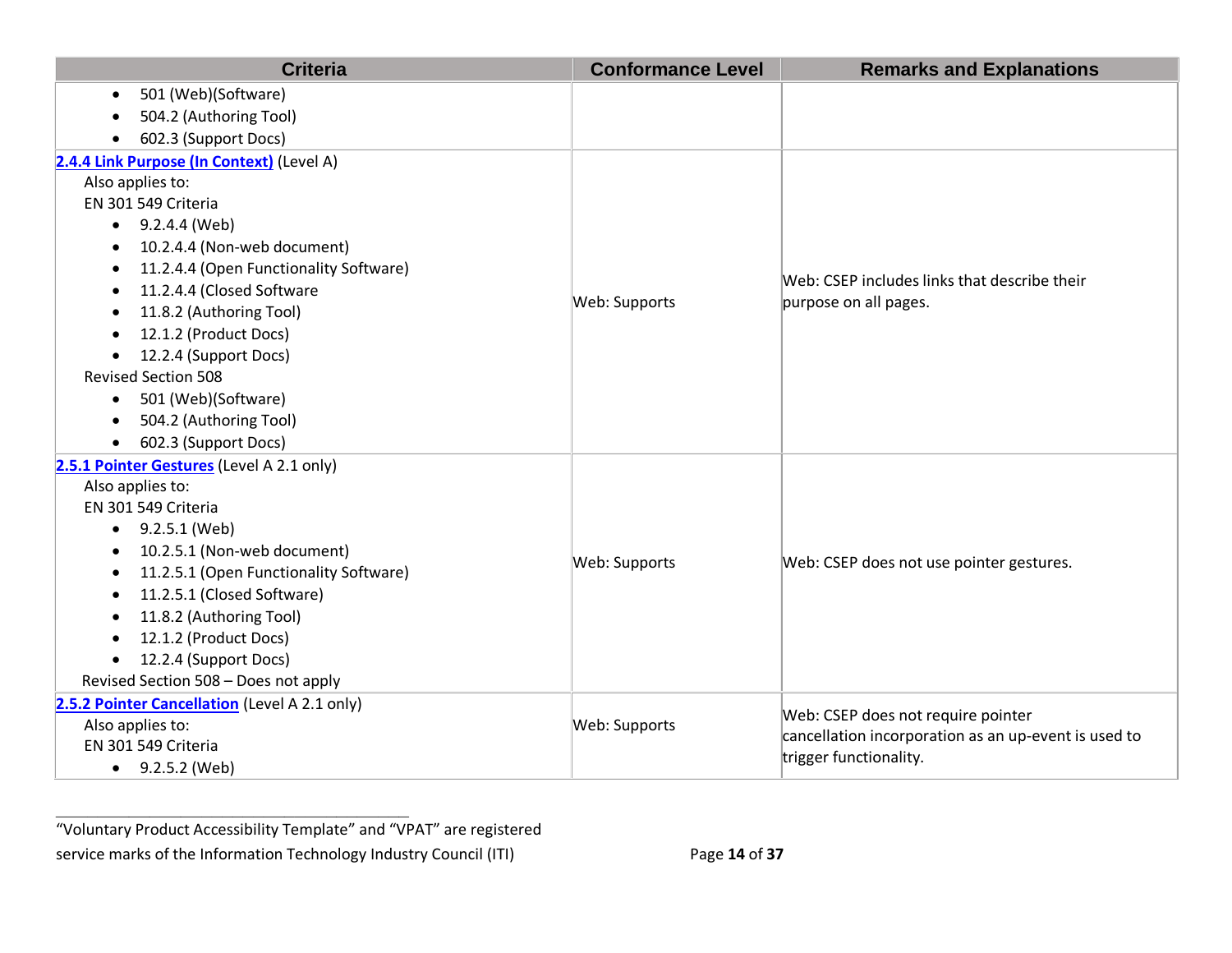| <b>Criteria</b>                                                                                                                                                                                                                                                                                                                                 | <b>Conformance Level</b>       | <b>Remarks and Explanations</b>                                                                                                                                                                                                                                                                                                                                                                               |
|-------------------------------------------------------------------------------------------------------------------------------------------------------------------------------------------------------------------------------------------------------------------------------------------------------------------------------------------------|--------------------------------|---------------------------------------------------------------------------------------------------------------------------------------------------------------------------------------------------------------------------------------------------------------------------------------------------------------------------------------------------------------------------------------------------------------|
| 10.2.5.2 (Non-web document)<br>$\bullet$<br>11.2.5.2 (Open Functionality Software)<br>11.2.5.2 (Closed Software)<br>11.8.2 (Authoring Tool)<br>12.1.2 (Product Docs)<br>12.2.4 (Support Docs)<br>Revised Section 508 - Does not apply                                                                                                           |                                |                                                                                                                                                                                                                                                                                                                                                                                                               |
| 2.5.3 Label in Name (Level A 2.1 only)<br>Also applies to:<br>EN 301 549 Criteria<br>9.2.5.3 (Web)<br>$\bullet$<br>10.2.5.3 (Non-web document)<br>11.2.5.3.1 (Open Functionality Software)<br>11.2.5.3.2 (Closed Software)<br>11.8.2 (Authoring Tool)<br>12.1.2 (Product Docs)<br>12.2.4 (Support Docs)<br>Revised Section 508 - Does not apply | <b>Web: Partially Supports</b> | Web: In CSEP, some form elements provide a<br>valid label. Examples of where this criterion is not fully<br>supported include the following:<br>Accessible names of user interface controls,<br>$\bullet$<br>such as Phone Number, do not match their<br>visual labels on the Create User page.<br>Labels are not provided for a multi-select combo<br>$\bullet$<br>box control on the Add New Users dialog?. |
| 2.5.4 Motion Actuation (Level A 2.1 only)<br>Also applies to:<br>EN 301 549 Criteria<br>9.2.5.4 (Web)<br>$\bullet$<br>10.2.5.4 (Non-web document)<br>11.2.5.4 (Open Functionality Software)<br>11.2.5.4 (Closed Software)<br>11.8.2 (Authoring Tool)<br>12.1.2 (Product Docs)<br>12.2.4 (Support Docs)<br>Revised Section 508 - Does not apply  | Web: Supports                  | Web: CSEP does not include functionality that requires<br>device motion or user motion.                                                                                                                                                                                                                                                                                                                       |
| 3.1.1 Language of Page (Level A)<br>Also applies to:<br>EN 301 549 Criteria                                                                                                                                                                                                                                                                     | Web: Supports                  | Web: In CSEP, a primary language is defined<br>programmatically.                                                                                                                                                                                                                                                                                                                                              |

<sup>&</sup>quot;Voluntary Product Accessibility Template" and "VPAT" are registered service marks of the Information Technology Industry Council (ITI) Page 15 of 37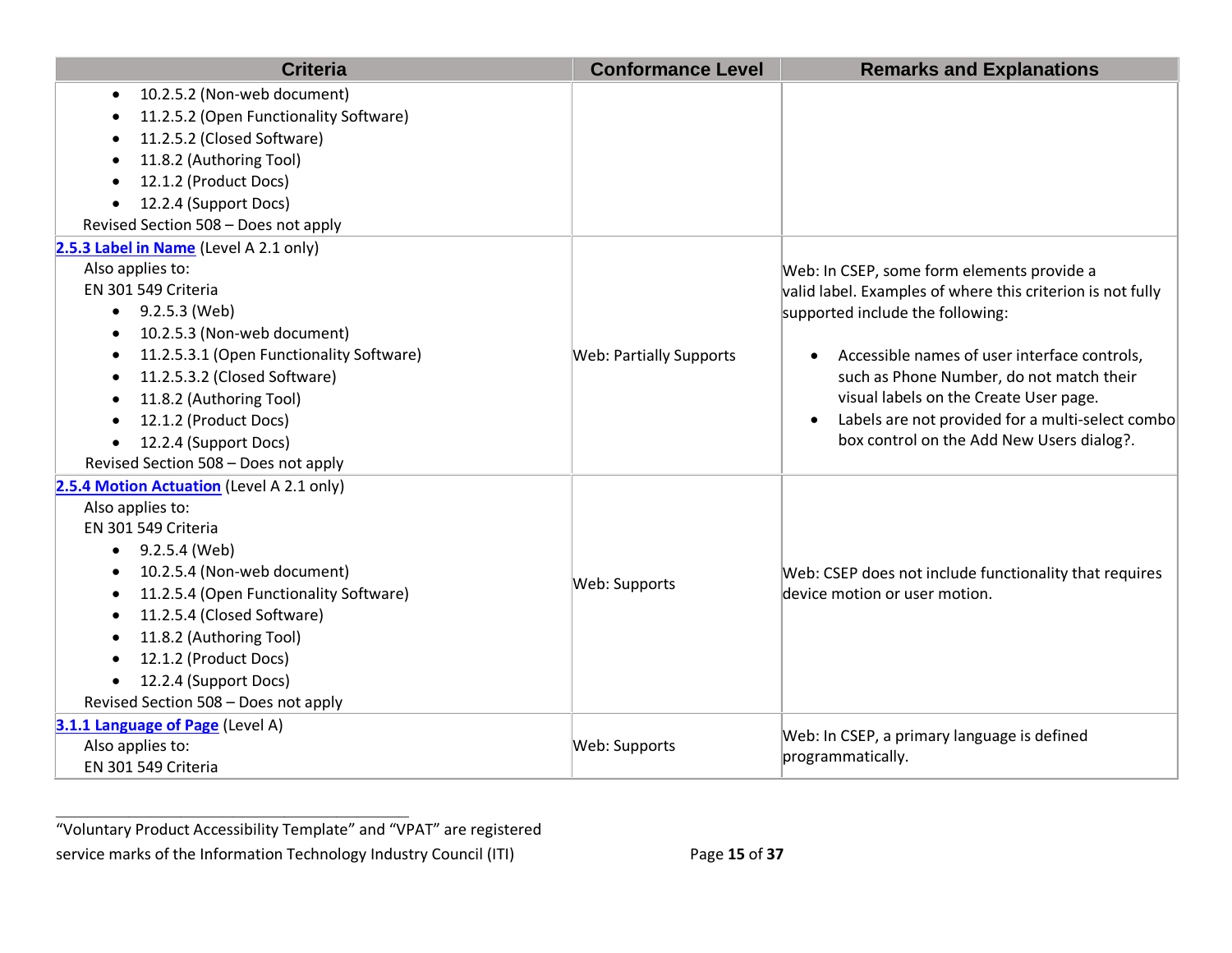| <b>Criteria</b>                                                                                                                                                                                                                                                                                                                                                                                                        | <b>Conformance Level</b> | <b>Remarks and Explanations</b>                                                                    |
|------------------------------------------------------------------------------------------------------------------------------------------------------------------------------------------------------------------------------------------------------------------------------------------------------------------------------------------------------------------------------------------------------------------------|--------------------------|----------------------------------------------------------------------------------------------------|
| 9.3.1.1 (Web)<br>$\bullet$<br>10.3.1.1 (Non-web document)<br>11.3.1.1.1 (Open Functionality Software)<br>$\bullet$<br>11.3.1.1.2 (Closed Software)<br>11.8.2 (Authoring Tool)<br>12.1.2 (Product Docs)<br>12.2.4 (Support Docs)<br>$\bullet$<br><b>Revised Section 508</b><br>501 (Web)(Software)<br>$\bullet$<br>504.2 (Authoring Tool)<br>602.3 (Support Docs)<br>$\bullet$                                          |                          |                                                                                                    |
| 3.2.1 On Focus (Level A)<br>Also applies to:<br>EN 301 549 Criteria<br>9.3.2.1 (Web)<br>$\bullet$<br>10.3.2.1 (Non-web document)<br>11.3.2.1 (Open Functionality Software)<br>11.3.2.1 (Closed Software)<br>11.8.2 (Authoring Tool)<br>12.1.2 (Product Docs)<br>12.2.4 (Support Docs)<br><b>Revised Section 508</b><br>501 (Web)(Software)<br>$\bullet$<br>504.2 (Authoring Tool)<br>$\bullet$<br>602.3 (Support Docs) | Web: Supports            | Web: CSEP includes components that do not<br>initiate a change of context when they receive focus. |
| 3.2.2 On Input (Level A)<br>Also applies to:<br>EN 301 549 Criteria<br>$\bullet$ 9.3.2.2 (Web)<br>10.3.2.2 (Non-web document)<br>11.3.2.2 (Open Functionality Software)<br>11.3.2.2 (Closed Software)<br>$\bullet$                                                                                                                                                                                                     | Web: Supports            | Web: CSEP includes components that do not initiate a<br>change of context when a user inputs data. |

"Voluntary Product Accessibility Template" and "VPAT" are registered service marks of the Information Technology Industry Council (ITI) Page 16 of 37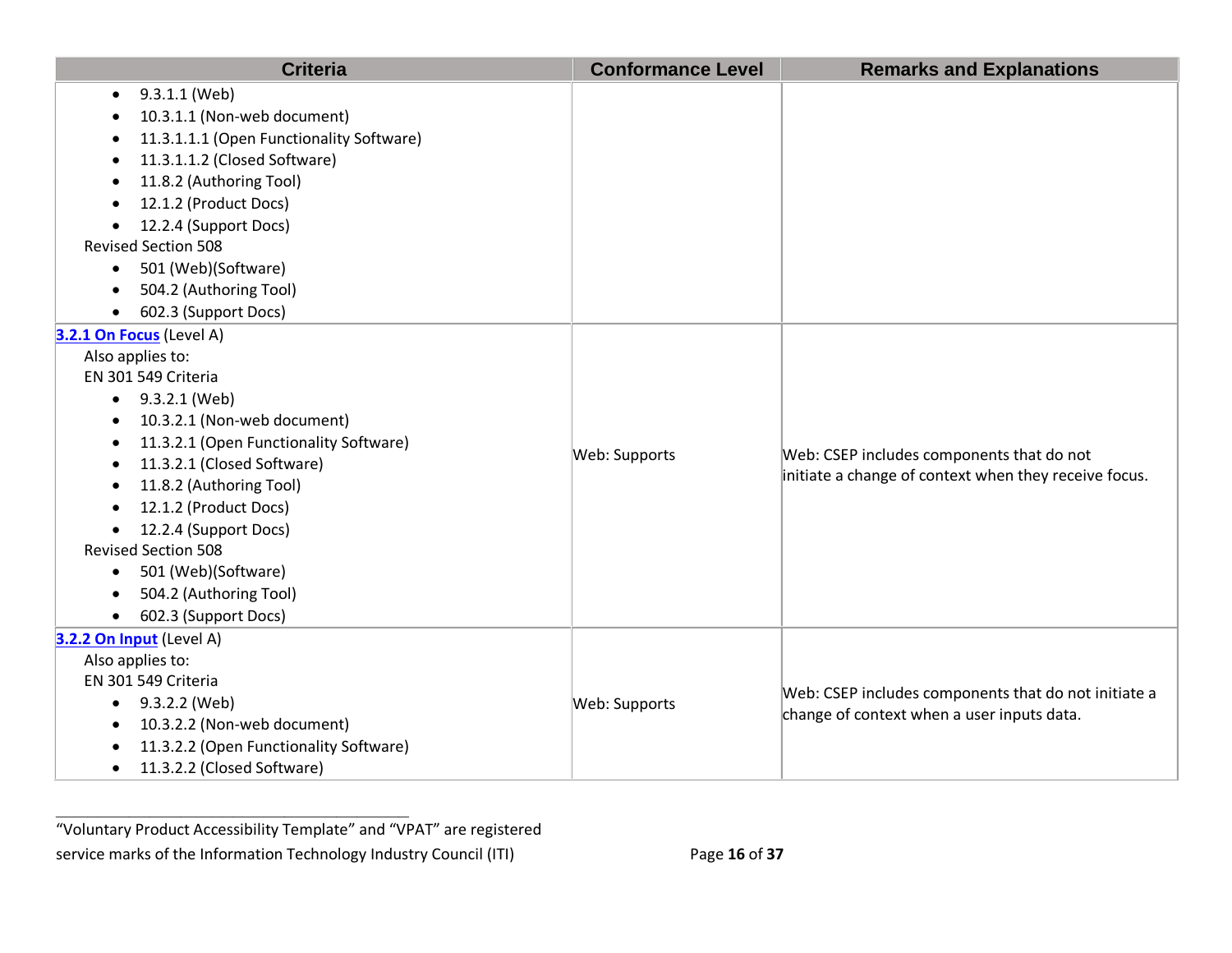| <b>Criteria</b>                                     | <b>Conformance Level</b>       | <b>Remarks and Explanations</b>                                                                                                                                                                                                                                                    |
|-----------------------------------------------------|--------------------------------|------------------------------------------------------------------------------------------------------------------------------------------------------------------------------------------------------------------------------------------------------------------------------------|
| 11.8.2 (Authoring Tool)<br>$\bullet$                |                                |                                                                                                                                                                                                                                                                                    |
| 12.1.2 (Product Docs)                               |                                |                                                                                                                                                                                                                                                                                    |
| 12.2.4 (Support Docs)                               |                                |                                                                                                                                                                                                                                                                                    |
| <b>Revised Section 508</b>                          |                                |                                                                                                                                                                                                                                                                                    |
| 501 (Web)(Software)<br>$\bullet$                    |                                |                                                                                                                                                                                                                                                                                    |
| 504.2 (Authoring Tool)                              |                                |                                                                                                                                                                                                                                                                                    |
| 602.3 (Support Docs)                                |                                |                                                                                                                                                                                                                                                                                    |
| 3.3.1 Error Identification (Level A)                |                                |                                                                                                                                                                                                                                                                                    |
| Also applies to:                                    |                                |                                                                                                                                                                                                                                                                                    |
| EN 301 549 Criteria                                 |                                |                                                                                                                                                                                                                                                                                    |
| $\bullet$ 9.3.3.1 (Web)                             |                                | Web: In CSEP, error messages are identified for screen-<br>reader users on all pages.                                                                                                                                                                                              |
| 10.3.3.1 (Non-web document)                         | Web: Supports                  |                                                                                                                                                                                                                                                                                    |
| 11.3.3.1.1 (Open Functionality Software)            |                                |                                                                                                                                                                                                                                                                                    |
| 11.3.3.1.2 (Closed Software)                        |                                |                                                                                                                                                                                                                                                                                    |
| 11.8.2 (Authoring Tool)                             |                                |                                                                                                                                                                                                                                                                                    |
| 12.1.2 (Product Docs)                               |                                |                                                                                                                                                                                                                                                                                    |
| 12.2.4 (Support Docs)                               |                                |                                                                                                                                                                                                                                                                                    |
| <b>Revised Section 508</b>                          |                                |                                                                                                                                                                                                                                                                                    |
| 501 (Web)(Software)<br>$\bullet$                    |                                |                                                                                                                                                                                                                                                                                    |
| 504.2 (Authoring Tool)                              |                                |                                                                                                                                                                                                                                                                                    |
| 602.3 (Support Docs)                                |                                |                                                                                                                                                                                                                                                                                    |
| 3.3.2 Labels or Instructions (Level A)              |                                |                                                                                                                                                                                                                                                                                    |
| Also applies to:                                    |                                | Web: In CSEP, most of the form controls                                                                                                                                                                                                                                            |
| EN 301 549 Criteria                                 |                                | programmatically define their purpose. Examples of<br>where this criterion is not fully supported include the<br>following:<br>A few mandatory fields that are not indicated<br>$\bullet$<br>visually nor programmatically and lack<br>instructional text on the Create User form. |
| 9.3.3.2 (Web)<br>٠                                  |                                |                                                                                                                                                                                                                                                                                    |
| 10.3.3.2 (Non-web document)                         | <b>Web: Partially Supports</b> |                                                                                                                                                                                                                                                                                    |
| 11.3.3.2 (Open Functionality Software)<br>$\bullet$ |                                |                                                                                                                                                                                                                                                                                    |
| 11.3.3.2 (Closed Software)                          |                                |                                                                                                                                                                                                                                                                                    |
| 11.8.2 (Authoring Tool)                             |                                |                                                                                                                                                                                                                                                                                    |
| 12.1.2 (Product Docs)                               |                                |                                                                                                                                                                                                                                                                                    |
| 12.2.4 (Support Docs)                               |                                |                                                                                                                                                                                                                                                                                    |
| <b>Revised Section 508</b>                          |                                |                                                                                                                                                                                                                                                                                    |

"Voluntary Product Accessibility Template" and "VPAT" are registered service marks of the Information Technology Industry Council (ITI) Page 17 of 37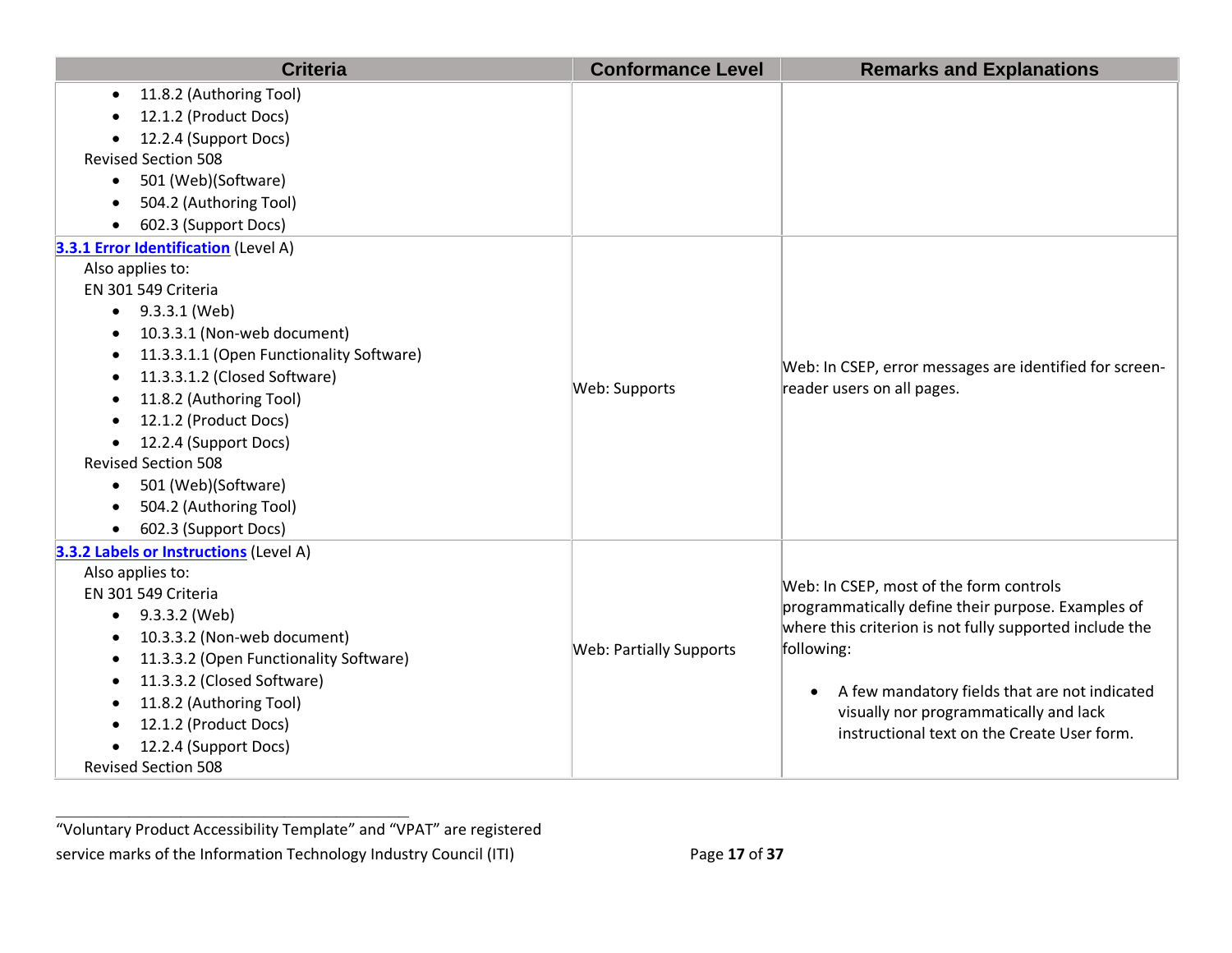| <b>Criteria</b>                                                                                                                                                                                                                                                                                                                                                                                                                                                              | <b>Conformance Level</b>       | <b>Remarks and Explanations</b>                                                                                                                                                                                                                                                                                                                                                                                                                                                                                                                                                                                                                                                                                      |
|------------------------------------------------------------------------------------------------------------------------------------------------------------------------------------------------------------------------------------------------------------------------------------------------------------------------------------------------------------------------------------------------------------------------------------------------------------------------------|--------------------------------|----------------------------------------------------------------------------------------------------------------------------------------------------------------------------------------------------------------------------------------------------------------------------------------------------------------------------------------------------------------------------------------------------------------------------------------------------------------------------------------------------------------------------------------------------------------------------------------------------------------------------------------------------------------------------------------------------------------------|
| 501 (Web)(Software)<br>504.2 (Authoring Tool)                                                                                                                                                                                                                                                                                                                                                                                                                                |                                |                                                                                                                                                                                                                                                                                                                                                                                                                                                                                                                                                                                                                                                                                                                      |
| 602.3 (Support Docs)                                                                                                                                                                                                                                                                                                                                                                                                                                                         |                                |                                                                                                                                                                                                                                                                                                                                                                                                                                                                                                                                                                                                                                                                                                                      |
| 4.1.1 Parsing (Level A)<br>Also applies to:<br>EN 301 549 Criteria<br>9.4.1.1 (Web)<br>$\bullet$<br>10.4.1.1 (Non-web document)<br>11.4.1.1.1 (Open Functionality Software)<br>$\bullet$<br>11.4.1.1.2 (Closed Software) - Does not apply<br>$\bullet$<br>11.8.2 (Authoring Tool)<br>$\bullet$<br>12.1.2 (Product Docs)<br>12.2.4 (Support Docs)<br><b>Revised Section 508</b><br>501 (Web)(Software)<br>$\bullet$<br>504.2 (Authoring Tool)<br>602.3 (Support Docs)         | <b>Web: Partially Supports</b> | Web: In CSEP, most of pages parse as per the HTML<br>specification. Examples of where this criterion is not<br>fully supported include the following:<br>HTML form input fields are assigned attributes<br>$\bullet$<br>that specify the tab order of an element on the<br>Create User form, which is not required.                                                                                                                                                                                                                                                                                                                                                                                                  |
| 4.1.2 Name, Role, Value (Level A)<br>Also applies to:<br>EN 301 549 Criteria<br>9.4.1.2 (Web)<br>$\bullet$<br>10.4.1.2 (Non-web document)<br>11.4.1.2.1 (Open Functionality Software)<br>$\bullet$<br>11.4.1.2.2 (Closed Software) - Not required<br>$\bullet$<br>11.8.2 (Authoring Tool)<br>$\bullet$<br>12.1.2 (Product Docs)<br>12.2.4 (Support Docs)<br><b>Revised Section 508</b><br>501 (Web)(Software)<br>$\bullet$<br>504.2 (Authoring Tool)<br>602.3 (Support Docs) | <b>Web: Partially Supports</b> | Web: In CSEP, name, role, and state<br>information for controls are defined programmatically<br>on some pages. Examples of where this criterion is not<br>fully supported include the following:<br>An instance where the iframe title is missing.<br>A few instances where button labels are not<br>descriptive on the Onboarding and header<br>section of Dashboard pages.<br>A few custom controls, such as Accordions and<br>List boxes, that are not implemented in a valid<br>fashion on the Create User, Onboarding, and<br>side navigation of Dashboard pages.<br>Navigation links that are structured as in-page<br>tabs on the sub-header section of the<br>Dashboard, Active Users, My Account - Profile, |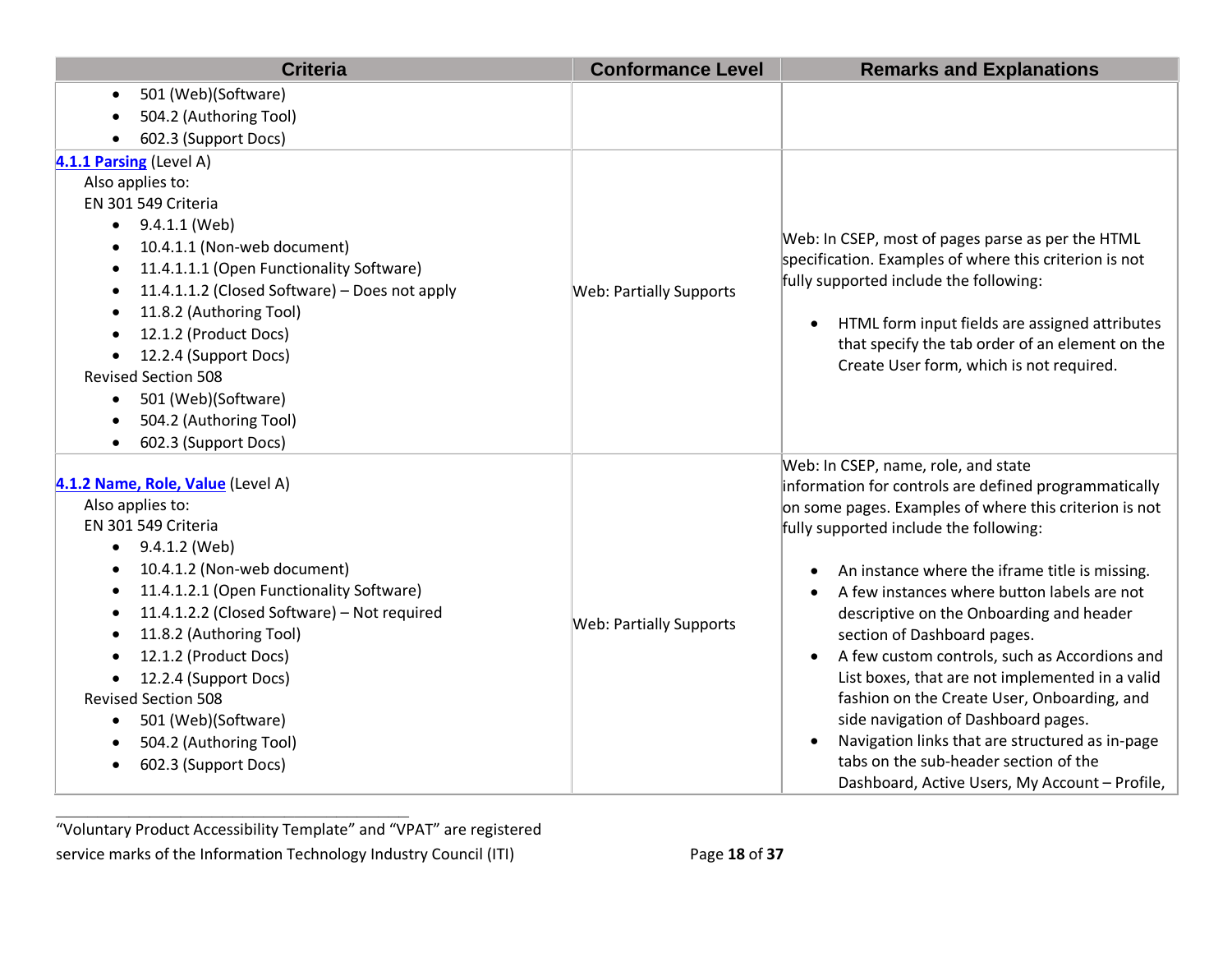| <b>Criteria</b> | <b>Conformance Level</b> | <b>Remarks and Explanations</b>                                                                                                                                                                                                                                                                                                                                                                                                                              |
|-----------------|--------------------------|--------------------------------------------------------------------------------------------------------------------------------------------------------------------------------------------------------------------------------------------------------------------------------------------------------------------------------------------------------------------------------------------------------------------------------------------------------------|
|                 |                          | My Account - Security, and My Account -API<br>Tokens pages.<br>Many instances where ARIA roles, states, and<br>properties are not valid or used inappropriately<br>on HTML elements on the Create User, Active<br>Users, My Account - Profile, My Account -<br>Security, My Account -API Tokens, View Support<br>Requests, Create Support Requests, Billing -<br>Manage Payment Methods, Billing-Promotional<br>Credits, Organization, and Onboarding pages. |

<sup>&</sup>quot;Voluntary Product Accessibility Template" and "VPAT" are registered service marks of the Information Technology Industry Council (ITI) Page 19 of 37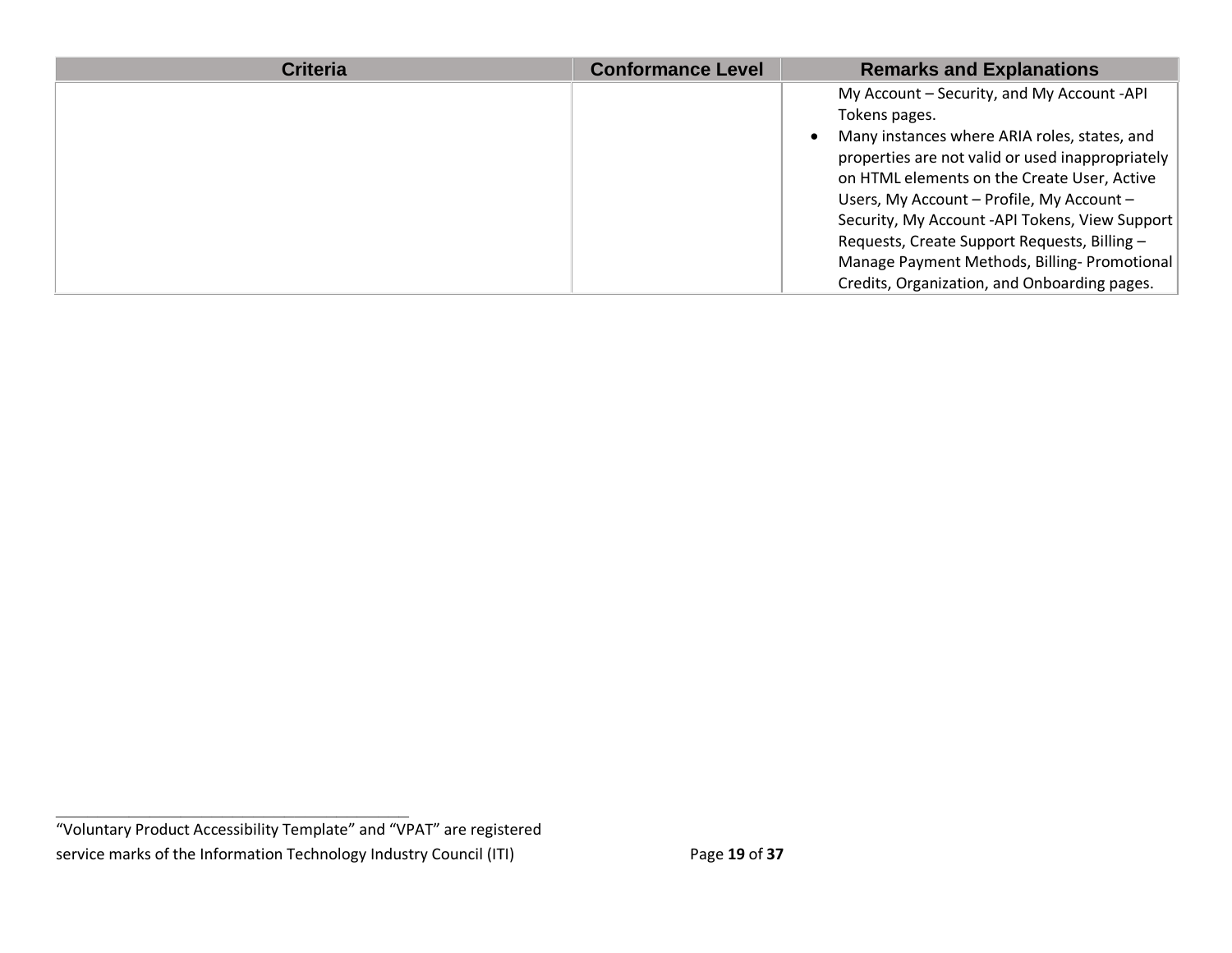#### **Table 2: Success Criteria, Level AA**

Notes:

| <b>Criteria</b>                                                                    | <b>Conformance Level</b> | <b>Remarks and Explanations</b>                           |
|------------------------------------------------------------------------------------|--------------------------|-----------------------------------------------------------|
| 1.2.4 Captions (Live) (Level AA)                                                   |                          |                                                           |
| Also applies to:                                                                   |                          |                                                           |
| EN 301 549 Criteria                                                                |                          |                                                           |
| 9.1.2.4 (Web)<br>$\bullet$                                                         |                          |                                                           |
| 10.1.2.4 (Non-web document)<br>$\bullet$                                           |                          |                                                           |
| 11.1.2.4 (Open Functionality Software)                                             |                          |                                                           |
| 11.1.2.4 (Closed Software)                                                         | Web: Not Applicable      | Web: CSEP does not contain live audio                     |
| 11.8.2 (Authoring Tool)<br>$\bullet$                                               |                          | content.                                                  |
| 12.1.2 (Product Docs)                                                              |                          |                                                           |
| 12.2.4 (Support Docs)<br>$\bullet$<br><b>Revised Section 508</b>                   |                          |                                                           |
|                                                                                    |                          |                                                           |
| 501 (Web)(Software)<br>$\bullet$                                                   |                          |                                                           |
| 504.2 (Authoring Tool)                                                             |                          |                                                           |
| 602.3 (Support Docs)<br>$\bullet$                                                  |                          |                                                           |
| 1.2.5 Audio Description (Prerecorded) (Level AA)                                   |                          |                                                           |
| Also applies to:<br>EN 301 549 Criteria                                            |                          |                                                           |
|                                                                                    |                          |                                                           |
| 9.1.2.5 (Web)<br>$\bullet$                                                         |                          |                                                           |
| 10.1.2.5 (Non-web document)<br>$\bullet$<br>11.1.2.5 (Open Functionality Software) |                          |                                                           |
| $\bullet$<br>11.1.2.5 (Closed Software)                                            |                          |                                                           |
| $\bullet$<br>11.8.2 (Authoring Tool)                                               | Web: Not Applicable      | Web: CSEP does not contain prerecorded<br>laudio content. |
| ٠<br>12.1.2 (Product Docs)                                                         |                          |                                                           |
|                                                                                    |                          |                                                           |
| 12.2.4 (Support Docs)<br>$\bullet$<br><b>Revised Section 508</b>                   |                          |                                                           |
| 501 (Web)(Software)<br>$\bullet$                                                   |                          |                                                           |
| 504.2 (Authoring Tool)                                                             |                          |                                                           |
| 602.3 (Support Docs)<br>$\bullet$                                                  |                          |                                                           |

"Voluntary Product Accessibility Template" and "VPAT" are registered service marks of the Information Technology Industry Council (ITI) Page 20 of 37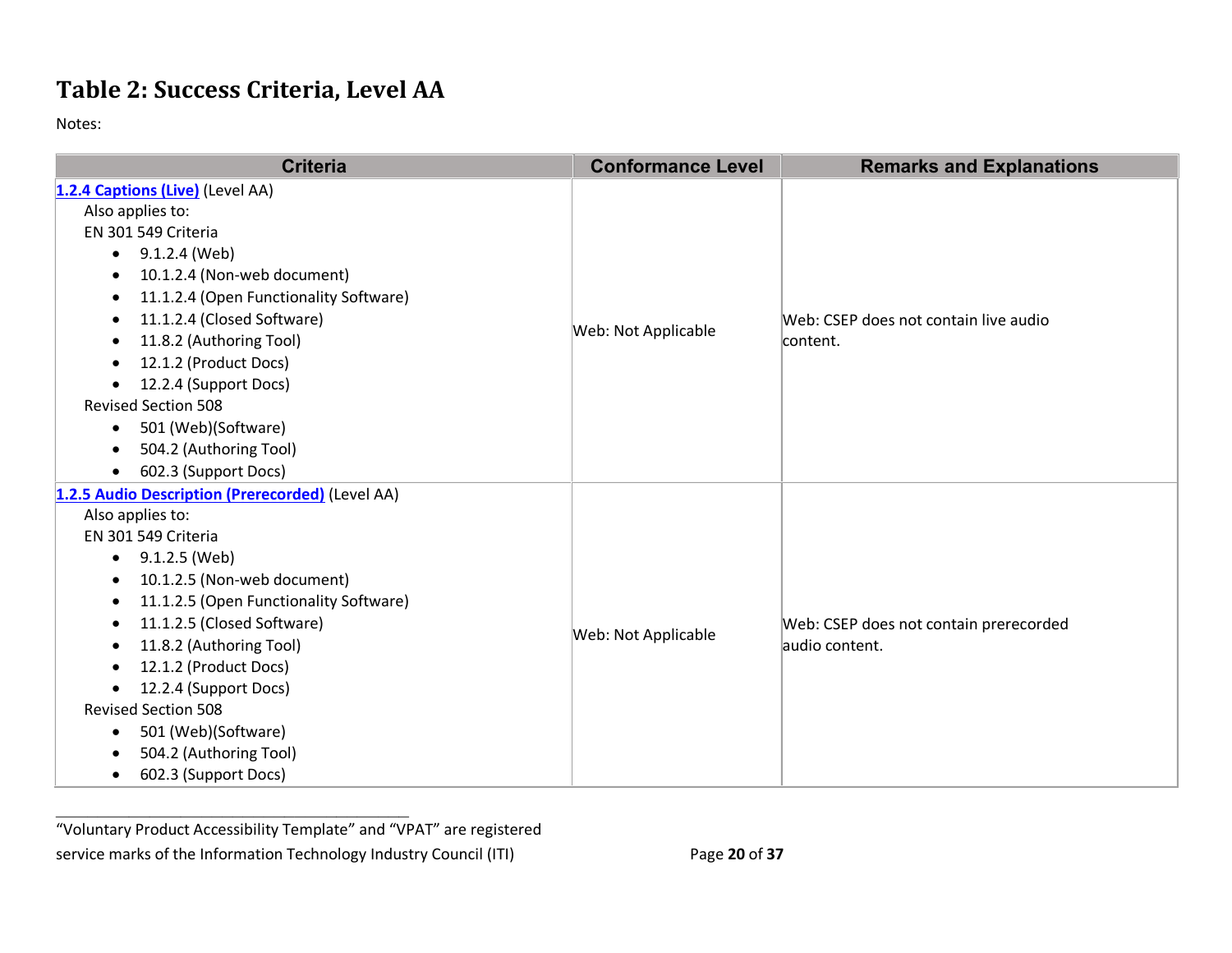| <b>Criteria</b>                                                                                                                                                                                                                                                                                                                                                                                  | <b>Conformance Level</b>       | <b>Remarks and Explanations</b>                                                                                                                                                                                                                                                                                                                                                                                                                                                          |
|--------------------------------------------------------------------------------------------------------------------------------------------------------------------------------------------------------------------------------------------------------------------------------------------------------------------------------------------------------------------------------------------------|--------------------------------|------------------------------------------------------------------------------------------------------------------------------------------------------------------------------------------------------------------------------------------------------------------------------------------------------------------------------------------------------------------------------------------------------------------------------------------------------------------------------------------|
| 1.3.4 Orientation (Level AA 2.1 only)<br>Also applies to:<br>EN 301 549 Criteria<br>9.1.3.4 (Web)<br>$\bullet$<br>10.1.3.4 (Non-web document)<br>$\bullet$<br>11.1.3.4 (Open Functionality Software)<br>$\bullet$<br>11.1.3.4 (Closed Software)<br>$\bullet$<br>11.8.2 (Authoring Tool)<br>12.1.2 (Product Docs)<br>12.2.4 (Support Docs)<br>$\bullet$<br>Revised Section 508 - Does not apply   | <b>Web: Partially Supports</b> | Web: CSEP does not restrict its view and operation to a<br>single display orientation for most of the pages.<br>Examples of where this criterion is not fully supported<br>include the following:<br>There is some overlapping of content on the<br>Create User page when viewed in portrait<br>mode.                                                                                                                                                                                    |
| 1.3.5 Identify Input Purpose (Level AA 2.1 only)<br>Also applies to:<br>EN 301 549 Criteria<br>9.1.3.5 (Web)<br>$\bullet$<br>10.1.3.5 (Non-web document)<br>$\bullet$<br>11.1.3.5.1 (Open Functionality Software)<br>$\bullet$<br>11.1.3.5.2 (Closed Software)<br>$\bullet$<br>11.8.2 (Authoring Tool)<br>12.1.2 (Product Docs)<br>12.2.4 (Support Docs)<br>Revised Section 508 - Does not apply | <b>Web: Partially Supports</b> | Web: CSEP does contain common input<br>fields that require autocomplete for most of the forms.<br>Examples of where this criterion is not fully supported<br>include the following:<br>Several instances where forms do not<br>programmatically define the purpose of input<br>fields on the Create User, My Account-Profile<br>and Create Support Request pages.                                                                                                                        |
| 1.4.3 Contrast (Minimum) (Level AA)<br>Also applies to:<br>EN 301 549 Criteria<br>9.1.4.3 (Web)<br>$\bullet$<br>10.1.4.3 (Non-web document)<br>11.1.4.3 (Open Functionality Software)<br>$\bullet$<br>11.1.4.3 (Closed Software)<br>$\bullet$<br>11.8.2 (Authoring Tool)<br>12.1.2 (Product Docs)<br>12.2.4 (Support Docs)                                                                       | <b>Web: Partially Supports</b> | Web: CSEP includes background/foreground<br>color combinations with sufficient contrast for most of<br>the text. Examples of where this criterion is not fully<br>supported include the following:<br>Many background/foreground color<br>combinations with an insufficient contrast ratio.<br>Text on the My Account - Profile, My Account -<br>Security, My Account - API Tokens, Create<br>Support Request, Billing - Overview, Create<br>User - Identity Verification, and Billing - |

"Voluntary Product Accessibility Template" and "VPAT" are registered service marks of the Information Technology Industry Council (ITI) Page 21 of 37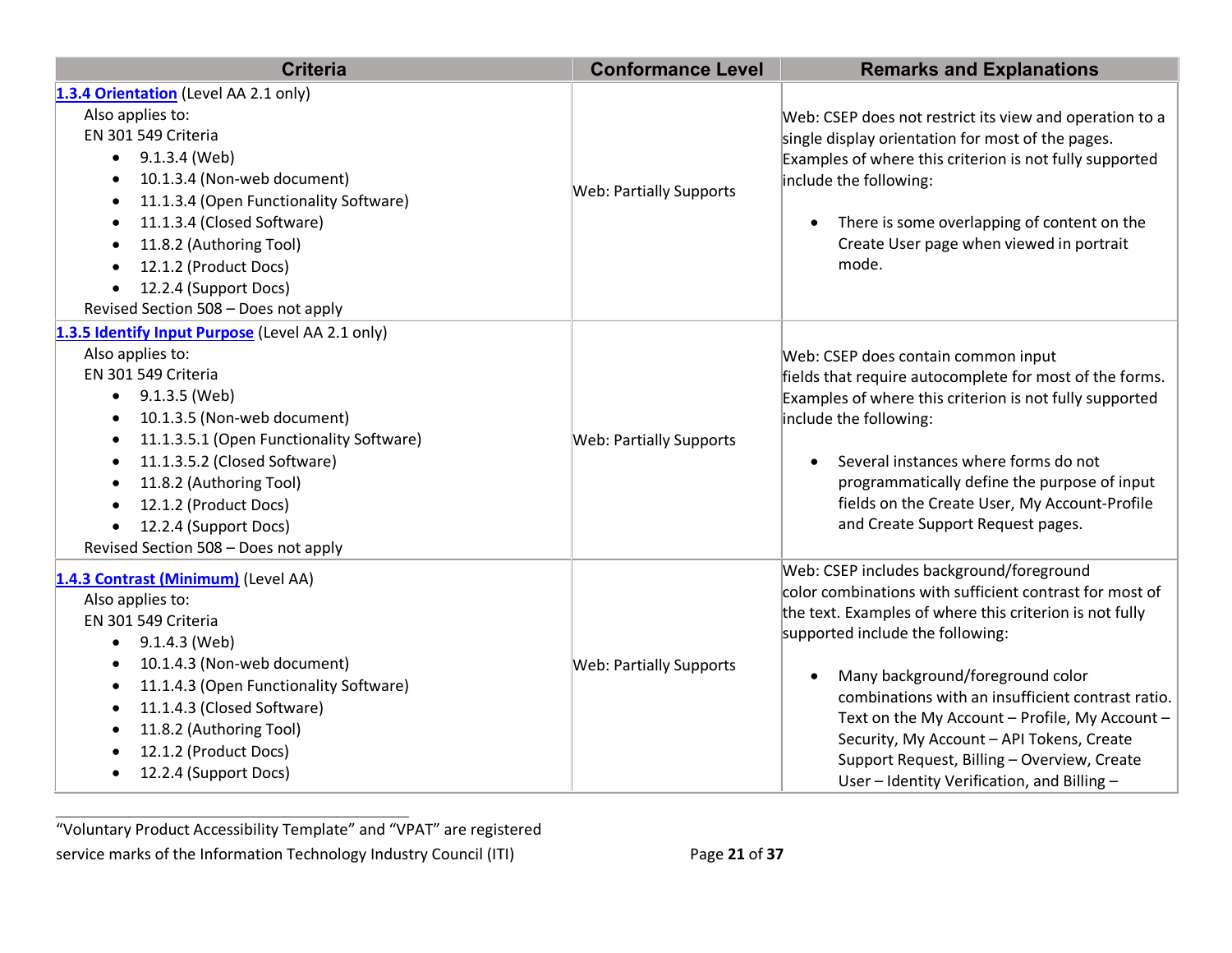| <b>Criteria</b>                                                | <b>Conformance Level</b>       | <b>Remarks and Explanations</b>                            |
|----------------------------------------------------------------|--------------------------------|------------------------------------------------------------|
| <b>Revised Section 508</b><br>501 (Web)(Software)<br>$\bullet$ |                                | Promotional Credits pages.                                 |
| 504.2 (Authoring Tool)                                         |                                |                                                            |
| 602.3 (Support Docs)                                           |                                |                                                            |
| 1.4.4 Resize text (Level AA)                                   |                                |                                                            |
| Also applies to:                                               |                                |                                                            |
| EN 301 549 Criteria                                            |                                |                                                            |
| $\bullet$ 9.1.4.4 (Web)                                        |                                | Web: CSEP includes text that can be resized                |
| 10.1.4.4 (Non-web document)                                    |                                | up to 200 percent without loss of content or               |
| 11.1.4.4.1 (Open Functionality Software)                       |                                | functionality on most of the pages. Example of where       |
| 11.1.4.4.2 (Closed Software)                                   |                                | this criterion is not fully supported include the          |
| 11.8.2 (Authoring Tool)                                        | <b>Web: Partially Supports</b> | following:                                                 |
| 12.1.2 (Product Docs)                                          |                                |                                                            |
| 12.2.4 (Support Docs)                                          |                                | Tooltip content is not available when text is<br>$\bullet$ |
| <b>Revised Section 508</b>                                     |                                | resized up to 200% on the Add New Users page.              |
| 501 (Web)(Software)<br>$\bullet$                               |                                |                                                            |
| 504.2 (Authoring Tool)                                         |                                |                                                            |
| 602.3 (Support Docs)                                           |                                |                                                            |
| 1.4.5 Images of Text (Level AA)                                |                                |                                                            |
| Also applies to:                                               |                                |                                                            |
| EN 301 549 Criteria                                            |                                |                                                            |
| $\bullet$ 9.1.4.5 (Web)                                        |                                |                                                            |
| 10.1.4.5 (Non-web document)                                    |                                |                                                            |
| 11.1.4.5.1 (Open Functionality Software)                       |                                | Web: CSEP provides information using plain                 |
| 11.1.4.5.2 (Closed Software) - Does not apply                  | Web: Supports                  | text rather than images of text.                           |
| 11.8.2 (Authoring Tool)                                        |                                |                                                            |
| 12.1.2 (Product Docs)                                          |                                |                                                            |
| 12.2.4 (Support Docs)                                          |                                |                                                            |
| <b>Revised Section 508</b>                                     |                                |                                                            |
| 501 (Web)(Software)<br>$\bullet$                               |                                |                                                            |
| 504.2 (Authoring Tool)                                         |                                |                                                            |
| 602.3 (Support Docs)<br>$\bullet$                              |                                |                                                            |

"Voluntary Product Accessibility Template" and "VPAT" are registered service marks of the Information Technology Industry Council (ITI) Page 22 of 37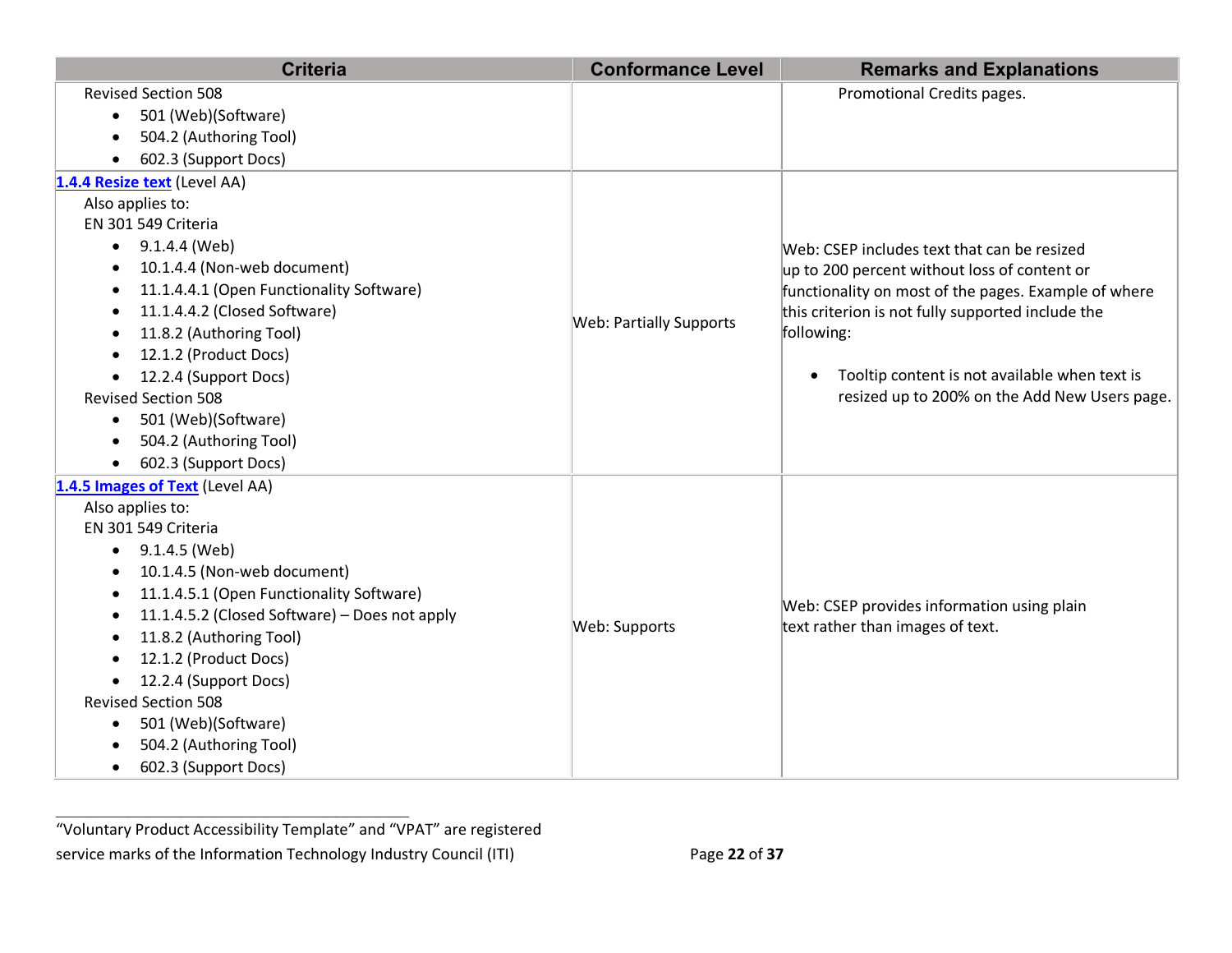| <b>Criteria</b>                                                                                                                                                                                                                                                                                                                                                      | <b>Conformance Level</b>       | <b>Remarks and Explanations</b>                                                                                                                                                                                                                                                                                                                                                                                                      |
|----------------------------------------------------------------------------------------------------------------------------------------------------------------------------------------------------------------------------------------------------------------------------------------------------------------------------------------------------------------------|--------------------------------|--------------------------------------------------------------------------------------------------------------------------------------------------------------------------------------------------------------------------------------------------------------------------------------------------------------------------------------------------------------------------------------------------------------------------------------|
| 1.4.10 Reflow (Level AA 2.1 only)<br>Also applies to:<br>EN 301 549 Criteria<br>9.1.4.10 (Web)<br>$\bullet$<br>10.1.4.10 (Non-web document)<br>11.1.4.10 (Open Functionality Software)<br>11.1.4.10 (Closed Software)<br>$\bullet$<br>11.8.2 (Authoring Tool)<br>$\bullet$<br>12.1.2 (Product Docs)<br>12.2.4 (Support Docs)<br>Revised Section 508 - Does not apply | Web: Does Not Support          | Web: CSEP includes content that fails to reflow<br>appropriately on all pages.                                                                                                                                                                                                                                                                                                                                                       |
| 1.4.11 Non-text Contrast (Level AA 2.1 only)<br>Also applies to:<br>EN 301 549 Criteria<br>9.1.4.11 (Web)<br>$\bullet$<br>10.1.4.11 (Non-web document)<br>11.1.4.11 (Open Functionality Software)<br>11.1.4.11 (Closed Software)<br>11.8.2 (Authoring Tool)<br>$\bullet$<br>12.1.2 (Product Docs)<br>12.2.4 (Support Docs)<br>Revised Section 508 - Does not apply   | <b>Web: Partially Supports</b> | Web: CSEP provides sufficient color contrast<br>for non-text content on a few pages. Examples of where<br>this criterion is not fully supported include the<br>following:<br>Many instances of non-text content with<br>insufficient color contrast. Some of the<br>examples include the pencil icon button in dark<br>mode, and the browser blue default visual focus<br>outline in light and dark mode on interactive<br>elements. |
| 1.4.12 Text Spacing (Level AA 2.1 only)<br>Also applies to:<br>EN 301 549 Criteria<br>$\bullet$ 9.1.4.12 (Web)<br>10.1.4.12 (Non-web document)<br>11.1.4.12 (Open Functionality Software)<br>$\bullet$<br>11.1.4.12 (Closed Software)<br>$\bullet$<br>11.8.2 (Authoring Tool)<br>12.1.2 (Product Docs)                                                               | <b>Web: Partially Supports</b> | Web: In CSEP, when text spacing styles are applied,<br>content and functionality on some pages is available<br>appropriately. Example of where this criterion is not<br>fully supported include the following:<br>The verification code input field gets cut off<br>when text spacing styles are applied on the<br>Create User - Identity Verification page.                                                                         |

"Voluntary Product Accessibility Template" and "VPAT" are registered service marks of the Information Technology Industry Council (ITI) Page 23 of 37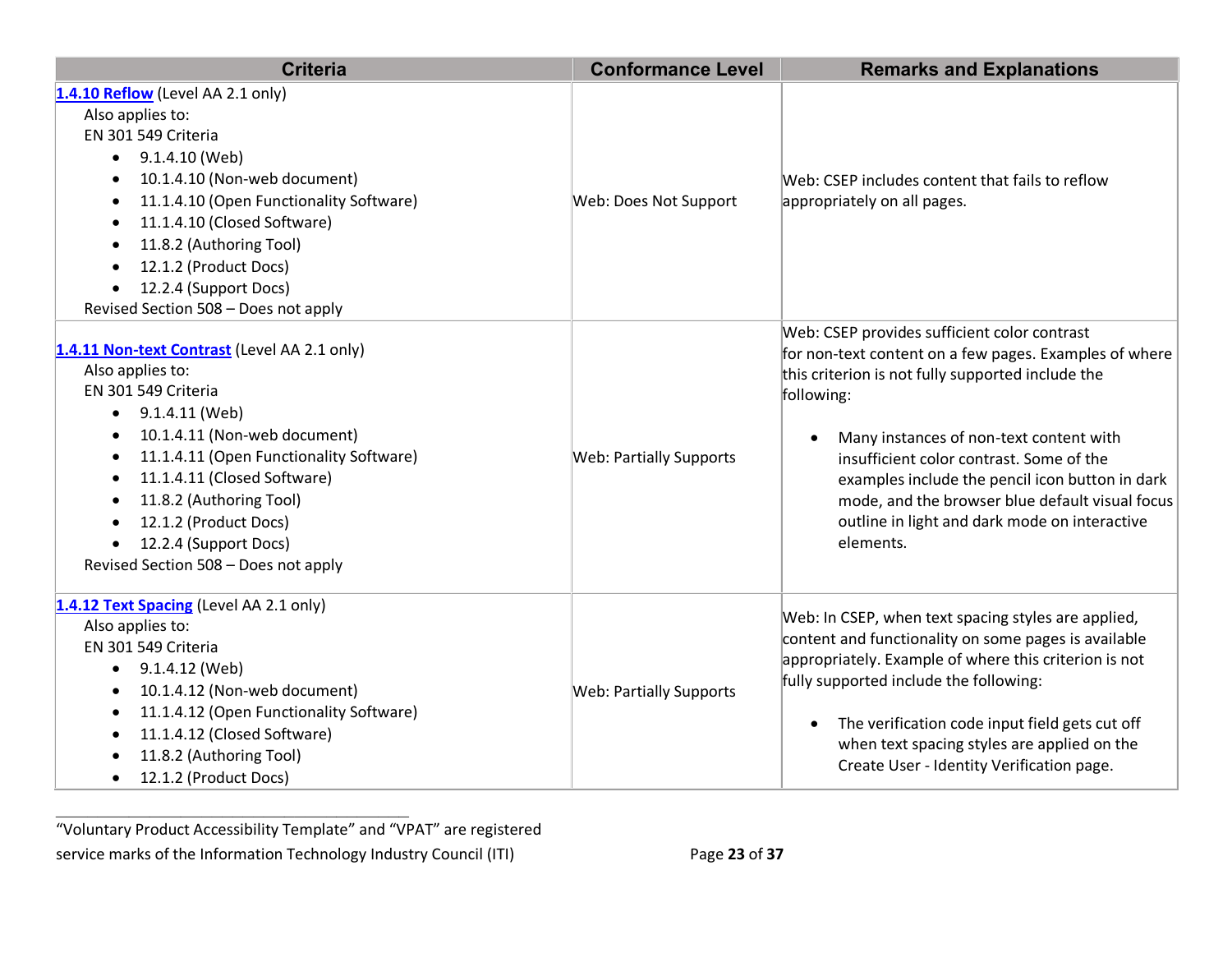| <b>Criteria</b>                                                                                                                                                                                                                                                                                                                                                                                                                                                                                                                                                 | <b>Conformance Level</b>       | <b>Remarks and Explanations</b>                                                                                                                                                                                                                                                                                                                                                                                                                                                                                                                                                                                                |
|-----------------------------------------------------------------------------------------------------------------------------------------------------------------------------------------------------------------------------------------------------------------------------------------------------------------------------------------------------------------------------------------------------------------------------------------------------------------------------------------------------------------------------------------------------------------|--------------------------------|--------------------------------------------------------------------------------------------------------------------------------------------------------------------------------------------------------------------------------------------------------------------------------------------------------------------------------------------------------------------------------------------------------------------------------------------------------------------------------------------------------------------------------------------------------------------------------------------------------------------------------|
| 12.2.4 (Support Docs)<br>$\bullet$<br>Revised Section 508 - Does not apply                                                                                                                                                                                                                                                                                                                                                                                                                                                                                      |                                |                                                                                                                                                                                                                                                                                                                                                                                                                                                                                                                                                                                                                                |
| 1.4.13 Content on Hover or Focus (Level AA 2.1 only)<br>Also applies to:<br>EN 301 549 Criteria<br>$\bullet$ 9.1.4.13 (Web)<br>10.1.4.13 (Non-web document)<br>11.1.4.13 (Open Functionality Software)<br>11.1.4.13 (Closed Software)<br>11.8.2 (Authoring Tool)<br>$\bullet$<br>12.1.2 (Product Docs)<br>12.2.4 (Support Docs)<br>Revised Section 508 - Does not apply                                                                                                                                                                                         | <b>Web: Partially Supports</b> | Web: CSEP includes content that becomes<br>available on hover and on focus, that can be dismissed<br>by users without losing their location, as well as content<br>that is hoverable, focusable, and remains persistent<br>until the user dismisses it on most of the pages.<br>Examples of where this criterion is not fully supported<br>include the following:<br>Tooltips on a couple of pages that appear on<br>$\bullet$<br>hover but do not allow the pointer to move to it<br>without disappearing. Some of the examples<br>include the Billing - Promotional Credits,<br>Onboarding, and My Account - Security pages. |
| 2.4.5 Multiple Ways (Level AA)<br>Also applies to:<br>EN 301 549 Criteria<br>$\bullet$ 9.2.4.5 (Web)<br>10.2.4.5 (Non-web document) - Does not apply<br>11.2.4.5 (Open Functionality Software) - Does not apply<br>11.2.4.5 (Closed Software) - Does not apply<br>$\bullet$<br>11.8.2 (Authoring Tool)<br>12.1.2 (Product Docs)<br>12.2.4 (Support Docs)<br><b>Revised Section 508</b><br>501 (Web)(Software) - Does not apply to non-web software<br>$\bullet$<br>504.2 (Authoring Tool)<br>$\bullet$<br>602.3 (Support Docs) - Does not apply to non-web docs | Web: Supports                  | Web: CSEP provides multiple ways for users<br>to locate the required content.                                                                                                                                                                                                                                                                                                                                                                                                                                                                                                                                                  |
| 2.4.6 Headings and Labels (Level AA)<br>Also applies to:<br>EN 301 549 Criteria                                                                                                                                                                                                                                                                                                                                                                                                                                                                                 | <b>Web: Partially Supports</b> | Web: CSEP includes unique and descriptive<br>button labels on most pages. Examples of where this<br>criterion is not fully supported include the following:                                                                                                                                                                                                                                                                                                                                                                                                                                                                    |

<sup>&</sup>quot;Voluntary Product Accessibility Template" and "VPAT" are registered service marks of the Information Technology Industry Council (ITI) Page 24 of 37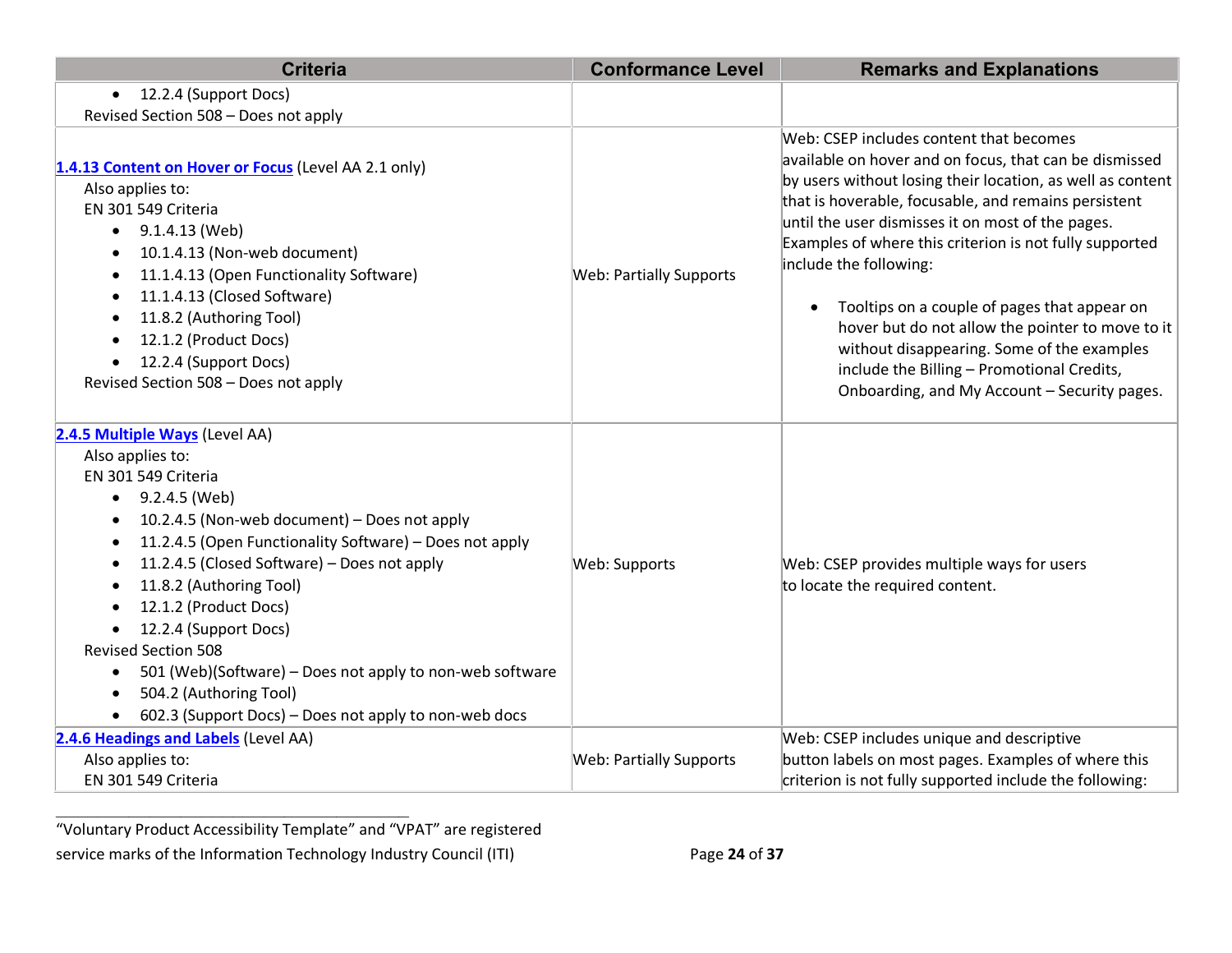| <b>Criteria</b>                                                                                                                                                                                                                                                                                                                                                                                                 | <b>Conformance Level</b>       | <b>Remarks and Explanations</b>                                                                                                                                                                                                                      |
|-----------------------------------------------------------------------------------------------------------------------------------------------------------------------------------------------------------------------------------------------------------------------------------------------------------------------------------------------------------------------------------------------------------------|--------------------------------|------------------------------------------------------------------------------------------------------------------------------------------------------------------------------------------------------------------------------------------------------|
| 9.2.4.6 (Web)<br>10.2.4.6 (Non-web document)<br>11.2.4.6 (Open Functionality Software)<br>11.2.4.6 (Closed Software)<br>11.8.2 (Authoring Tool)<br>12.1.2 (Product Docs)<br>12.2.4 (Support Docs)<br><b>Revised Section 508</b><br>501 (Web)(Software)<br>$\bullet$<br>504.2 (Authoring Tool)<br>602.3 (Support Docs)                                                                                           |                                | Several instances of identical and non-<br>$\bullet$<br>descriptive button labels on the My Account -<br>Profile, Billing - Promotional Credit, and Add<br>New Users pages.                                                                          |
| 2.4.7 Focus Visible (Level AA)<br>Also applies to:<br>EN 301 549 Criteria<br>9.2.4.7 (Web)<br>$\bullet$<br>10.2.4.7 (Non-web document)<br>11.2.4.7 (Open Functionality Software)<br>11.2.4.7 (Closed Software)<br>11.8.2 (Authoring Tool)<br>12.1.2 (Product Docs)<br>12.2.4 (Support Docs)<br><b>Revised Section 508</b><br>501 (Web)(Software)<br>$\bullet$<br>504.2 (Authoring Tool)<br>602.3 (Support Docs) | Web: Supports                  | Web: CSEP provides a visible indication of<br>keyboard focus for interactive content.                                                                                                                                                                |
| 3.1.2 Language of Parts (Level AA)<br>Also applies to:<br>EN 301 549 Criteria<br>9.3.1.2 (Web)<br>10.3.1.2 (Non-web document)<br>11.3.1.2 (Open Functionality Software) - Does not apply<br>11.3.1.2 (Closed Software) – Does not apply<br>$\bullet$                                                                                                                                                            | <b>Web: Partially Supports</b> | Web: CSEP does include content in a secondary<br>language. Examples of where this criterion is not fully<br>supported include the following:<br>Language is not set inline on the language<br>$\bullet$<br>selector dropdown text on the Login Page. |

"Voluntary Product Accessibility Template" and "VPAT" are registered service marks of the Information Technology Industry Council (ITI) Page 25 of 37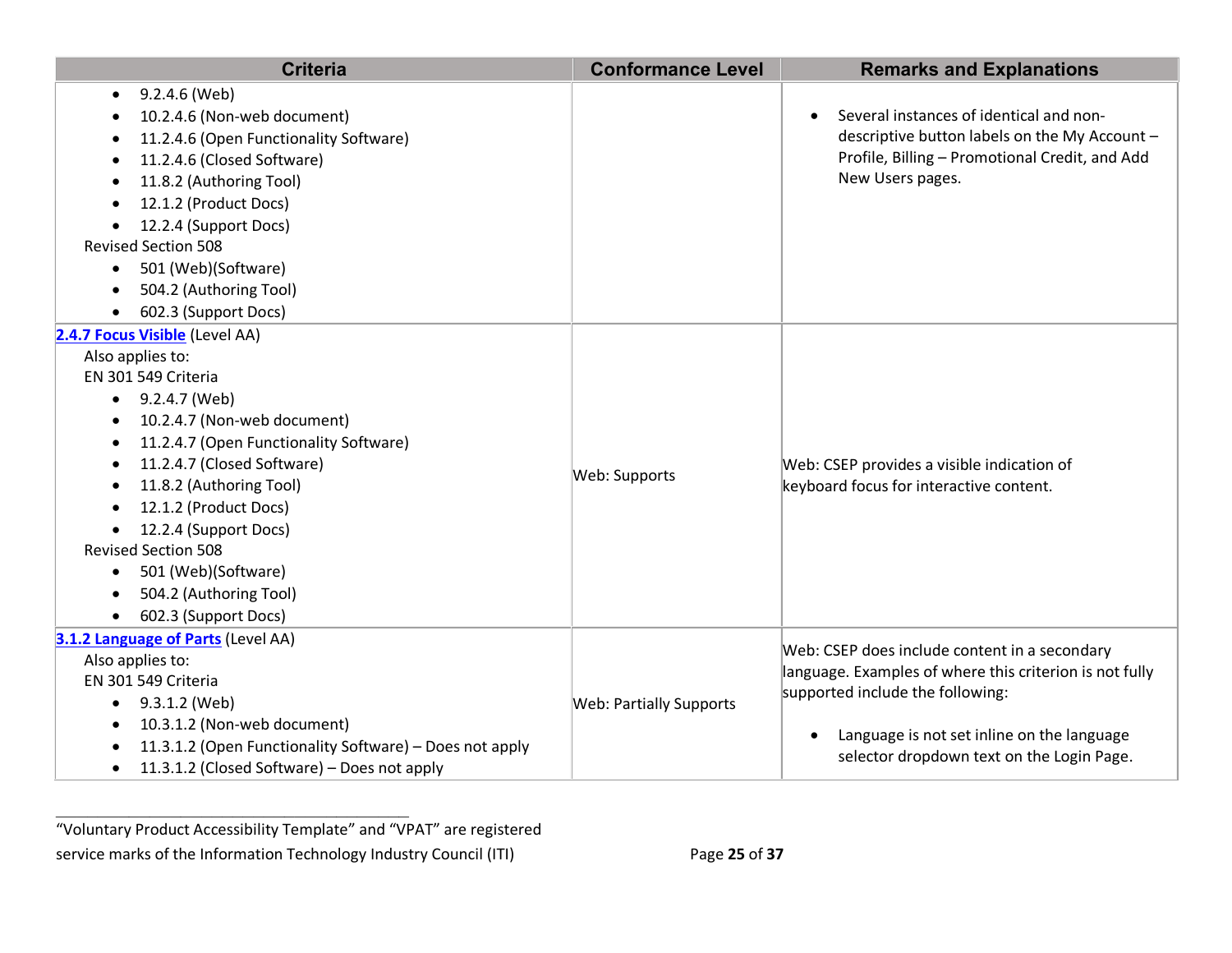| <b>Criteria</b>                                                       | <b>Conformance Level</b> | <b>Remarks and Explanations</b>                                            |
|-----------------------------------------------------------------------|--------------------------|----------------------------------------------------------------------------|
| 11.8.2 (Authoring Tool)<br>$\bullet$                                  |                          |                                                                            |
| 12.1.2 (Product Docs)                                                 |                          |                                                                            |
| 12.2.4 (Support Docs)<br>$\bullet$                                    |                          |                                                                            |
| <b>Revised Section 508</b>                                            |                          |                                                                            |
| 501 (Web)(Software)                                                   |                          |                                                                            |
| 504.2 (Authoring Tool)                                                |                          |                                                                            |
| 602.3 (Support Docs)                                                  |                          |                                                                            |
| 3.2.3 Consistent Navigation (Level AA)                                |                          |                                                                            |
| Also applies to:                                                      |                          |                                                                            |
| EN 301 549 Criteria                                                   |                          |                                                                            |
| 9.3.2.3 (Web)<br>$\bullet$                                            |                          |                                                                            |
| 10.3.2.3 (Non-web document) - Does not apply                          |                          | Web: CSEP provides a consistent navigation<br>mechanism for all the pages. |
| 11.3.2.3 (Open Functionality Software) - Does not apply               |                          |                                                                            |
| 11.3.2.3 (Closed Software) - Does not apply                           |                          |                                                                            |
| 11.8.2 (Authoring Tool)                                               | Web: Supports            |                                                                            |
| 12.1.2 (Product Docs)                                                 |                          |                                                                            |
| 12.2.4 (Support Docs)                                                 |                          |                                                                            |
| <b>Revised Section 508</b>                                            |                          |                                                                            |
| 501 (Web)(Software) - Does not apply to non-web software<br>$\bullet$ |                          |                                                                            |
| 504.2 (Authoring Tool)                                                |                          |                                                                            |
| 602.3 (Support Docs) - Does not apply to non-web docs                 |                          |                                                                            |
| <b>3.2.4 Consistent Identification (Level AA)</b>                     |                          |                                                                            |
| Also applies to:                                                      |                          |                                                                            |
| EN 301 549 Criteria                                                   |                          |                                                                            |
| 9.3.2.4 (Web)<br>$\bullet$                                            |                          |                                                                            |
| 10.3.2.4 (Non-web document) - Does not apply                          |                          |                                                                            |
| 11.3.2.4 (Open Functionality Software) - Does not apply               | Web: Supports            | Web: CSEP identifies elements consistently on<br>all the pages.            |
| 11.3.2.4 (Closed Software) - Does not apply                           |                          |                                                                            |
| 11.8.2 (Authoring Tool)                                               |                          |                                                                            |
| 12.1.2 (Product Docs)                                                 |                          |                                                                            |
| 12.2.4 (Support Docs)                                                 |                          |                                                                            |
| <b>Revised Section 508</b>                                            |                          |                                                                            |

"Voluntary Product Accessibility Template" and "VPAT" are registered service marks of the Information Technology Industry Council (ITI) Page 26 of 37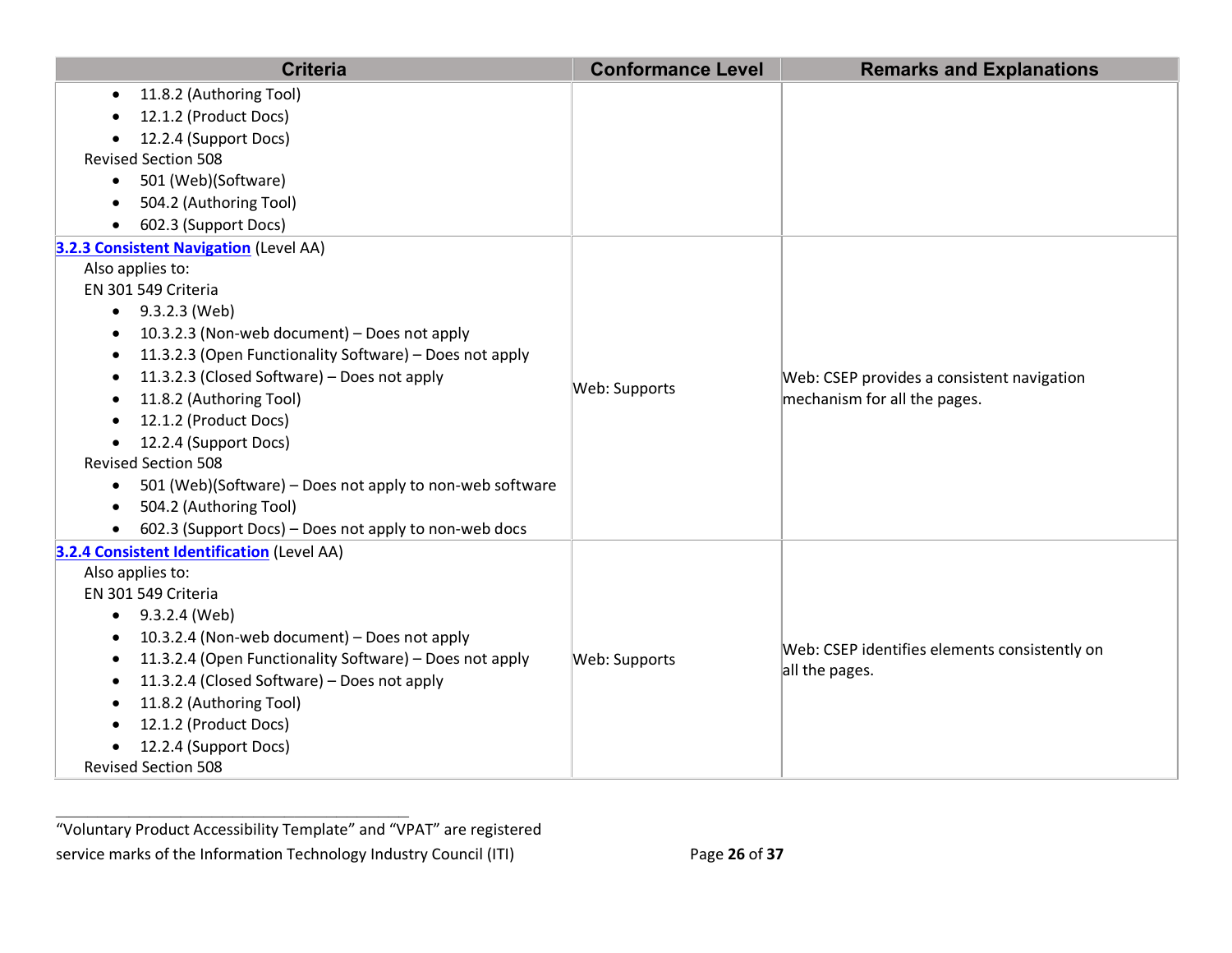| <b>Criteria</b>                                                       | <b>Conformance Level</b>       | <b>Remarks and Explanations</b>              |
|-----------------------------------------------------------------------|--------------------------------|----------------------------------------------|
| 501 (Web)(Software) - Does not apply to non-web software<br>$\bullet$ |                                |                                              |
| 504.2 (Authoring Tool)                                                |                                |                                              |
| 602.3 (Support Docs) - Does not apply to non-web docs                 |                                |                                              |
| 3.3.3 Error Suggestion (Level AA)                                     |                                |                                              |
| Also applies to:                                                      |                                |                                              |
| EN 301 549 Criteria                                                   |                                |                                              |
| $\bullet$ 9.3.3.3 (Web)                                               |                                |                                              |
| 10.3.3.3 (Non-web document)                                           |                                |                                              |
| 11.3.3.3 (Open Functionality Software)                                |                                |                                              |
| 11.3.3.3 (Closed Software)                                            |                                | Web: CSEP provides descriptive error         |
| 11.8.2 (Authoring Tool)                                               | Web: Supports                  | messages for form fields.                    |
| 12.1.2 (Product Docs)                                                 |                                |                                              |
| 12.2.4 (Support Docs)                                                 |                                |                                              |
| <b>Revised Section 508</b>                                            |                                |                                              |
| 501 (Web)(Software)<br>$\bullet$                                      |                                |                                              |
| 504.2 (Authoring Tool)                                                |                                |                                              |
| 602.3 (Support Docs)                                                  |                                |                                              |
| 3.3.4 Error Prevention (Legal, Financial, Data) (Level AA)            |                                |                                              |
| Also applies to:                                                      |                                |                                              |
| EN 301 549 Criteria                                                   |                                | Web: CSEP does not include forms that cause  |
| $\bullet$ 9.3.3.4 (Web)                                               |                                |                                              |
| 10.3.3.4 (Non-web document)                                           |                                |                                              |
| 11.3.3.4 (Open Functionality Software)                                |                                |                                              |
| 11.3.3.4 (Closed Software)                                            | Web: Supports                  |                                              |
| 11.8.2 (Authoring Tool)                                               |                                | legal commitments or financial transactions. |
| 12.1.2 (Product Docs)                                                 |                                |                                              |
| 12.2.4 (Support Docs)                                                 |                                |                                              |
| <b>Revised Section 508</b>                                            |                                |                                              |
| 501 (Web)(Software)<br>$\bullet$                                      |                                |                                              |
| 504.2 (Authoring Tool)                                                |                                |                                              |
| 602.3 (Support Docs)                                                  |                                |                                              |
| 4.1.3 Status Messages (Level AA 2.1 only)                             | <b>Web: Partially Supports</b> | Web: In CSEP, the status messages are being  |

"Voluntary Product Accessibility Template" and "VPAT" are registered

service marks of the Information Technology Industry Council (ITI) Page 27 of 37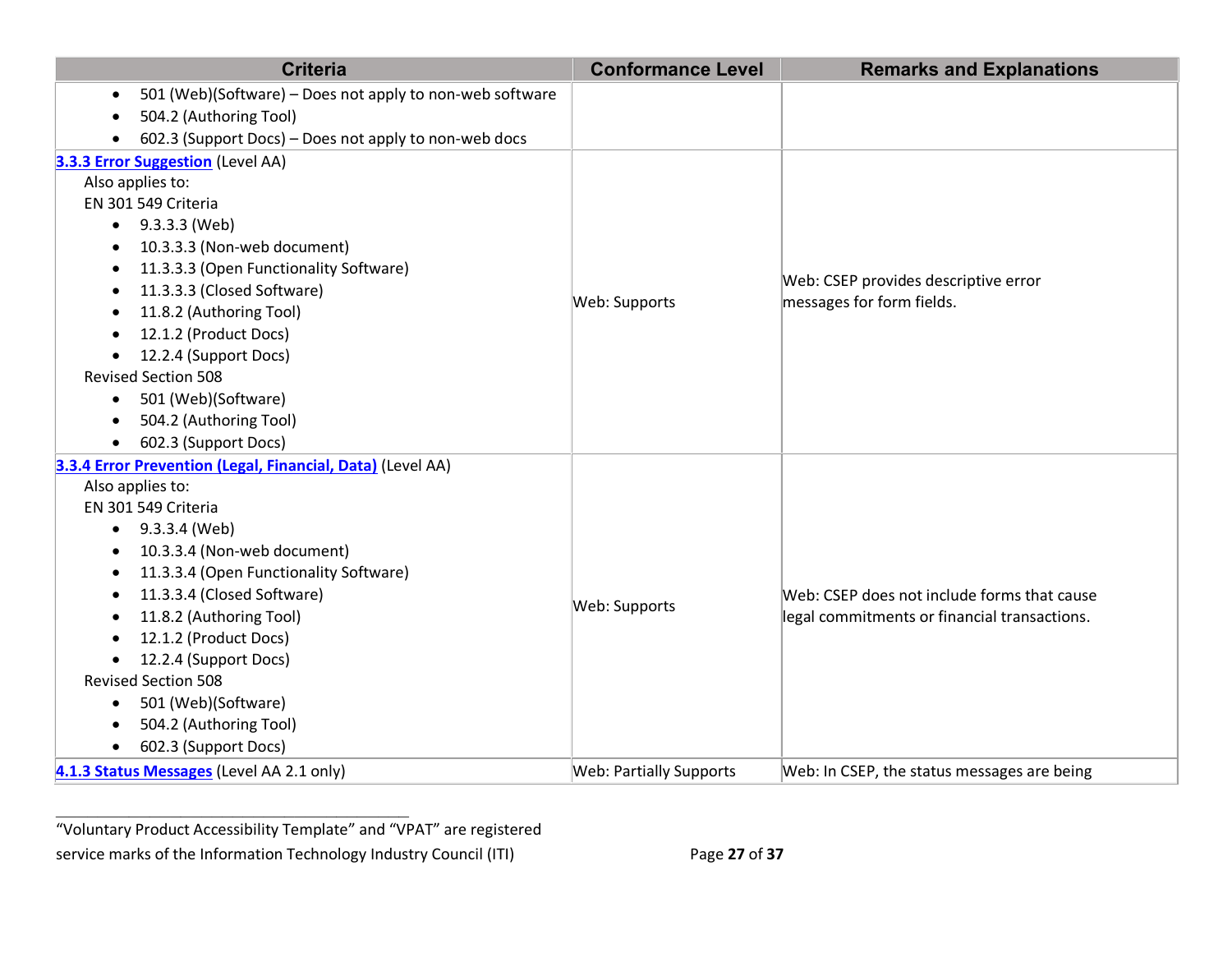| <b>Criteria</b>                             | <b>Conformance Level</b> | <b>Remarks and Explanations</b>                               |
|---------------------------------------------|--------------------------|---------------------------------------------------------------|
| Also applies to:                            |                          | announced for most of the pages. Examples of where            |
| EN 301 549 Criteria                         |                          | this criterion is not fully supported include the             |
| 9.4.1.3 (Web)                               |                          | following:                                                    |
| 10.4.1.3 (Non-web document)                 |                          |                                                               |
| 11.4.1.3 (Open Functionality Software)      |                          | There are several instances of a loading spinner<br>$\bullet$ |
| 11.4.1.3 (Closed Software) - Does not apply |                          | that is not being announced for the screen-                   |
| 11.8.2 (Authoring Tool)                     |                          | reader users on the Add New Users, Active                     |
| 12.1.2 (Product Docs)                       |                          | Users, My Account - Profile, My Account -                     |
| 12.2.4 (Support Docs)                       |                          | Security, My Account - API tokens, Create                     |
| Revised Section 508 - Does not apply        |                          | Support requests, and Billing-Overview pages.                 |

#### **Table 3: Success Criteria, Level AAA**

Notes: AAA Criteria are not evaluated in this report.

<sup>&</sup>quot;Voluntary Product Accessibility Template" and "VPAT" are registered service marks of the Information Technology Industry Council (ITI) Page 28 of 37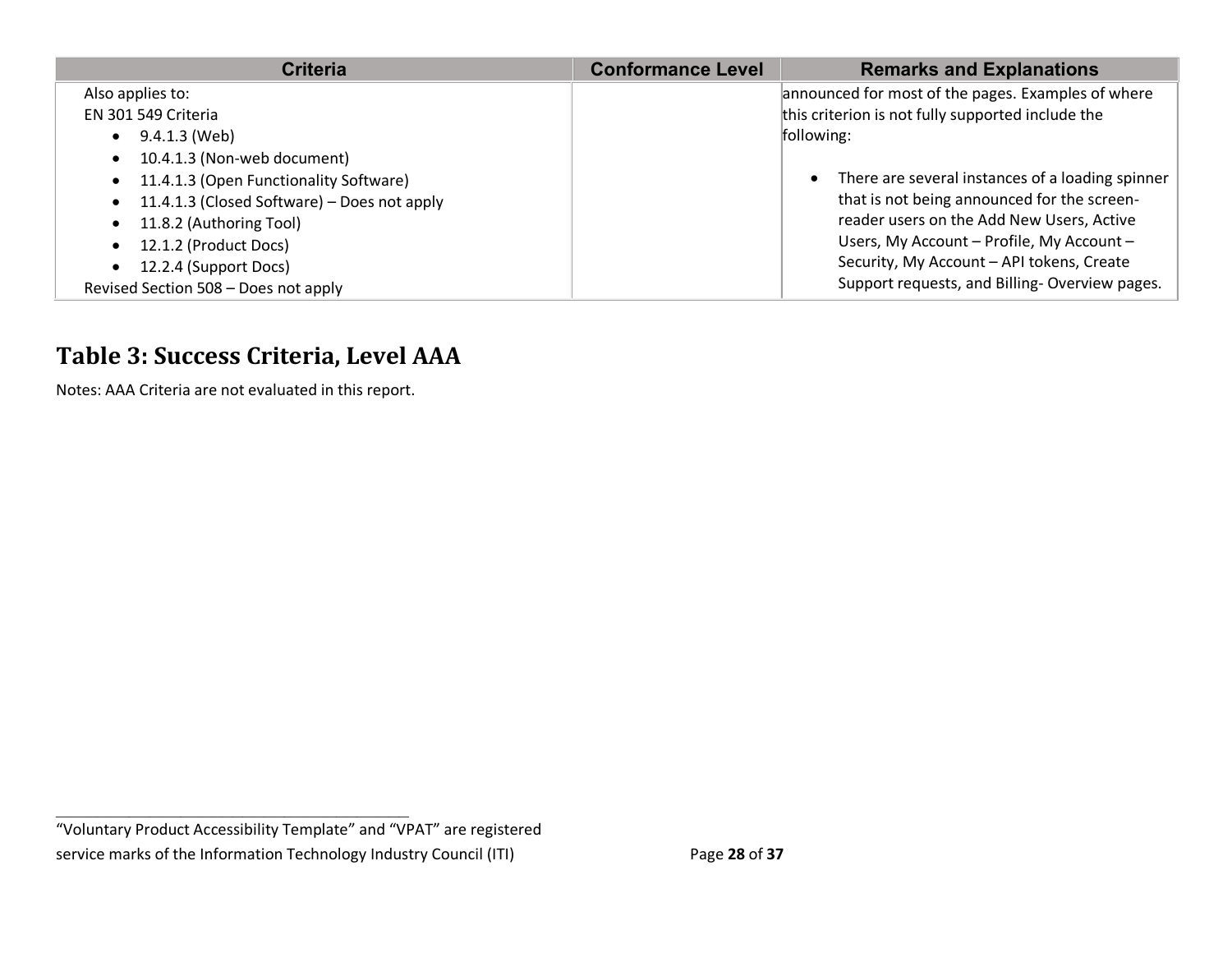# **Revised Section 508 Report**

Notes:

## **Chapter 3: [Functional Performance Criteria](https://www.access-board.gov/guidelines-and-standards/communications-and-it/about-the-ict-refresh/final-rule/text-of-the-standards-and-guidelines#302-functional-performance-criteria) (FPC)**

Notes:

| <b>Criteria</b>                   | <b>Conformance Level</b>  | <b>Remarks and Explanations</b>                                                                                                                                                                                                                                                                                       |
|-----------------------------------|---------------------------|-----------------------------------------------------------------------------------------------------------------------------------------------------------------------------------------------------------------------------------------------------------------------------------------------------------------------|
| 302.1 Without Vision              | <b>Partially Supports</b> | CSEP features allow people with<br>vision loss to use screen readers to<br>interact with user interface elements.<br>Some components misidentify component<br>name, role, and state information, as<br>disclosed in Table 1: 1.1.1, 1.3.1, 2.1.1,<br>2.5.3, 3.3.2, 4.1.1, 4.1.2, and Table 2:<br>2.4.6, 3.1.2, 4.1.3. |
| 302.2 With Limited Vision         | <b>Partially Supports</b> | CSEP features allow people with<br>limited vision to access most of the<br>interface elements. Some challenges may<br>occur while accessing the application, as<br>disclosed in Table 1: 1.1.1, 2.5.3, and Table<br>$2: 1.4.3, 1.4.4, 1.4.10, 1.4.11, 1.4.12,$<br>1.4.13.                                             |
| 302.3 Without Perception of Color | Supports                  | CSEP features allow people without the<br>perception of color to access the content<br>and functionality of the application.                                                                                                                                                                                          |
| 302.4 Without Hearing             | Supports                  | CSEP features allow people without<br>hearing to access the application.                                                                                                                                                                                                                                              |
| 302.5 With Limited Hearing        | Supports                  | CSEP features allow people with limited<br>hearing to access the application.                                                                                                                                                                                                                                         |
| 302.6 Without Speech              | Supports                  | CSEP features allow people without<br>speech to access the application as                                                                                                                                                                                                                                             |

"Voluntary Product Accessibility Template" and "VPAT" are registered service marks of the Information Technology Industry Council (ITI) Page 29 of 37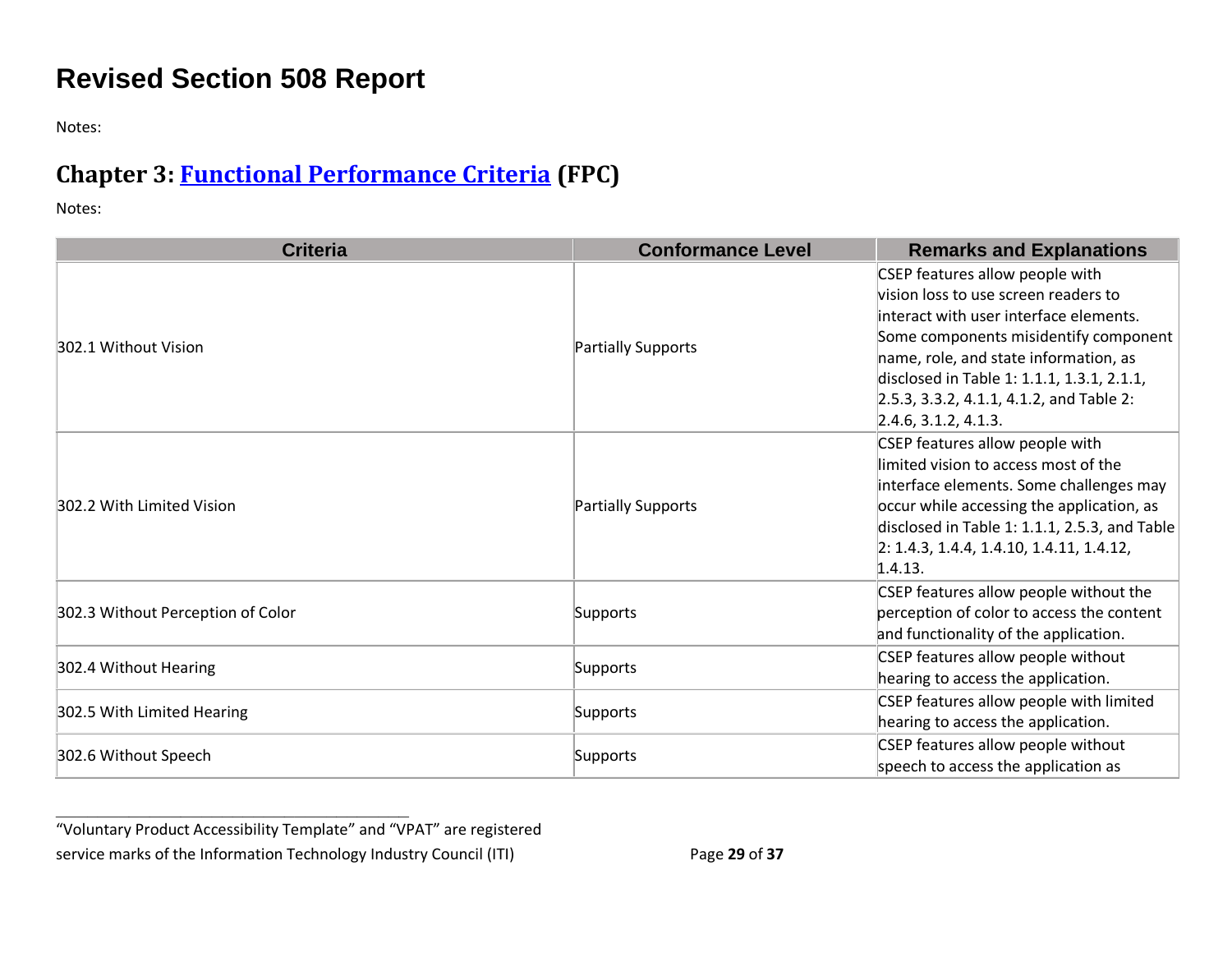| <b>Criteria</b>                                                | <b>Conformance Level</b> | <b>Remarks and Explanations</b>             |
|----------------------------------------------------------------|--------------------------|---------------------------------------------|
|                                                                |                          | controls do not require speech input.       |
| 302.7 With Limited Manipulation                                | Partially Supports       | CSEP features can be operated               |
|                                                                |                          | by people with limited manipulation. A      |
|                                                                |                          | few challenges may occur while accessing    |
|                                                                |                          | the application, as disclosed in Table 1:   |
|                                                                |                          | 2.1.1, 2.5.3, 3.3.2, and Table 2: 1.3.4,    |
|                                                                |                          | 1.4.13.                                     |
|                                                                | Partially Supports       | CSEP features can be operated               |
|                                                                |                          | by people with limited reach and strength.  |
| 302.8 With Limited Reach and Strength                          |                          | A few challenges may occur while            |
|                                                                |                          | accessing the application, as disclosed in  |
|                                                                |                          | Table 1: 2.1.1, 2.5.3, 3.3.2, and Table 2:  |
|                                                                |                          | 1.3.4, 1.4.13.                              |
|                                                                | Partially Supports       | CSEP features can be operated               |
| 302.9 With Limited Language, Cognitive, and Learning Abilities |                          | by people with limited language, cognitive, |
|                                                                |                          | and learning abilities. A few challenges    |
|                                                                |                          | may occur while accessing the application,  |
|                                                                |                          | as disclosed in in Table 1: 2.5.3, 3.3.2,   |
|                                                                |                          | Table 2: 1.3.5, 1.4.12, 2.4.6, 4.1.3.       |

#### **Chapter 4: [Hardware](https://www.access-board.gov/guidelines-and-standards/communications-and-it/about-the-ict-refresh/final-rule/text-of-the-standards-and-guidelines#401-general)**

Notes: CSEP is not a Hardware, and thus all the requirements of this section are not applicable.

#### **Chapter 5: [Software](https://www.access-board.gov/guidelines-and-standards/communications-and-it/about-the-ict-refresh/final-rule/text-of-the-standards-and-guidelines#501-general)**

Notes: CSEP is not a Software, and thus all the requirements of this section are not applicable.

#### **Chapter 6: [Support Documentation and Services](https://www.access-board.gov/guidelines-and-standards/communications-and-it/about-the-ict-refresh/final-rule/text-of-the-standards-and-guidelines#601-general)**

Notes: Not Applicable.

<sup>&</sup>quot;Voluntary Product Accessibility Template" and "VPAT" are registered service marks of the Information Technology Industry Council (ITI) Page 30 of 37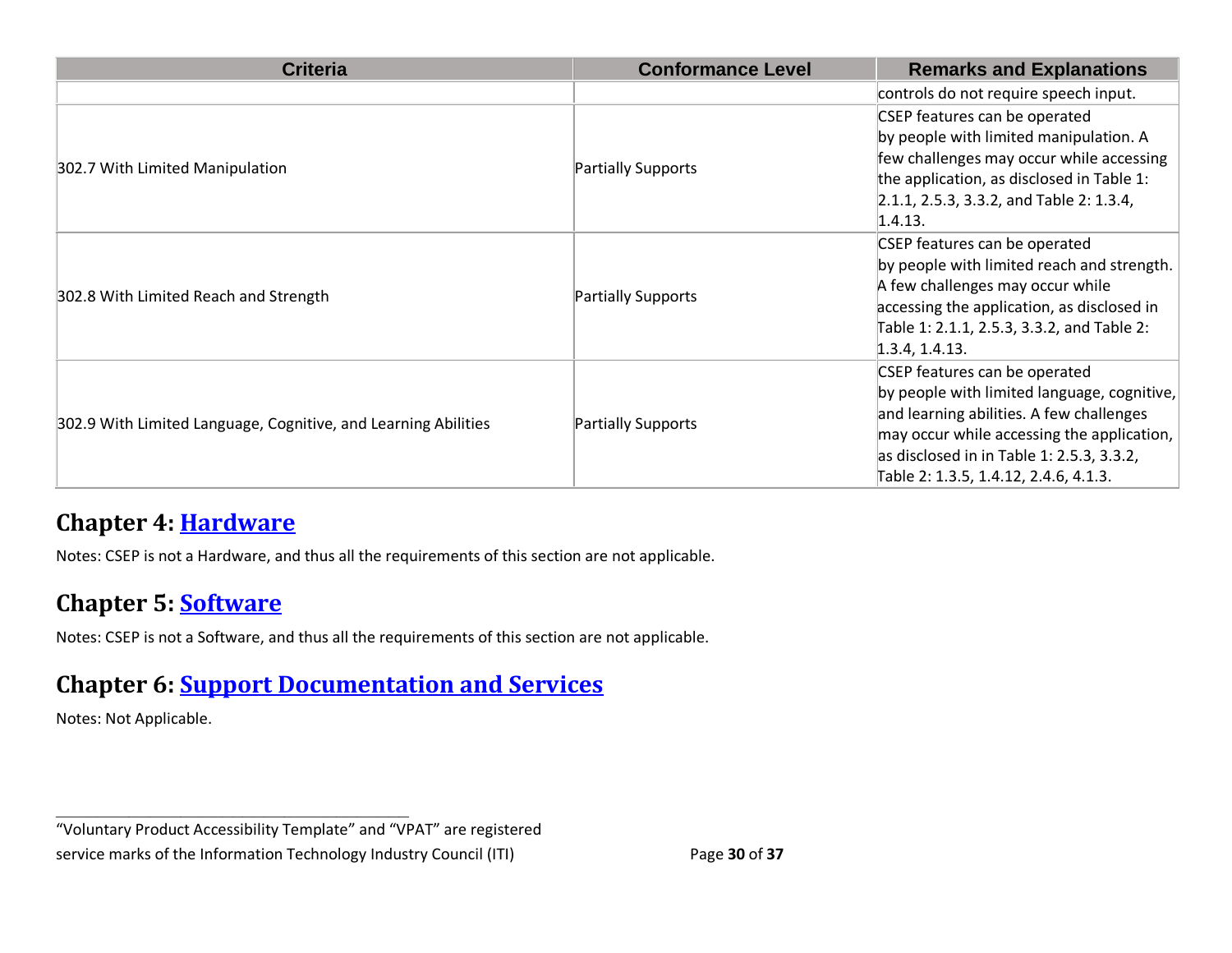# **EN 301 549 Report**

Notes:

#### **Chapter 4: [Functional Performance Statements](https://www.etsi.org/deliver/etsi_en/301500_301599/301549/03.01.01_60/en_301549v030101p.pdf#%5B%7B%22num%22%3A38%2C%22gen%22%3A0%7D%2C%7B%22name%22%3A%22XYZ%22%7D%2C54%2C747%2C0%5D) (FPS)**

Notes:

| <b>Criteria</b>                          | <b>Conformance Level</b>  | <b>Remarks and Explanations</b>                                                                                                                                                                                                                                                                                           |
|------------------------------------------|---------------------------|---------------------------------------------------------------------------------------------------------------------------------------------------------------------------------------------------------------------------------------------------------------------------------------------------------------------------|
| 4.2.1 Usage without vision               | <b>Partially Supports</b> | CSEP features allow people with<br>vision loss to use screen readers to<br>interact with user interface elements.<br>Some components misidentify component<br>name, role, and state information, as<br>disclosed in Table 1: 1.1.1, 1.3.1, 2.1.1,<br>$[2.5.3, 3.3.2, 4.1.1, 4.1.2,$ and Table 2:<br>[2.4.6, 3.1.2, 4.1.3] |
| 4.2.2 Usage with limited vision          | <b>Partially Supports</b> | CSEP features allow people with<br>llimited vision to access most of the<br>interface elements. Some challenges may<br>occur while accessing the application, as<br>disclosed in Table 1: 1.1.1, 2.5.3, and Table<br>$[2: 1.4.3, 1.4.4, 1.4.10, 1.4.11, 1.4.12,$<br>1.4.13.                                               |
| 4.2.3 Usage without perception of colour | Supports                  | CSEP features allow people without the<br>perception of color to access the content<br>and functionality of the application.                                                                                                                                                                                              |
| 4.2.4 Usage without hearing              | Supports                  | CSEP features allow people<br>without hearing to access the application.                                                                                                                                                                                                                                                  |
| 4.2.5 Usage with limited hearing         | Supports                  | CSEP features allow people with<br>limited hearing to access the application.                                                                                                                                                                                                                                             |

<sup>&</sup>quot;Voluntary Product Accessibility Template" and "VPAT" are registered service marks of the Information Technology Industry Council (ITI) Page 31 of 37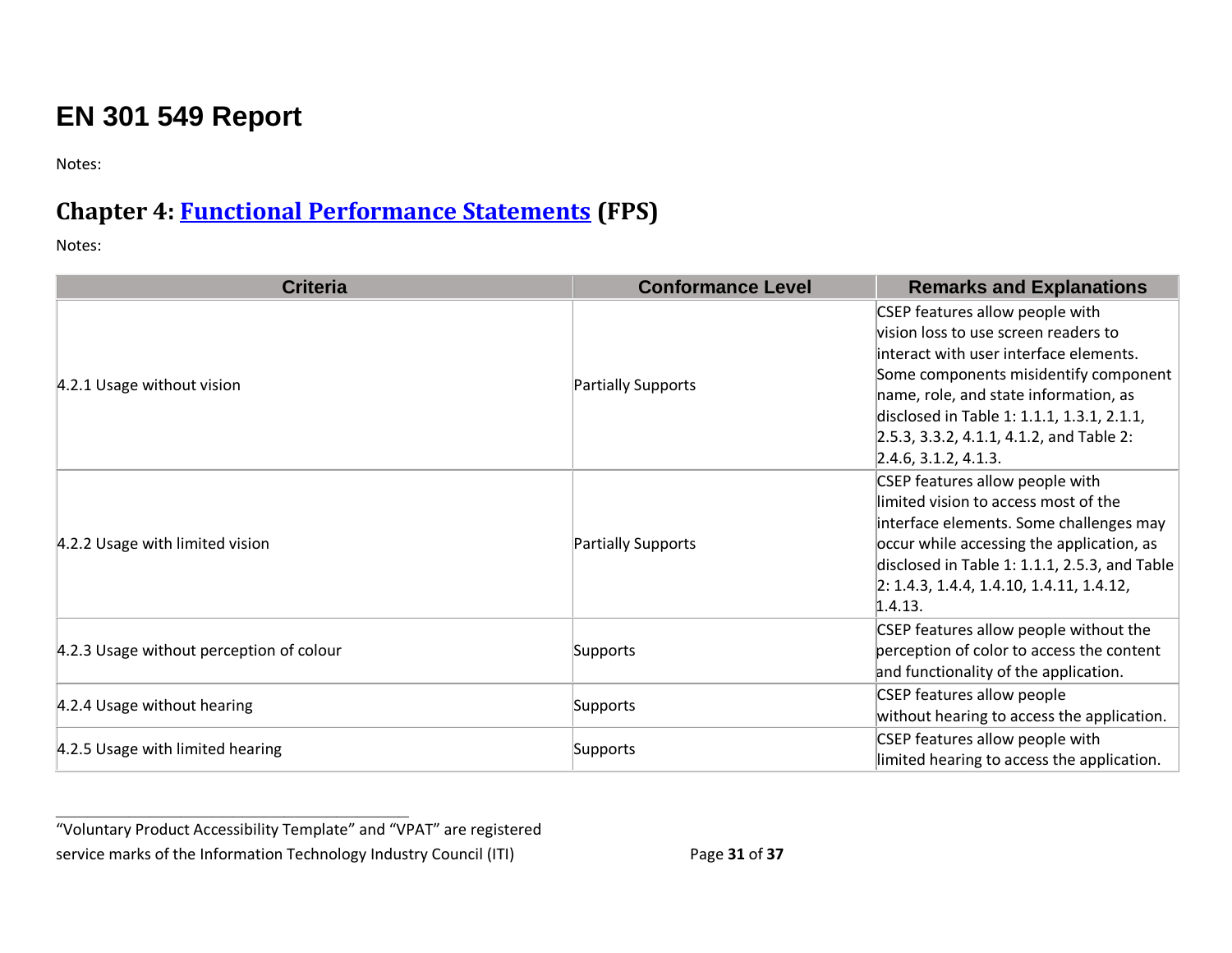| <b>Criteria</b>                                           | <b>Conformance Level</b> | <b>Remarks and Explanations</b>                                                                                                                                                                                                                           |
|-----------------------------------------------------------|--------------------------|-----------------------------------------------------------------------------------------------------------------------------------------------------------------------------------------------------------------------------------------------------------|
| 4.2.6 Usage with no or limited vocal capability           | Supports                 | CSEP features allow people with<br>no or limited vocal capabilities to access<br>the application as controls do not require<br>speech input.                                                                                                              |
| 4.2.7 Usage with limited manipulation or strength         | Partially Supports       | CSEP features can be operated<br>by people with limited manipulation or<br>strength. A few challenges may occur<br>while accessing the application, as<br>disclosed in Table 1: 2.1.1, 2.5.3, 3.3.2, and<br>Table 2: 1.3.4, 1.4.13.                       |
| 4.2.8 Usage with limited reach                            | Partially Supports       | CSEP features can be operated<br>by people with limited reach. A few<br>challenges may occur while accessing the<br>application, as disclosed in Table 1: 2.1.1,<br>2.5.3, 3.3.2, and Table 2: 1.3.4, 1.4.13.                                             |
| 4.2.9 Minimize photosensitive seizure triggers            | Supports                 | CSEP does not include any<br>content that triggers photosensitive<br>seizures in the application.                                                                                                                                                         |
| 4.2.10 Usage with limited cognition, language or learning | Partially Supports       | CSEP features can be operated<br>by people with limited language, cognitive,<br>and learning abilities. A few challenges<br>may occur while accessing the application,<br>as disclosed in Table 1: 2.5.3, 3.3.2, Table<br>2: 1.3.5, 1.4.12, 2.4.6, 4.1.3. |
| 4.2.11 Privacy                                            | Supports                 | CSEP features respect the<br>privacy of assistive technology users.                                                                                                                                                                                       |

#### **Chapter [5: Generic Requirements](https://www.etsi.org/deliver/etsi_en/301500_301599/301549/03.01.01_60/en_301549v030101p.pdf#%5B%7B%22num%22%3A45%2C%22gen%22%3A0%7D%2C%7B%22name%22%3A%22XYZ%22%7D%2C54%2C747%2C0%5D)**

**\_\_\_\_\_\_\_\_\_\_\_\_\_\_\_\_\_\_\_\_\_\_\_\_\_\_\_\_\_\_\_\_\_\_**

Notes:

| <b>Criteria</b> | <b>Conformance Level</b> | <b>Remarks and Explanations</b> |
|-----------------|--------------------------|---------------------------------|
|                 |                          |                                 |

"Voluntary Product Accessibility Template" and "VPAT" are registered service marks of the Information Technology Industry Council (ITI) Page 32 of 37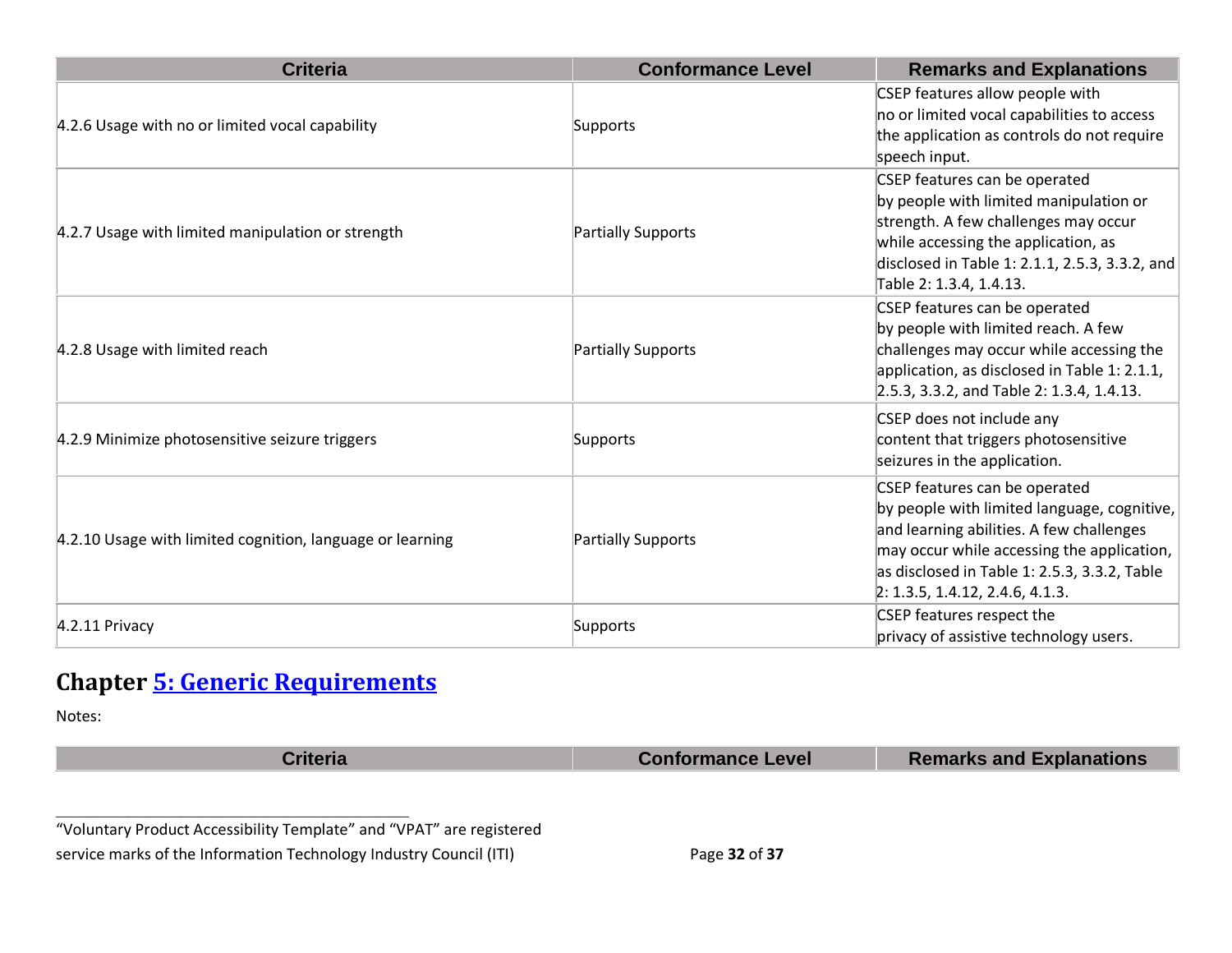| <b>Criteria</b>                                   | <b>Conformance Level</b>            | <b>Remarks and Explanations</b>                                                                               |
|---------------------------------------------------|-------------------------------------|---------------------------------------------------------------------------------------------------------------|
| <b>5.1 Closed functionality</b>                   | Heading cell - no response required | Heading cell - no response required                                                                           |
| 5.1.2 General                                     | Heading cell - no response required | Heading cell - no response required                                                                           |
| 5.1.2.1 Closed functionality                      | See 5.2 through 13                  | See information in 5.2 through 13.                                                                            |
| 5.1.2.2 Assistive technology                      | See 5.1.3 through 5.1.6             | See information in 5.1.3 through 5.1.6.                                                                       |
| 5.1.3 Non-visual access                           | Heading cell - no response required | Heading cell - no response required                                                                           |
| 5.1.3.1 Audio output of visual information        | Not Applicable                      | CSEP supports standard assistive<br>technology and is, therefore, not subject to<br>the closed functionality. |
| 5.1.3.2 Auditory output delivery including speech | Not Applicable                      | CSEP supports standard assistive<br>technology and is, therefore, not subject to<br>the closed functionality. |
| 5.1.3.3 Auditory output correlation               | Not Applicable                      | CSEP supports standard assistive<br>technology and is, therefore, not subject to<br>the closed functionality. |
| 5.1.3.4 Speech output user control                | Not Applicable                      | CSEP supports standard assistive<br>technology and is, therefore, not subject to<br>the closed functionality. |
| 5.1.3.5 Speech output automatic interruption      | Not Applicable                      | CSEP supports standard assistive<br>technology and is, therefore, not subject to<br>the closed functionality. |
| 5.1.3.6 Speech output for non-text content        | Not Applicable                      | CSEP supports standard assistive<br>technology and is, therefore, not subject to<br>the closed functionality. |
| 5.1.3.7 Speech output for video information       | Not Applicable                      | CSEP supports standard assistive<br>technology and is, therefore, not subject to<br>the closed functionality. |
| 5.1.3.8 Masked entry                              | Not Applicable                      | CSEP supports standard assistive<br>technology and is, therefore, not subject to<br>the closed functionality. |
| 5.1.3.9 Private access to personal data           | Not Applicable                      | CSEP supports standard assistive<br>technology and is, therefore, not subject to<br>the closed functionality. |

<sup>&</sup>quot;Voluntary Product Accessibility Template" and "VPAT" are registered service marks of the Information Technology Industry Council (ITI) Page 33 of 37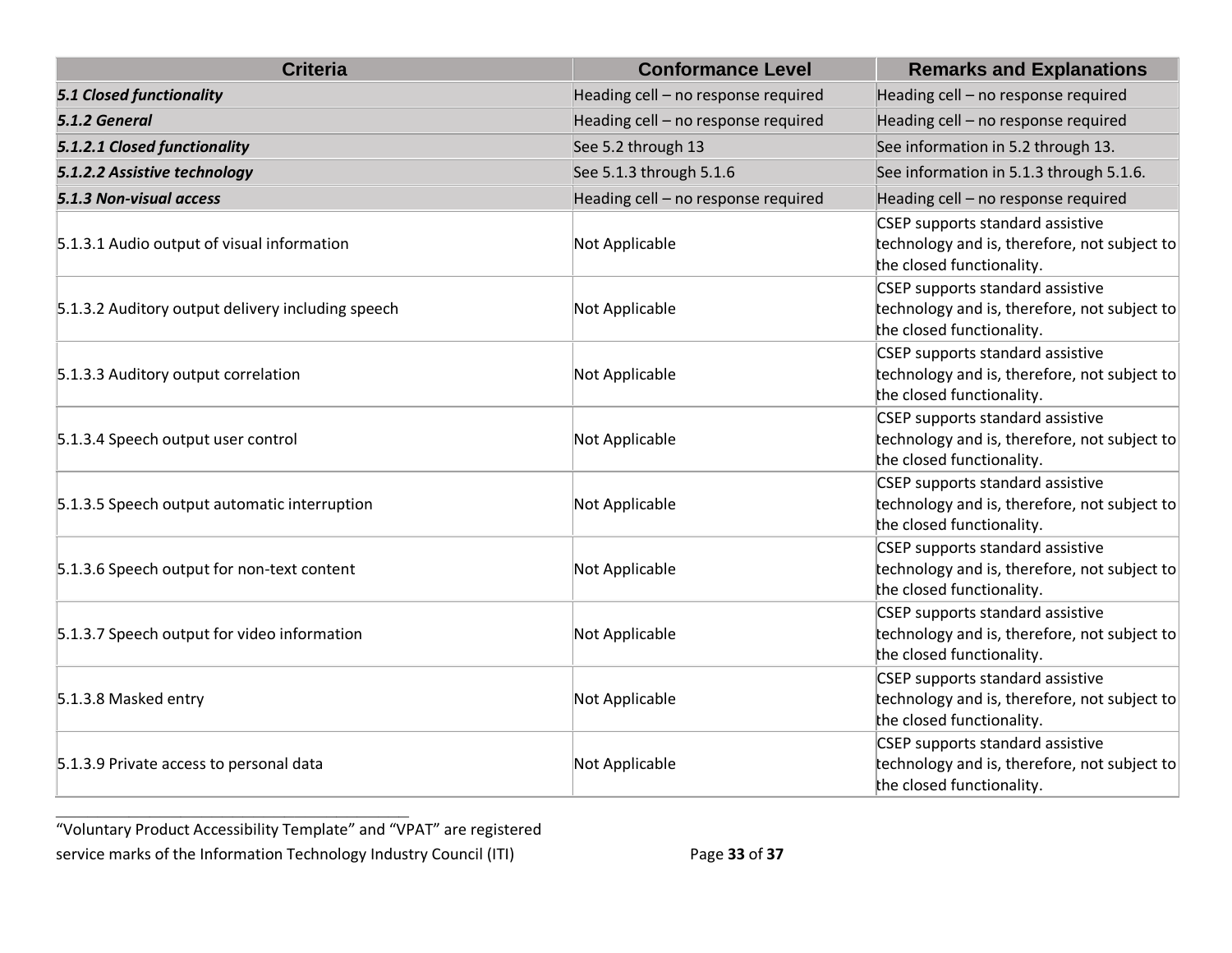| 5.1.3.10 Non-interfering audio output<br>Not Applicable<br>the closed functionality.<br>Not Applicable<br>5.1.3.11 Private listening volume<br>the closed functionality. | CSEP supports standard assistive<br>technology and is, therefore, not subject to<br>CSEP supports standard assistive<br>technology and is, therefore, not subject to<br>CSEP supports standard assistive<br>technology and is, therefore, not subject to |
|--------------------------------------------------------------------------------------------------------------------------------------------------------------------------|----------------------------------------------------------------------------------------------------------------------------------------------------------------------------------------------------------------------------------------------------------|
|                                                                                                                                                                          |                                                                                                                                                                                                                                                          |
|                                                                                                                                                                          |                                                                                                                                                                                                                                                          |
|                                                                                                                                                                          |                                                                                                                                                                                                                                                          |
|                                                                                                                                                                          |                                                                                                                                                                                                                                                          |
|                                                                                                                                                                          |                                                                                                                                                                                                                                                          |
| 5.1.3.12 Speaker volume<br>Not Applicable<br>the closed functionality.                                                                                                   |                                                                                                                                                                                                                                                          |
|                                                                                                                                                                          | CSEP supports standard assistive                                                                                                                                                                                                                         |
| 5.1.3.13 Volume reset<br>Not Applicable                                                                                                                                  | technology and is, therefore, not subject to                                                                                                                                                                                                             |
| the closed functionality.                                                                                                                                                | CSEP supports standard assistive                                                                                                                                                                                                                         |
| 5.1.3.14 Spoken languages<br>Not Applicable                                                                                                                              | technology and is, therefore, not subject to                                                                                                                                                                                                             |
| the closed functionality.                                                                                                                                                |                                                                                                                                                                                                                                                          |
|                                                                                                                                                                          | CSEP supports standard assistive                                                                                                                                                                                                                         |
| 5.1.3.15 Non-visual error identification<br>Not Applicable                                                                                                               | technology and is, therefore, not subject to                                                                                                                                                                                                             |
| the closed functionality.                                                                                                                                                |                                                                                                                                                                                                                                                          |
| 5.1.3.16 Receipts, tickets, and transactional outputs<br>Not Applicable                                                                                                  | CSEP supports standard assistive<br>technology and is, therefore, not subject to                                                                                                                                                                         |
| the closed functionality.                                                                                                                                                |                                                                                                                                                                                                                                                          |
|                                                                                                                                                                          | CSEP supports standard assistive                                                                                                                                                                                                                         |
| 5.1.4 Functionality closed to text enlargement<br>Not Applicable                                                                                                         | technology and is, therefore, not subject to                                                                                                                                                                                                             |
| the closed functionality.                                                                                                                                                |                                                                                                                                                                                                                                                          |
|                                                                                                                                                                          | CSEP supports standard assistive                                                                                                                                                                                                                         |
| 5.1.5 Visual output for auditory information<br>Not Applicable<br>the closed functionality.                                                                              | technology and is, therefore, not subject to                                                                                                                                                                                                             |
| 5.1.6 Operation without keyboard interface<br>Heading cell - no response required                                                                                        | Heading cell - no response required                                                                                                                                                                                                                      |
| See 5.1.3.1 through 5.1.3.16<br>5.1.6.1 Closed functionality<br>5.1.3.16.                                                                                                | See information in 5.1.3.1 through                                                                                                                                                                                                                       |
| 5.1.6.2 Input focus<br>Not Applicable<br>technology and is, therefore, not subject to                                                                                    | CSEP supports standard assistive                                                                                                                                                                                                                         |

"Voluntary Product Accessibility Template" and "VPAT" are registered service marks of the Information Technology Industry Council (ITI) Page 34 of 37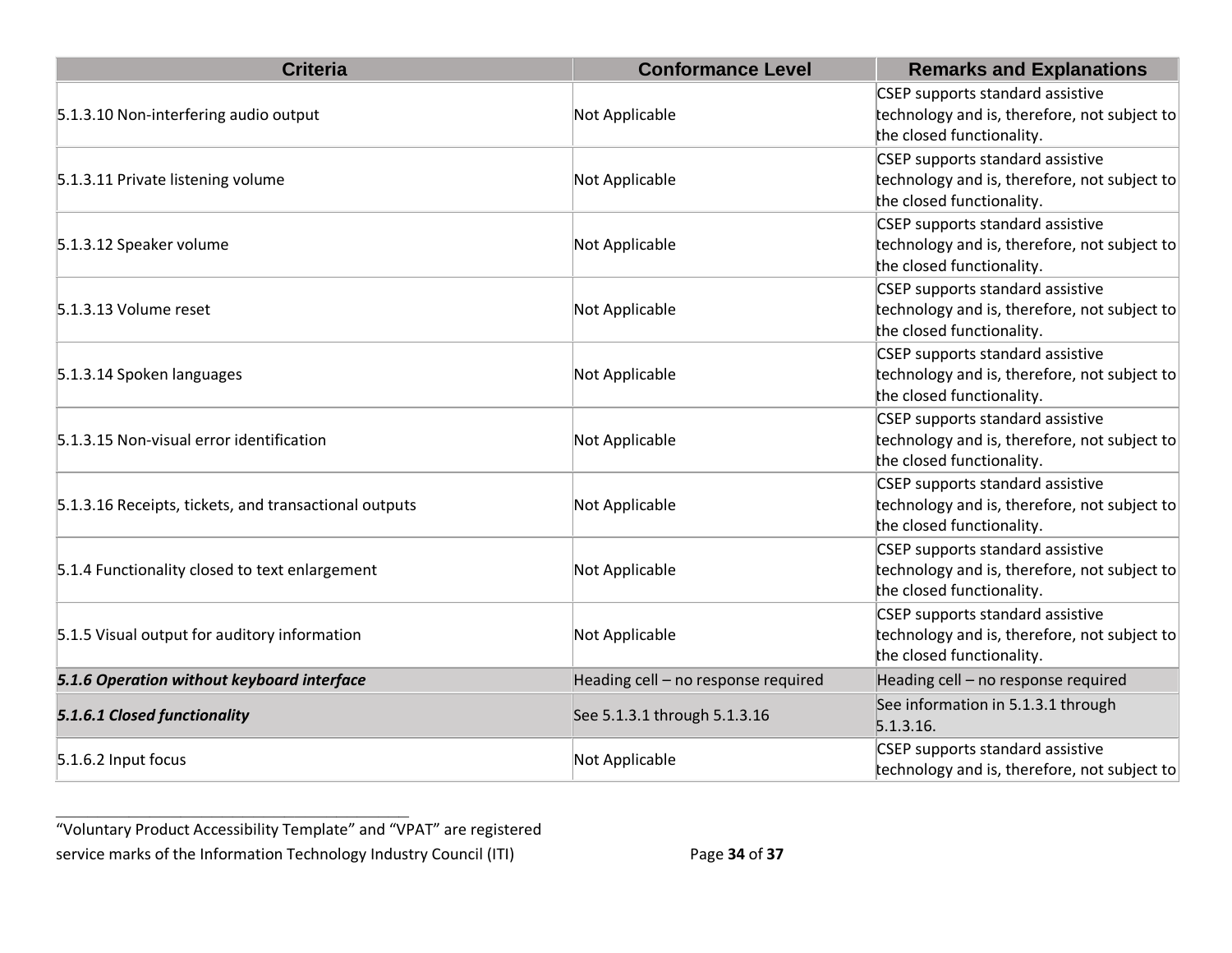| <b>Criteria</b>                                                 | <b>Conformance Level</b>            | <b>Remarks and Explanations</b>                                                                               |
|-----------------------------------------------------------------|-------------------------------------|---------------------------------------------------------------------------------------------------------------|
|                                                                 |                                     | the closed functionality.                                                                                     |
| 5.1.7 Access without speech                                     | Not Applicable                      | CSEP supports standard assistive<br>technology and is, therefore, not subject to<br>the closed functionality. |
| 5.2 Activation of accessibility features                        | Not Applicable                      | CSEP supports standard assistive<br>technology and is, therefore, not subject to<br>the closed functionality. |
| 5.3 Biometrics                                                  | Not Applicable                      | CSEP supports standard assistive<br>technology and is, therefore, not subject to<br>the closed functionality. |
| 5.4 Preservation of accessibility information during conversion | Not Applicable                      | CSEP supports standard assistive<br>technology and is, therefore, not subject to<br>the closed functionality. |
| 5.5 Operable parts                                              | Heading cell - no response required | Heading cell - no response required                                                                           |
| 5.5.1 Means of operation                                        | Not Applicable                      | CSEP supports standard assistive<br>technology and is, therefore, not subject to<br>the closed functionality. |
| 5.5.2 Operable parts discernibility                             | Not Applicable                      | CSEP supports standard assistive<br>technology and is, therefore, not subject to<br>the closed functionality. |
| 5.6 Locking or toggle controls                                  | Heading cell - no response required | Heading cell - no response required                                                                           |
| 5.6.1 Tactile or auditory status                                | Not Applicable                      | CSEP supports standard assistive<br>technology and is, therefore, not subject to<br>the closed functionality. |
| 5.6.2 Visual status                                             | Not Applicable                      | CSEP supports standard assistive<br>technology and is, therefore, not subject to<br>the closed functionality. |
| 5.7 Key repeat                                                  | Not Applicable                      | CSEP supports standard assistive<br>technology and is, therefore, not subject to<br>the closed functionality. |
| 5.8 Double-strike key acceptance                                | Not Applicable                      | CSEP supports standard assistive<br>technology and is, therefore, not subject to                              |

**\_\_\_\_\_\_\_\_\_\_\_\_\_\_\_\_\_\_\_\_\_\_\_\_\_\_\_\_\_\_\_\_\_\_** "Voluntary Product Accessibility Template" and "VPAT" are registered service marks of the Information Technology Industry Council (ITI) Page 35 of 37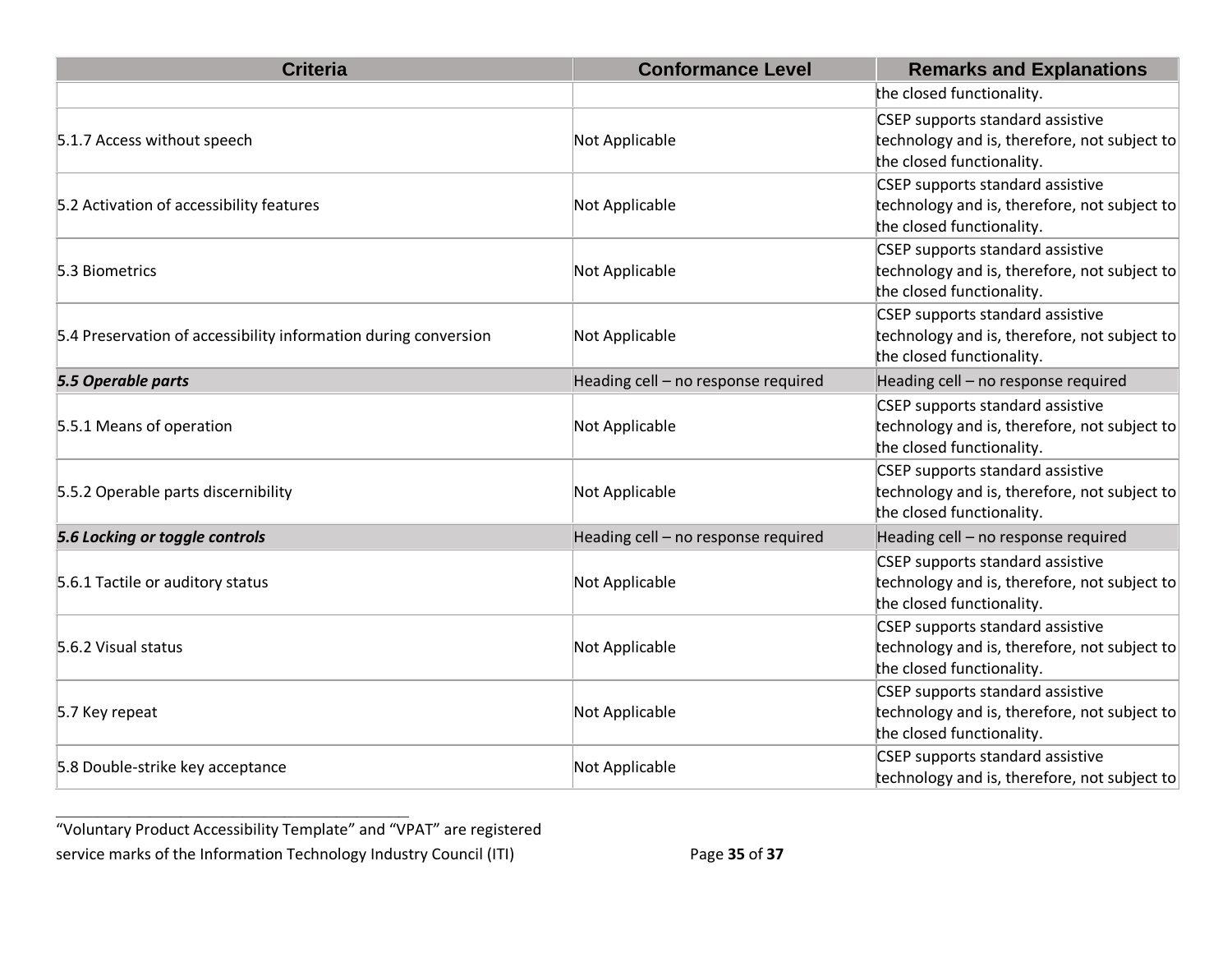| <b>Criteria</b>               | <b>Conformance Level</b> | <b>Remarks and Explanations</b>              |
|-------------------------------|--------------------------|----------------------------------------------|
|                               |                          | the closed functionality.                    |
| 5.9 Simultaneous user actions |                          | CSEP supports standard assistive             |
|                               | Not Applicable           | technology and is, therefore, not subject to |
|                               |                          | the closed functionality.                    |

#### **Chapter [6: ICT with Two-Way Voice Communication](https://www.etsi.org/deliver/etsi_en/301500_301599/301549/03.01.01_60/en_301549v030101p.pdf#%5B%7B%22num%22%3A60%2C%22gen%22%3A0%7D%2C%7B%22name%22%3A%22XYZ%22%7D%2C54%2C747%2C0%5D)**

Notes: Not Applicable.

#### **Chapter [7: ICT with Video Capabilities](https://www.etsi.org/deliver/etsi_en/301500_301599/301549/03.01.01_60/en_301549v030101p.pdf#%5B%7B%22num%22%3A70%2C%22gen%22%3A0%7D%2C%7B%22name%22%3A%22XYZ%22%7D%2C54%2C747%2C0%5D)**

Notes: Not Applicable.

**Chapter [8: Hardware](https://www.etsi.org/deliver/etsi_en/301500_301599/301549/03.01.01_60/en_301549v030101p.pdf#%5B%7B%22num%22%3A74%2C%22gen%22%3A0%7D%2C%7B%22name%22%3A%22XYZ%22%7D%2C54%2C747%2C0%5D)**

Notes: Not Applicable.

#### **Chapter [9: Web](https://www.etsi.org/deliver/etsi_en/301500_301599/301549/03.01.01_60/en_301549v030101p.pdf#%5B%7B%22num%22%3A113%2C%22gen%22%3A0%7D%2C%7B%22name%22%3A%22XYZ%22%7D%2C54%2C747%2C0%5D)** *(see [WCAG 2.x](#page-4-0) section)*

Notes: Not Applicable.

#### **Chapter [10: Non-Web Software](https://www.etsi.org/deliver/etsi_en/301500_301599/301549/03.01.01_60/en_301549v030101p.pdf#%5B%7B%22num%22%3A127%2C%22gen%22%3A0%7D%2C%7B%22name%22%3A%22XYZ%22%7D%2C54%2C747%2C0%5D)**

**\_\_\_\_\_\_\_\_\_\_\_\_\_\_\_\_\_\_\_\_\_\_\_\_\_\_\_\_\_\_\_\_\_\_**

Notes: Not Applicable.

#### **Chapter [11: Software](https://www.etsi.org/deliver/etsi_en/301500_301599/301549/03.01.01_60/en_301549v030101p.pdf#%5B%7B%22num%22%3A149%2C%22gen%22%3A0%7D%2C%7B%22name%22%3A%22XYZ%22%7D%2C54%2C747%2C0%5D)**

Notes: Not Applicable.

#### **Chapter [12: Documentation and Support Services](https://www.etsi.org/deliver/etsi_en/301500_301599/301549/03.01.01_60/en_301549v030101p.pdf#%5B%7B%22num%22%3A187%2C%22gen%22%3A0%7D%2C%7B%22name%22%3A%22XYZ%22%7D%2C54%2C747%2C0%5D)**

Notes: Not Applicable.

<sup>&</sup>quot;Voluntary Product Accessibility Template" and "VPAT" are registered service marks of the Information Technology Industry Council (ITI) Page 36 of 37